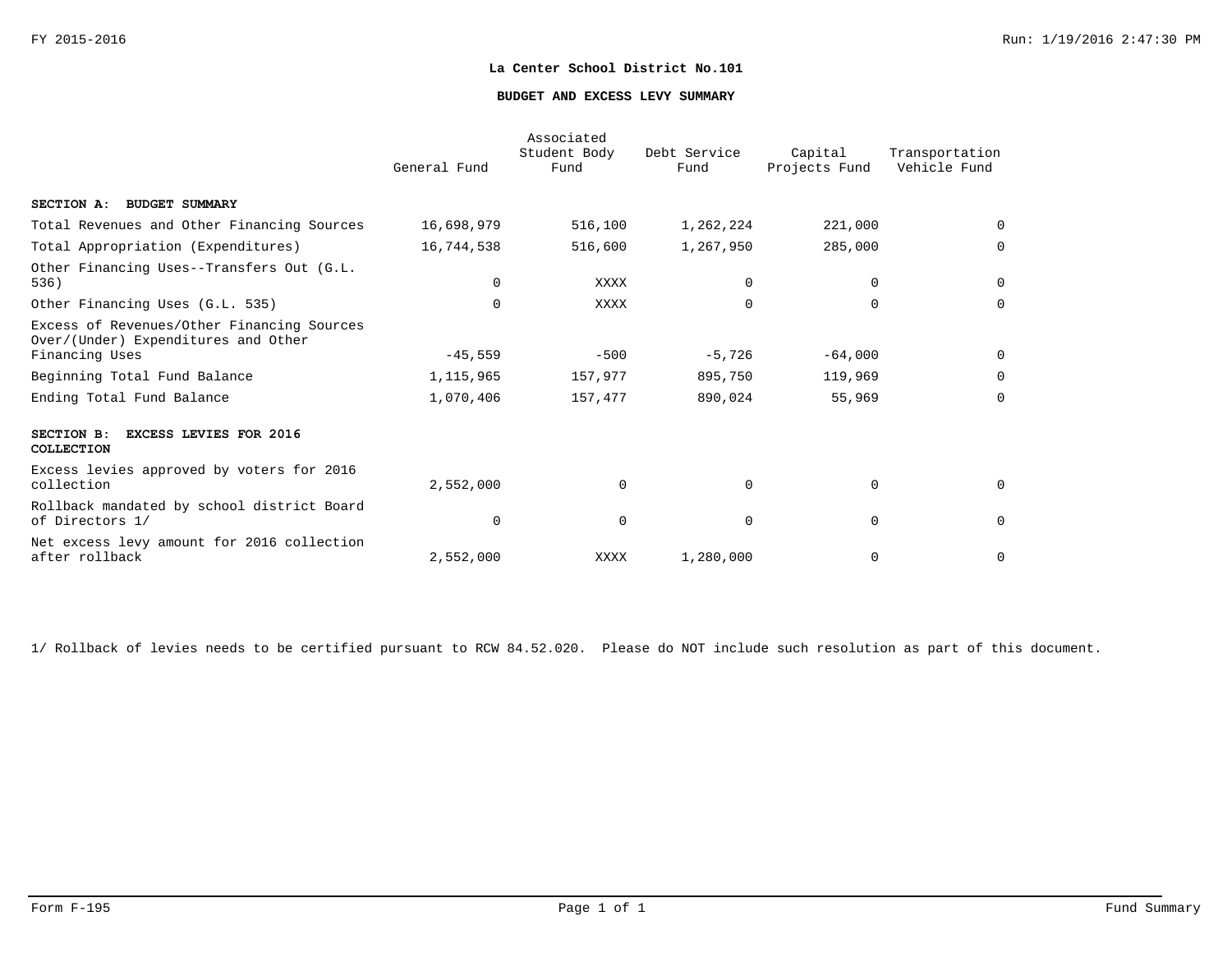## **GENERAL FUND FINANCIAL SUMMARY**

|                                                  | (1)<br>Actual |                     | (3)<br>Budget | (4)         | (5)<br>Budget | (6)         |
|--------------------------------------------------|---------------|---------------------|---------------|-------------|---------------|-------------|
|                                                  | 2013-2014     | $(2)$ \n% of Totall | 2014-2015     | % of Total2 | 2015-2016     | % of Total3 |
| ENROLLMENT AND STAFFING<br><b>SUMMARY</b>        |               |                     |               |             |               |             |
| Total K-12 FTE Enrollment<br>Counts              | 1,542.33      |                     | 1,530.00      |             | 1,569.65      |             |
| FTE Certificated Employees                       | 86.700        |                     | 89.700        |             | 104.889       |             |
| FTE Classified Employees                         | 16.991        |                     | 35.984        |             | 53.176        |             |
| FINANCIAL SUMMARY                                |               |                     |               |             |               |             |
| Total Revenues and Other<br>Financing Sources    | 14,150,346    |                     | 15,082,451    |             | 16,698,979    |             |
| Total Expenditures                               | 14,242,640    |                     | 15,149,790    |             | 16,744,538    |             |
| Total Beginning Fund Balance                     | 2,038,898     |                     | 1,100,393     |             | 1,115,965     |             |
| Total Ending Fund Balance                        | 1,176,603     |                     | 1,033,054     |             | 1,070,406     |             |
| EXPENDITURE SUMMARY BY PROGRAM<br><b>GROUPS</b>  |               |                     |               |             |               |             |
| Regular Instruction                              | 9,029,382     | 63.40               | 9,488,652     | 62.63       | 10,056,493    | 60.06       |
| Federal Stimulus                                 | $\mathbf 0$   | 0.00                | $\Omega$      | 0.00        | $\Omega$      | 0.00        |
| Special Education Instruction                    | 1,164,012     | 8.17                | 1,241,955     | 8.20        | 2,009,964     | 12.00       |
| Vocational Instruction                           | 224,207       | 1.57                | 235,161       | 1.55        | 254,274       | 1.52        |
| Skill Center Instruction                         | $\mathbf 0$   | 0.00                | $\mathbf 0$   | 0.00        | $\Omega$      | 0.00        |
| Compensatory Education                           | 525,853       | 3.69                | 1,023,872     | 6.76        | 962,984       | 5.75        |
| Other Instructional Programs                     | 13,429        | 0.09                | 13,000        | 0.09        | 43,000        | 0.26        |
| Community Services                               | 206,233       | 1.45                | 174,145       | 1.15        | 248,832       | 1.49        |
| Support Services                                 | 3,079,525     | 21.62               | 2,973,005     | 19.62       | 3,168,991     | 18.93       |
| Total - Program Groups                           | 14, 242, 640  | 100.00              | 15,149,790    | 100.00      | 16,744,538    | 100.00      |
| EXPENDITURE SUMMARY BY<br><b>ACTIVITY GROUPS</b> |               |                     |               |             |               |             |
| Teaching Activities                              | 9,231,737     | 64.82               | 10, 115, 208  | 66.77       | 10,997,829    | 65.68       |
| Teaching Support                                 | 807,978       | 5.67                | 953,914       | 6.30        | 1,282,321     | 7.66        |
| Other Supportive Activities                      | 2, 218, 218   | 15.57               | 2,167,896     | 14.31       | 2,280,529     | 13.62       |
| Building Administration                          | 968,074       | 6.80                | 988,221       | 6.52        | 1,085,687     | 6.48        |
| Central Administration                           | 1,016,634     | 7.14                | 924,551       | 6.10        | 1,098,172     | 6.56        |
| Total - Activity Groups                          | 14, 242, 640  | 100.00              | 15, 149, 790  | 100.00      | 16,744,538    | 100.00      |
| EXPENDITURE SUMMARY BY OBJECTS                   |               |                     |               |             |               |             |
| Certificated Salaries                            | 5,827,161     | 40.91               | 5,996,596     | 39.58       | 6,838,021     | 40.84       |
| Classified Salaries                              | 1,583,331     | 11.12               | 1,486,137     | 9.81        | 2,175,967     | 13.00       |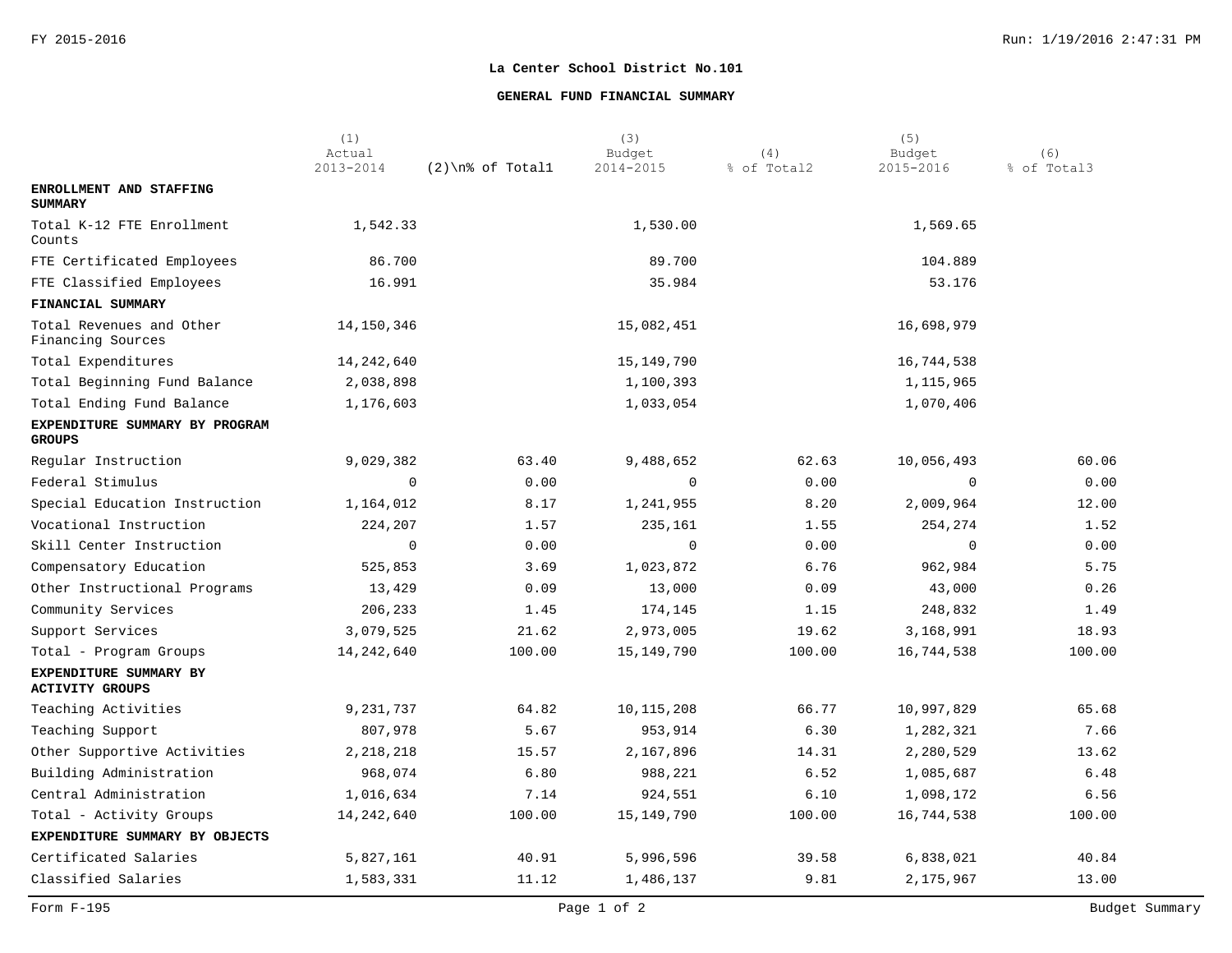## **GENERAL FUND FINANCIAL SUMMARY**

|                                                                  | (1)          |                     | (3)          |             | (5)        |             |
|------------------------------------------------------------------|--------------|---------------------|--------------|-------------|------------|-------------|
|                                                                  | Actual       |                     | Budget       | (4)         | Budget     | (6)         |
|                                                                  | 2013-2014    | $(2)$ \n% of Totall | 2014-2015    | % of Total2 | 2015-2016  | % of Total3 |
| Employee Benefits and Payroll<br>Taxes                           | 2,644,798    | 18.57               | 2,702,987    | 17.84       | 3,601,576  | 21.51       |
| Supplies, Instructional<br>Resources and Noncapitalized<br>Items | 1,039,316    | 7.30                | 1,886,275    | 12.45       | 2,063,663  | 12.32       |
| Purchased Services                                               | 3,035,611    | 21.31               | 2,983,709    | 19.69       | 1,964,596  | 11.73       |
| Travel                                                           | 22,901       | 0.16                | 25,650       | 0.17        | 34,779     | 0.21        |
| Capital Outlay                                                   | 89,523       | 0.63                | 68,436       | 0.45        | 65,936     | 0.39        |
| Total - Objects                                                  | 14, 242, 640 | 100.00              | 15, 149, 790 | 100.00      | 16,744,538 | 100.00      |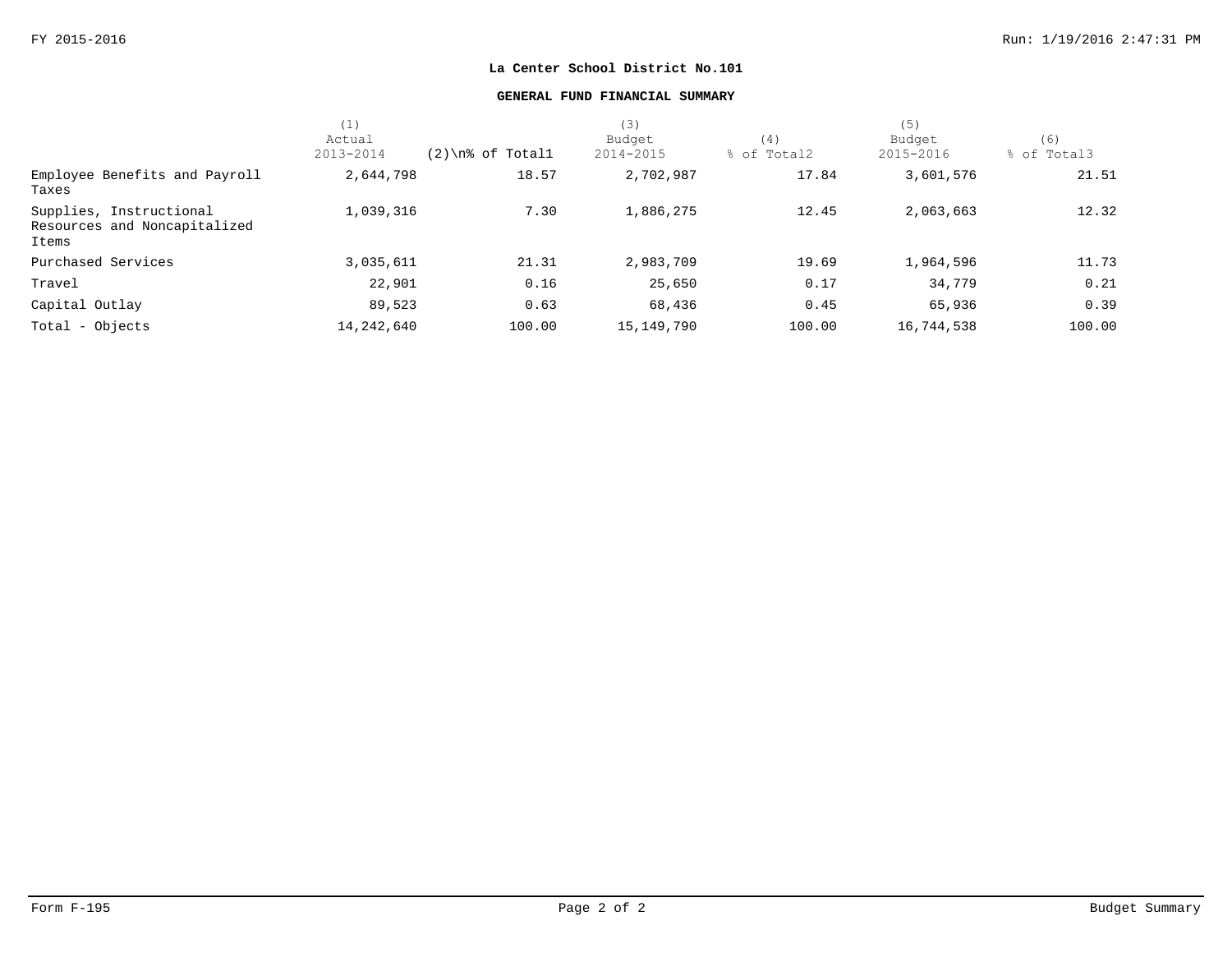#### **FY ENROLLMENT AND STAFF COUNTS**

|    |                                                         | Average 1/<br>2013-2014 | Budget 2/<br>2014-2015 | Budget 3/<br>2015-2016 |
|----|---------------------------------------------------------|-------------------------|------------------------|------------------------|
| Α. | FTE ENROLLMENT COUNTS (calculate to two decimal places) |                         |                        |                        |
|    | 1. Kindergarten /2                                      | 54.55                   | 52.50                  | 100.00                 |
|    | 2. Grade 1                                              | 106.10                  | 99.00                  | 106.28                 |
|    | 3. Grade 2                                              | 99.60                   | 111.00                 | 118.00                 |
|    | 4. Grade 3                                              | 110.50                  | 102.00                 | 110.00                 |
|    | 5. Grade 4                                              | 129.60                  | 118.00                 | 100.00                 |
|    | 6. Grade 5                                              | 118.40                  | 129.00                 | 114.00                 |
|    | 7. Grade 6                                              | 115.60                  | 118.00                 | 128.00                 |
|    | 8. Grade 7                                              | 148.46                  | 119.00                 | 126.00                 |
|    | 9. Grade 8                                              | 148.08                  | 146.50                 | 117.00                 |
|    | 10. Grade 9                                             | 141.34                  | 177.00                 | 147.50                 |
|    | 11. Grade 10                                            | 150.87                  | 142.50                 | 139.44                 |
|    | 12. Grade 11 (excluding Running Start)                  | 74.08                   | 94.50                  | 116.05                 |
|    | 13. Grade 12 (excluding Running Start)                  | 82.86                   | 55.00                  | 80.64                  |
|    | 14. SUBTOTAL                                            | 1,480.04                | 1,464.00               | 1,502.91               |
|    | 15. Running Start                                       | 49.51                   | 50.00                  | 48.89                  |
|    | 16. Dropout Reengagement Enrollment                     | 0.00                    | 0.00                   | 0.00                   |
|    | 17. ALE Enrollment                                      | 12.78                   | 16.00                  | 17.85                  |
|    | 18. TOTAL K-12                                          | 1,542.33                | 1,530.00               | 1,569.65               |
|    | B. STAFF COUNTS (calculate to three decimal places)     |                         |                        |                        |
|    | 1. General Fund FTE Certificated Employees /4           | 86.700                  | 89.700                 | 104.889                |
|    | 2. General Fund FTE Classified Employees /4             | 16.991                  | 35.984                 | 53.176                 |

1/ Enrollment are the average counts at school year?s end as reported in the P-223 system. These counts do not include Ancillary and Non-Standard (summer) data.

2/ Enrollment and staff counts are entered in the budget for the school year. These counts remain constant and are not subject to change with subsequent updates to the P-233 and S-275 system, respectively.

3/ Enrollment should include special ed., part-time private, home-based, and summer students eligible for BEA funding, as reflected in the F-203.

4/ The staff counts for the prior year are the actual counts reported on Form S-275 and the current fiscal year are budgeted counts reported on Form F-195.

5/ Beginning in 2011-2012 kindergarten is considered full day and basic education. Beginning with 2011-2012, kindergarten enrollment counts should include any additional FTE attributable to the state funded full day kindergarten allocation based on total kindergarten enrollment, as reflected in the F-203.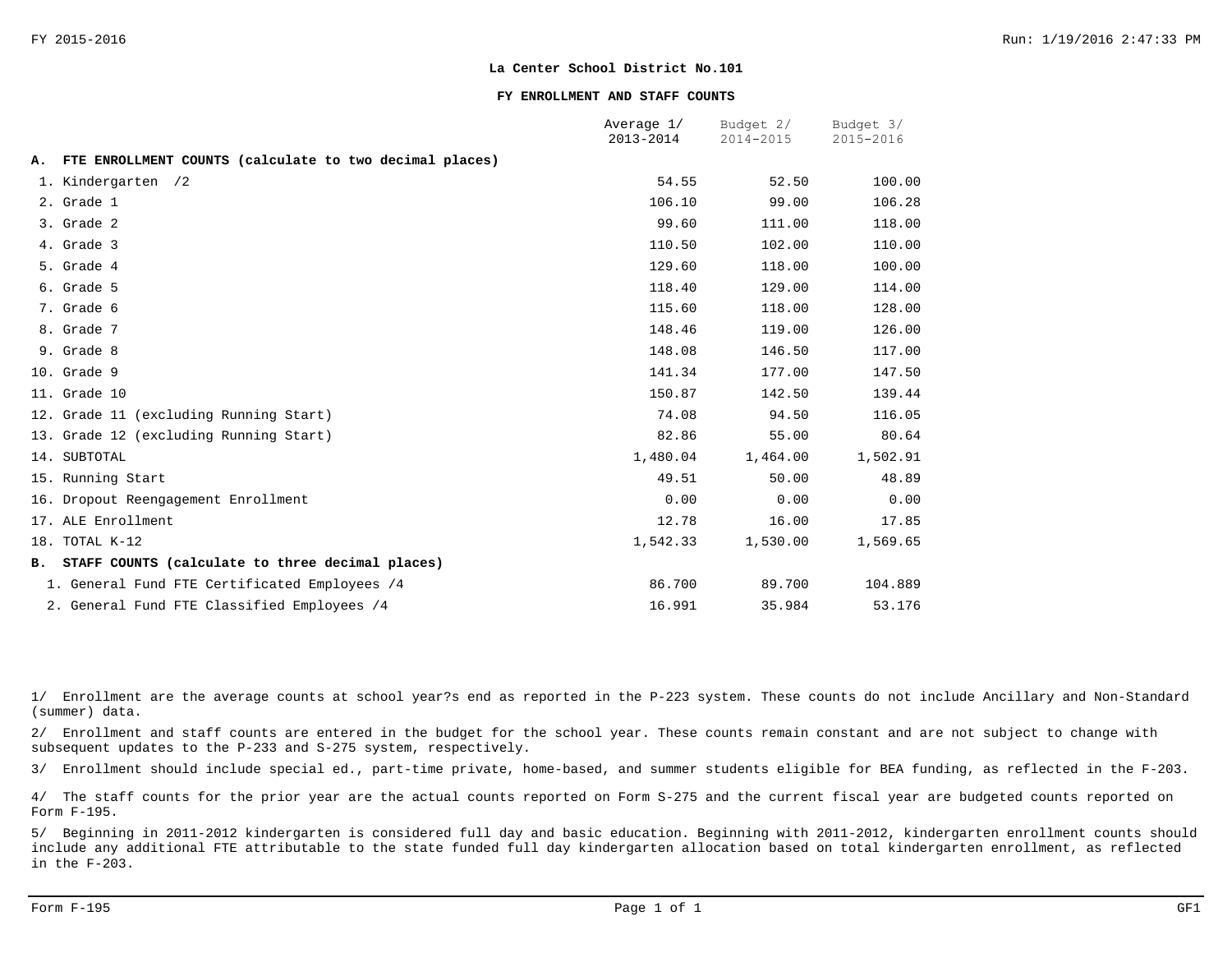### **SUMMARY OF GENERAL FUND BUDGET**

|                                                                                                                  | (1)<br>Actual | (2)<br>Budget | (3)<br>Budget |
|------------------------------------------------------------------------------------------------------------------|---------------|---------------|---------------|
|                                                                                                                  | 2013-2014     | 2014-2015     | 2015-2016     |
| REVENUES AND OTHER FINANCING SOURCES                                                                             |               |               |               |
| 1000<br>Local Taxes                                                                                              | 2,593,865     | 2,552,000     | 2,496,621     |
| 2000<br>Local Nontax Support                                                                                     | 534,956       | 602,500       | 933,182       |
| 3000<br>State, General Purpose                                                                                   | 9,224,078     | 9,592,455     | 10,877,960    |
| 4000<br>State, Special Purpose                                                                                   | 1,320,704     | 1,513,996     | 1,280,329     |
| 5000<br>Federal, General Purpose                                                                                 | 47            | $\Omega$      | $\mathbf 0$   |
| 6000<br>Federal, Special Purpose                                                                                 | 407,435       | 776,500       | 838,616       |
| 7000<br>Revenues from Other School Districts                                                                     | 45,419        | 45,000        | 272,271       |
| Revenues from Other Entities<br>8000                                                                             | 23,843        | 0             | $\mathbf 0$   |
| 9000   Other Financing Sources                                                                                   | $\Omega$      | $\Omega$      | $\mathbf 0$   |
| TOTAL REVENUES AND OTHER FINANCING SOURCES<br>А.                                                                 | 14,150,346    | 15,082,451    | 16,698,979    |
| <b>EXPENDITURES</b>                                                                                              |               |               |               |
| Regular Instruction<br>00                                                                                        | 9,029,382     | 9,488,652     | 10,056,493    |
| Federal Stimulus<br>10 <sup>1</sup>                                                                              | $\Omega$      | $\mathbf 0$   | $\Omega$      |
| Special Education Instruction<br>20 l                                                                            | 1,164,012     | 1,241,955     | 2,009,964     |
| Vocational Education Instruction<br>30 l                                                                         | 224,207       | 235,161       | 254,274       |
| Skill Center Instruction<br>40                                                                                   | 0             | $\mathbf 0$   | $\mathbf 0$   |
| 50 and 60   Compensatory Education Instruction                                                                   | 525,853       | 1,023,872     | 962,984       |
| Other Instructional Programs<br>70                                                                               | 13,429        | 13,000        | 43,000        |
| Community Services<br>80                                                                                         | 206,233       | 174,145       | 248,832       |
| Support Services<br>90                                                                                           | 3,079,525     | 2,973,005     | 3,168,991     |
| TOTAL EXPENDITURES<br>в.                                                                                         | 14,242,640    | 15,149,790    | 16,744,538    |
| OTHER FINANCING USES--TRANSFERS OUT (G.L.536) 1/<br>c.                                                           | 770,000       | 0             | 0             |
| OTHER FINANCING USES (G.L.535) 2/<br>D.                                                                          | 0             | $\Omega$      | 0             |
| EXCESS OF REVENUES/OTHER FINANCING SOURCES OVER (UNDER)<br>Е.<br>EXPENDITURES AND OTHER FINANCING USES (A-B-C-D) | $-862, 294$   | $-67,339$     | $-45,559$     |
| BEGINNING FUND BALANCE                                                                                           |               |               |               |
| G.L.810 Restricted for Other Items                                                                               | 0             | 0             | 0             |
| Restricted for Unequalized Deductible Revenue<br>G.L.815                                                         | $\mathbf 0$   | $\mathbf 0$   | $\mathbf 0$   |
| G.L.821<br>Restricted for Carryover of Restricted Revenues                                                       | 11,450        | 5,000         | 5,000         |
| Restricted for Skill Center<br>G.L.825                                                                           | $\mathbf 0$   | $\mathbf 0$   | $\mathsf 0$   |
| G.L.828<br>Restricted for Carryover of Food Service Revenue                                                      | $\mathbf 0$   | 0             | $\mathbf 0$   |
| G.L.830<br>Restricted for Debt Service                                                                           | $\Omega$      | $\Omega$      | $\Omega$      |
| G.L.831 Restricted for Employee Compensated Absence                                                              | <b>XXXXX</b>  | $\mathsf 0$   | XXXXX         |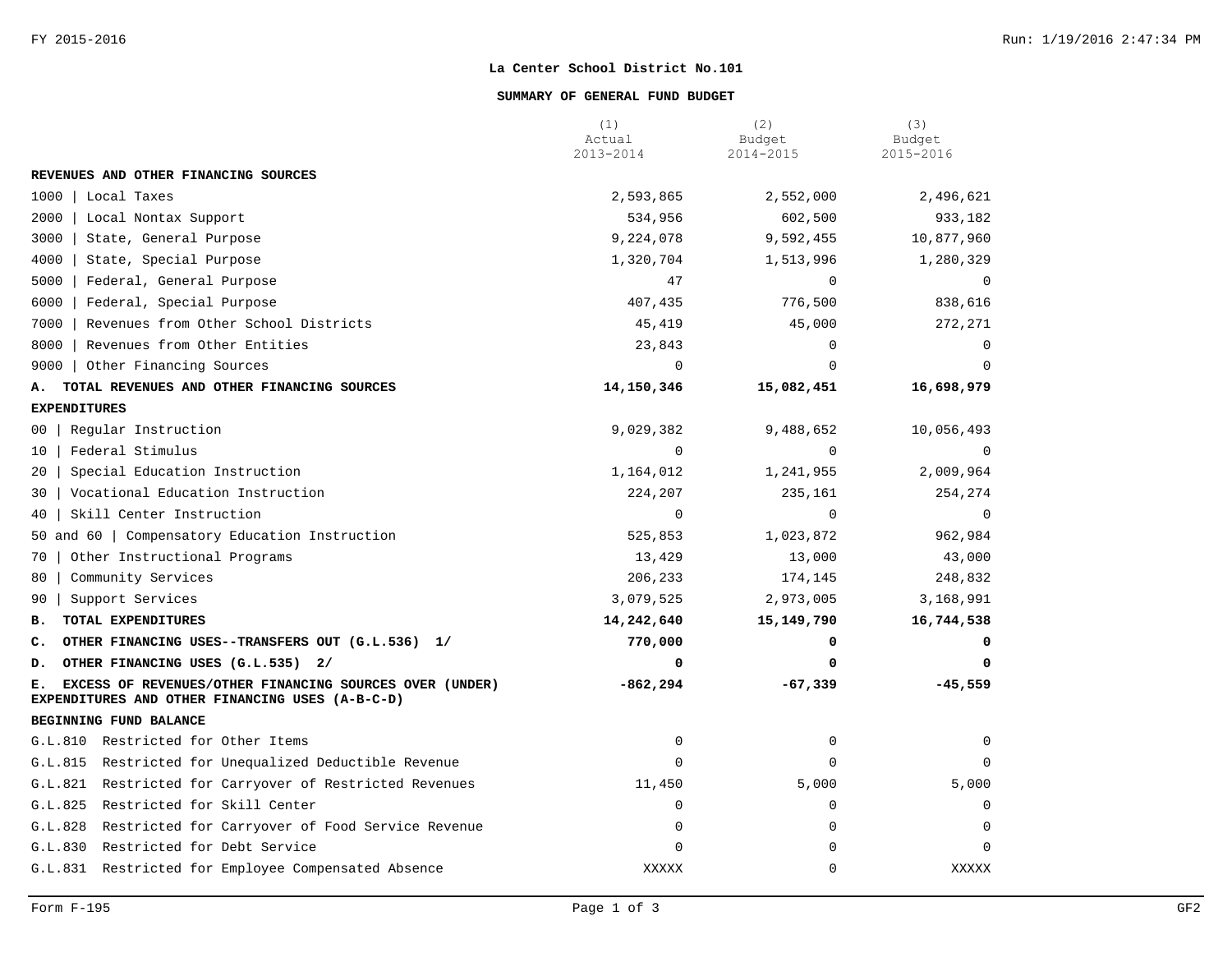## **SUMMARY OF GENERAL FUND BUDGET**

|         |                                                         | (1)<br>Actual<br>2013-2014 | (2)<br>Budget<br>2014-2015 | (3)<br>Budget<br>2015-2016 |
|---------|---------------------------------------------------------|----------------------------|----------------------------|----------------------------|
|         | G.L.835 Restricted for Arbitrage Rebate                 | $\Omega$                   | $\Omega$                   |                            |
| G.L.840 | Nonspendable Fund Balance-Inventory & Prepaid Items     | 1,824                      | 1,000                      | 16,572                     |
| G.L.845 | Restricted for Self-Insurance                           | $\mathbf 0$                | $\Omega$                   | $\Omega$                   |
| G.L.850 | Restricted for Uninsured Risks                          | $\Omega$                   | $\Omega$                   | $\Omega$                   |
| G.L.870 | Committed to Other Purposes                             | $\Omega$                   | $\Omega$                   | $\Omega$                   |
| G.L.872 | Committed to Economic Stabilization                     | 643,966                    | 687,002                    | 687,002                    |
| G.L.875 | Assigned to Contingencies                               | $\mathbf 0$                | $\Omega$                   | $\Omega$                   |
|         | G.L.884 Assigned to Other Capital Projects              | 362,348                    | $\Omega$                   | $\cap$                     |
| G.L.888 | Assigned to Other Purposes                              | 158,487                    | 120,000                    | 120,000                    |
| G.L.890 | Unassigned Fund Balance                                 | 860,823                    | 287,391                    | 287,391                    |
| G.L.891 | Unassigned to Minimum Fund Balance Policy               | XXXXX                      | XXXXX                      | $\Omega$                   |
| F.      | TOTAL BEGINNING FUND BALANCE                            | 2,038,898                  | 1,100,393                  | 1,115,965                  |
| G.      | G.L.898 PRIOR YEAR CORRECTIONS OR RESTATEMENTS (+ OR -) | <b>XXXXX</b>               | <b>XXXXX</b>               | <b>XXXXX</b>               |
|         | ENDING FUND BALANCE                                     |                            |                            |                            |
|         | G.L.810 Restricted for Other Items                      | 0                          | $\Omega$                   | $\Omega$                   |
| G.L.815 | Restricted for Unequalized Deductible Revenue           | $\mathbf 0$                | $\Omega$                   | $\Omega$                   |
| G.L.821 | Restricted for Carryover of Restricted Revenues         | $\mathbf 0$                | 5,000                      | 5,000                      |
|         | G.L.825 Restricted for Skill Center                     | $\Omega$                   | $\Omega$                   | $\Omega$                   |
| G.L.828 | Restricted for Carryover of Food Service Revenue        | $\mathbf 0$                | 0                          | $\Omega$                   |
|         | G.L.830 Restricted for Debt Service                     | $\Omega$                   | 0                          | $\Omega$                   |
|         | G.L.831 Restricted for Employee Compensated Absence     | <b>XXXXX</b>               | $\Omega$                   | XXXXX                      |
|         | G.L.835 Restricted for Arbitrage Rebate                 | $\mathbf 0$                | $\Omega$                   | $\Omega$                   |
| G.L.840 | Nonspendable Fund Balance-Inventory & Prepaid Items     | 16,572                     | 1,000                      | 16,572                     |
|         | G.L.845 Restricted for Self-Insurance                   | $\mathbf 0$                | $\Omega$                   | $\Omega$                   |
| G.L.850 | Restricted for Uninsured Risks                          | $\Omega$                   | $\Omega$                   | $\Omega$                   |
| G.L.870 | Committed to Other Purposes                             | $\Omega$                   | $\Omega$                   | $\Omega$                   |
| G.L.872 | Committed to Economic Stabilization                     | 712,132                    | 757,490                    | 687,002                    |
| G.L.875 | Assigned to Contingencies                               | $\Omega$                   | $\Omega$                   | $\Omega$                   |
| G.L.884 | Assigned to Other Capital Projects                      | $\Omega$                   | $\Omega$                   | $\Omega$                   |
| G.L.888 | Assigned to Other Purposes                              | 175,547                    | 200,000                    | 120,000                    |
| G.L.890 | Unassigned Fund Balance                                 | 272,353                    | 69,564                     | 241,832                    |
| G.L.891 | Unassigned to Minimum Fund Balance Policy               | XXXXX                      | XXXXX                      | $\Omega$                   |
| н.      | TOTAL ENDING FUND BALANCE (E+F, +OR-G) 3/               | 1,176,603                  | 1,033,054                  | 1,070,406                  |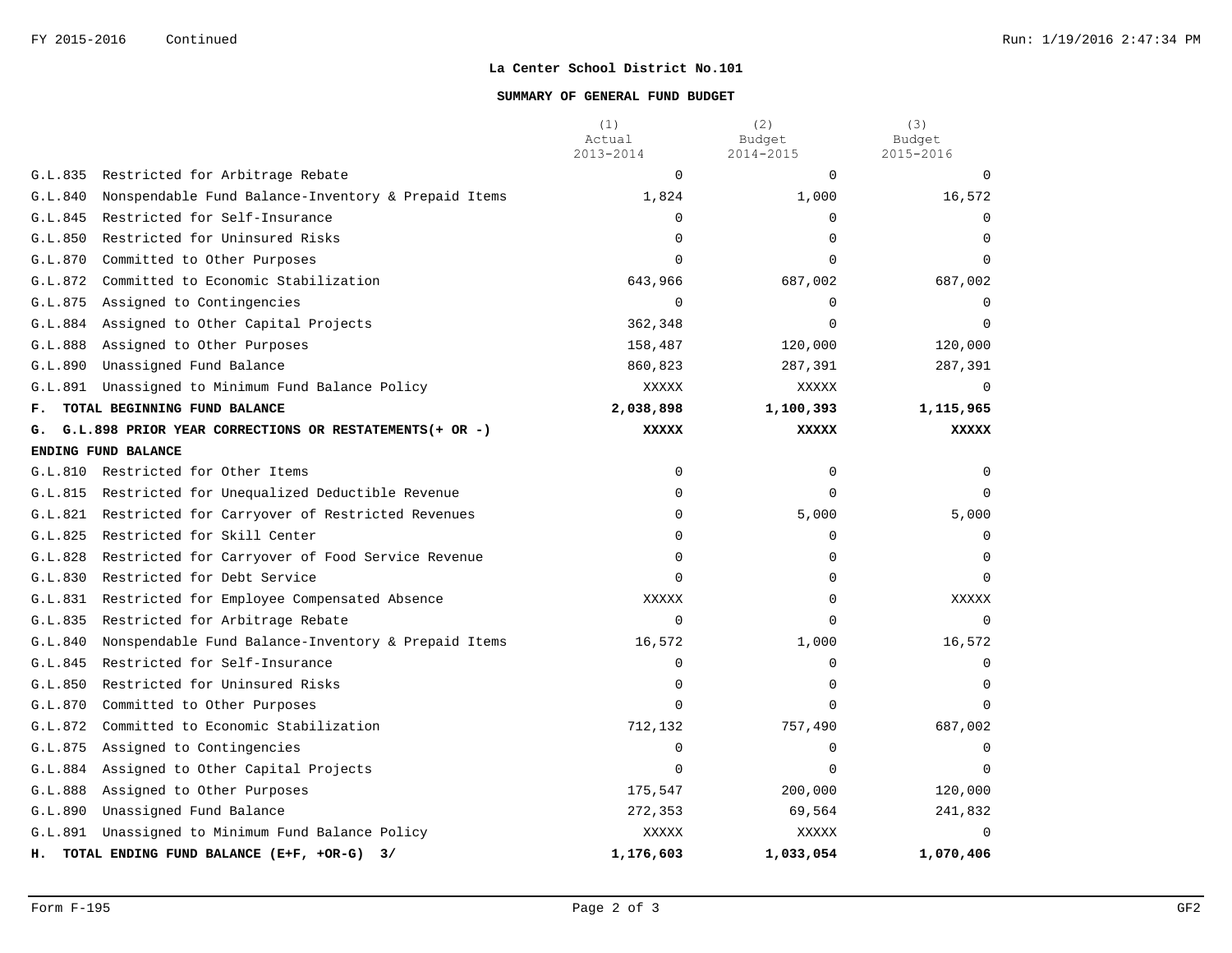#### **SUMMARY OF GENERAL FUND BUDGET**

1/ G.L. 536 is an account that is used to summarize actions for other financing uses--transfers out.

2/ G.L.535 is an account that is used to summarize actions for other financing uses such as long-term financing and debt extingishments. Nonvoted debts may be serviced in the Debt Service Fund (DSF) rather than in the fund that received the debt proceeds. In order to provide the resources to retire the debt, a transfer is used by the General Fund, Capital Projects Fund, or Transportation Vehicle Fund to transfer resources to the DSF. Refer to Page DS4 for detail of estimated outstanding nonvoted bond detail information.

3/ Line H must be equal to or greater than all restricted fund balances.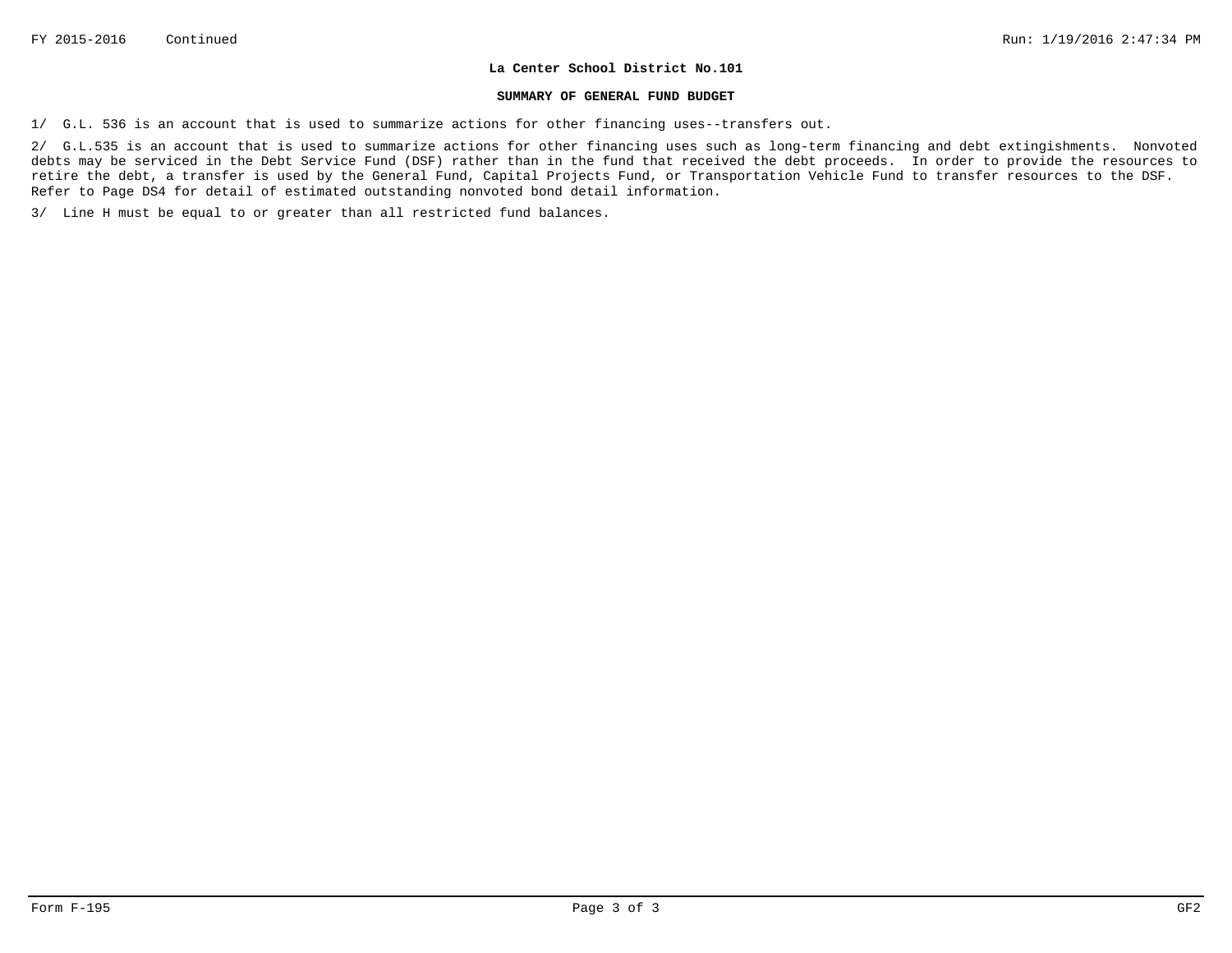|             |                                                         | (1)<br>Actual | (2)<br>Budget | (3)<br>Budget |
|-------------|---------------------------------------------------------|---------------|---------------|---------------|
| LOCAL TAXES |                                                         | 2013-2014     | 2014-2015     | 2015-2016     |
| 1100        | Local Property Tax                                      | 2,590,798     | 2,552,000     | 2,496,621     |
| 1300        | Sale of Tax Title Property                              | $\Omega$      | $\Omega$      | $\Omega$      |
| 1400        | Local in lieu of Taxes                                  | $\mathbf 0$   | 0             | $\Omega$      |
| 1500        | Timber Excise Tax                                       | 3,067         | 0             | $\Omega$      |
| 1600        | County-Administered Forests                             | $\mathbf 0$   | $\Omega$      | $\Omega$      |
| 1900        | Other Local Taxes                                       | $\Omega$      | $\Omega$      | $\Omega$      |
| 1000        | TOTAL LOCAL TAXES                                       | 2,593,865     | 2,552,000     | 2,496,621     |
|             | LOCAL SUPPORT NONTAX                                    |               |               |               |
| 2100        | Tuitions and Fees, Unassigned                           | 34,088        | 36,500        | 36,500        |
| 2122        | Special Ed-Infants and Toddlers-Tuition and Fees        | $\mathbf 0$   | $\Omega$      | $\Omega$      |
| 2131        | Secondary Vocational Education Tuition                  | $\mathbf 0$   | 0             | $\mathbf 0$   |
| 2145        | Skill Center Tuitions and Fees                          | $\Omega$      | $\Omega$      | $\Omega$      |
| 2171        | Traffic Safety Education Fees                           | $\mathbf 0$   | 0             | $\Omega$      |
| 2173        | Summer School Tuition and Fees                          | $\mathbf 0$   | 0             | $\Omega$      |
| 2186        | Community School Tuition and Fees                       | 148,520       | 117,000       | 193,024       |
| 2188        | Childcare Tuitions and Fees                             | $\mathbf 0$   | 0             | $\Omega$      |
| 2200        | Sales of Goods, Supplies, and Services, Unassigned      | 208,460       | 50,000        | 270,000       |
| 2231        | Secondary Voc. Ed., Sales of Goods, Supplies, and Svcs  | 90            | $\Omega$      | $\Omega$      |
| 2245        | Skill Center, Sales of Goods, Supplies and Services     | $\mathbf 0$   | 0             | $\Omega$      |
| 2288        | Childcare, Sales of Goods, Supplies and Services        | $\Omega$      | $\Omega$      | $\Omega$      |
| 2289        | Other Community Svcs Sales of Goods, Supplies and Svcs  | $\mathbf 0$   | 0             | 55,808        |
| 2298        | School Food Services, Sales of Goods, Supplies and Svcs | $\Omega$      | 220,000       | 220,000       |
| 2300        | Investment Earnings                                     | 6,172         | 5,000         | 5,000         |
| 2400        | Interfund Loan Interest Earnings                        | 10,918        | $\mathbf 0$   | $\Omega$      |
| 2500        | Gifts and Donations                                     | 44,343        | 65,000        | 73,850        |
| 2600        | Fines and Damages                                       | 11,007        | 10,000        | 10,000        |
| 2700        | Rentals and Leases                                      | 550           | 1,000         | 1,000         |
| 2800        | Insurance Recoveries                                    | $\Omega$      | $\Omega$      | $\Omega$      |
| 2900        | Local Support Nontax, Unassigned                        | 70,806        | 98,000        | 68,000        |
| 2910        | E-Rate                                                  | $\Omega$      | $\Omega$      | $\Omega$      |
| 2000        | TOTAL LOCAL SUPPORT NONTAX                              | 534,956       | 602,500       | 933,182       |
|             | STATE, GENERAL PURPOSE                                  |               |               |               |
| 3100        | Apportionment                                           | 8,368,476     | 8,654,490     | 10,018,264    |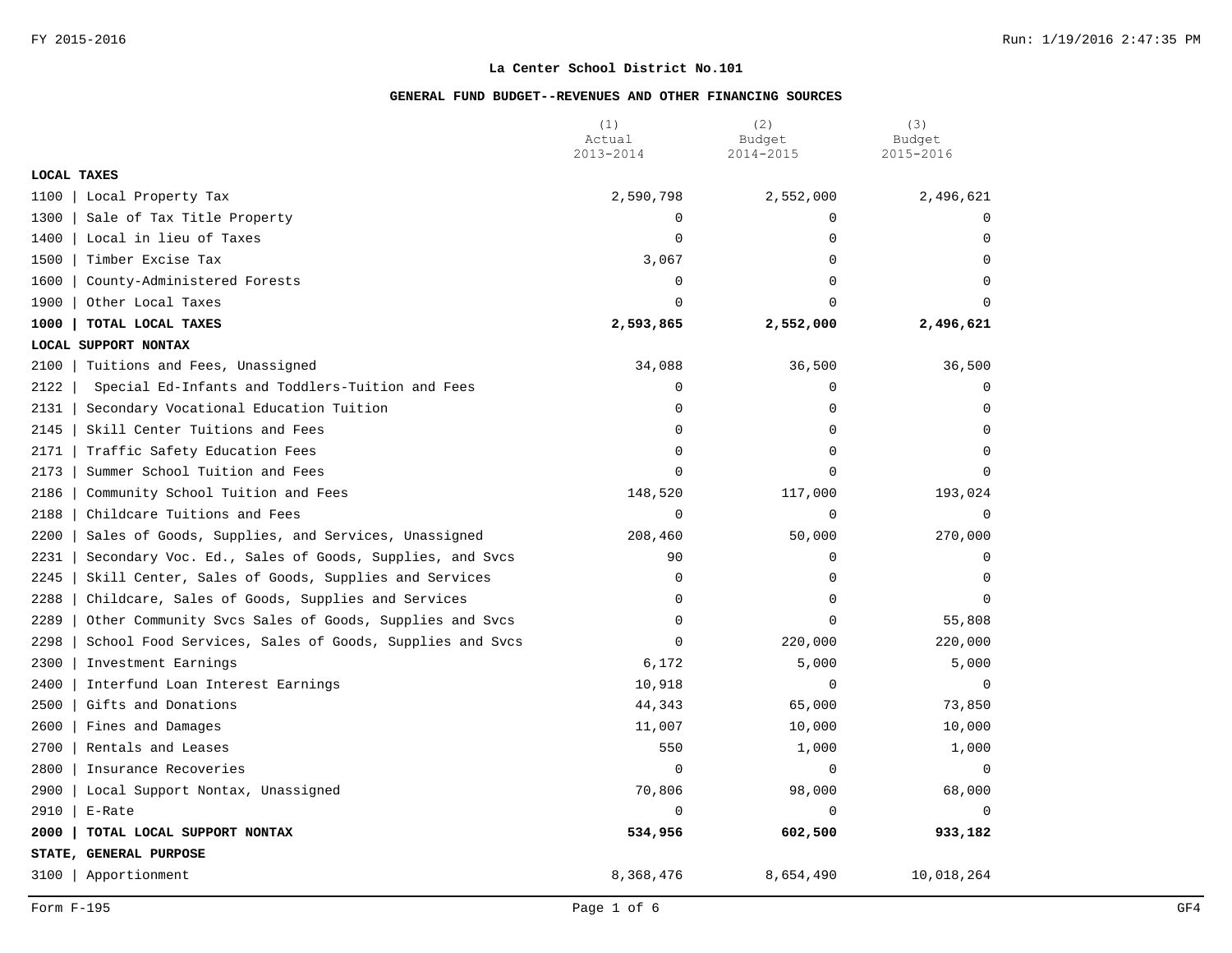|        |                                                         | (1)<br>Actual<br>2013-2014 | (2)<br>Budget<br>2014-2015 | (3)<br>Budget<br>2015-2016 |
|--------|---------------------------------------------------------|----------------------------|----------------------------|----------------------------|
| 3121   | Special Education--General Apportionment                | 183,987                    | 200,995                    | 75,702                     |
| 3300   | Local Effort Assistance                                 | 671,614                    | 736,970                    | 783,994                    |
| 3600   | State Forests                                           | $\mathbf 0$                | $\Omega$                   | $\Omega$                   |
| 3900   | Other State General Purpose, Unassigned                 | $\Omega$                   | $\Omega$                   | $\Omega$                   |
| 3000   | TOTAL STATE, GENERAL PURPOSE                            | 9,224,078                  | 9,592,455                  | 10,877,960                 |
| STATE, | SPECIAL PURPOSE                                         |                            |                            |                            |
| 4100   | Special Purpose, Unassigned                             | 4,804                      | $\Omega$                   | $\Omega$                   |
| 4121   | Special Education                                       | 966,710                    | 1,014,413                  | 815,141                    |
| 4122   | Special Ed-Infants and Toddlers-State                   | 13,314                     | 26,547                     | 26,547                     |
| 4126   | State Institutions, Special Education                   | $\Omega$                   | $\Omega$                   | $\Omega$                   |
| 4155   | Learning Assistance                                     | 247,981                    | 216,693                    | 178,441                    |
| 4156   | State Institutions, Centers, and Homes, Delinquent      | $\mathbf 0$                | $\Omega$                   | $\Omega$                   |
| 4158   | Special and Pilot Programs                              | 46,570                     | 210,650                    | 210,650                    |
| 4159   | Institutions-Juveniles in Adult Jails                   | $\mathbf 0$                | $\mathbf 0$                | $\overline{0}$             |
| 4165   | Transitional Bilingual                                  | 25,614                     | 27,031                     | 28,371                     |
| 4174   | Highly Capable                                          | 15,710                     | 15,840                     | 16,167                     |
| 4188   | Childcare                                               | $\mathbf 0$                | $\mathbf 0$                | $\overline{0}$             |
| 4198   | School Food Services                                    | $\mathbf 0$                | 2,822                      | 5,012                      |
| 4199   | Transportation--Operations                              | $\Omega$                   | $\Omega$                   | $\Omega$                   |
| 4300   | Other State Agencies, Unassigned                        | $\mathbf 0$                | 0                          | $\mathbf 0$                |
| 4321   | Special Education--Other State Agencies                 | 0                          | 0                          | $\Omega$                   |
| 4322   | Special Education-Infants and Toddlers-State            | $\Omega$                   | $\Omega$                   | $\Omega$                   |
| 4326   | State Institutions--Special Education--Other State Agcs | $\mathbf 0$                | 0                          | $\Omega$                   |
| 4356   | State Insts, Ctrs, Homes, Delinquent--Other St. Agcs    | 0                          | 0                          | $\Omega$                   |
| 4358   | Speical and Pilot Programs--Other State Agencies        | $\Omega$                   | $\Omega$                   | $\Omega$                   |
| 4365   | Transitional Bilingual--Other State Agencies            | $\mathbf 0$                | 0                          | $\Omega$                   |
| 4388   | Childcare--Other State Agencies                         | $\mathbf 0$                | $\Omega$                   | $\Omega$                   |
| 4398   | School Food Services--Other State Agencies              | $\Omega$                   | $\Omega$                   | $\Omega$                   |
| 4399   | Transportation--Operations--Other State Agencies        | $\Omega$                   | $\Omega$                   |                            |
| 4000   | TOTAL STATE, SPECIAL PURPOSE                            | 1,320,704                  | 1,513,996                  | 1,280,329                  |
|        | FEDERAL, GENERAL PURPOSE                                |                            |                            |                            |
| 5200   | General Purpose Direct Federal Grants, Unassigned       | $\mathbf 0$                | 0                          | $\mathbf 0$                |
| 5300   | Impact Aid, Maintenance and Operation                   | $\mathbf 0$                | 0                          | $\mathbf 0$                |
| 5329   | Impact Aid, Special Education Funding                   | $\Omega$                   | $\Omega$                   | $\Omega$                   |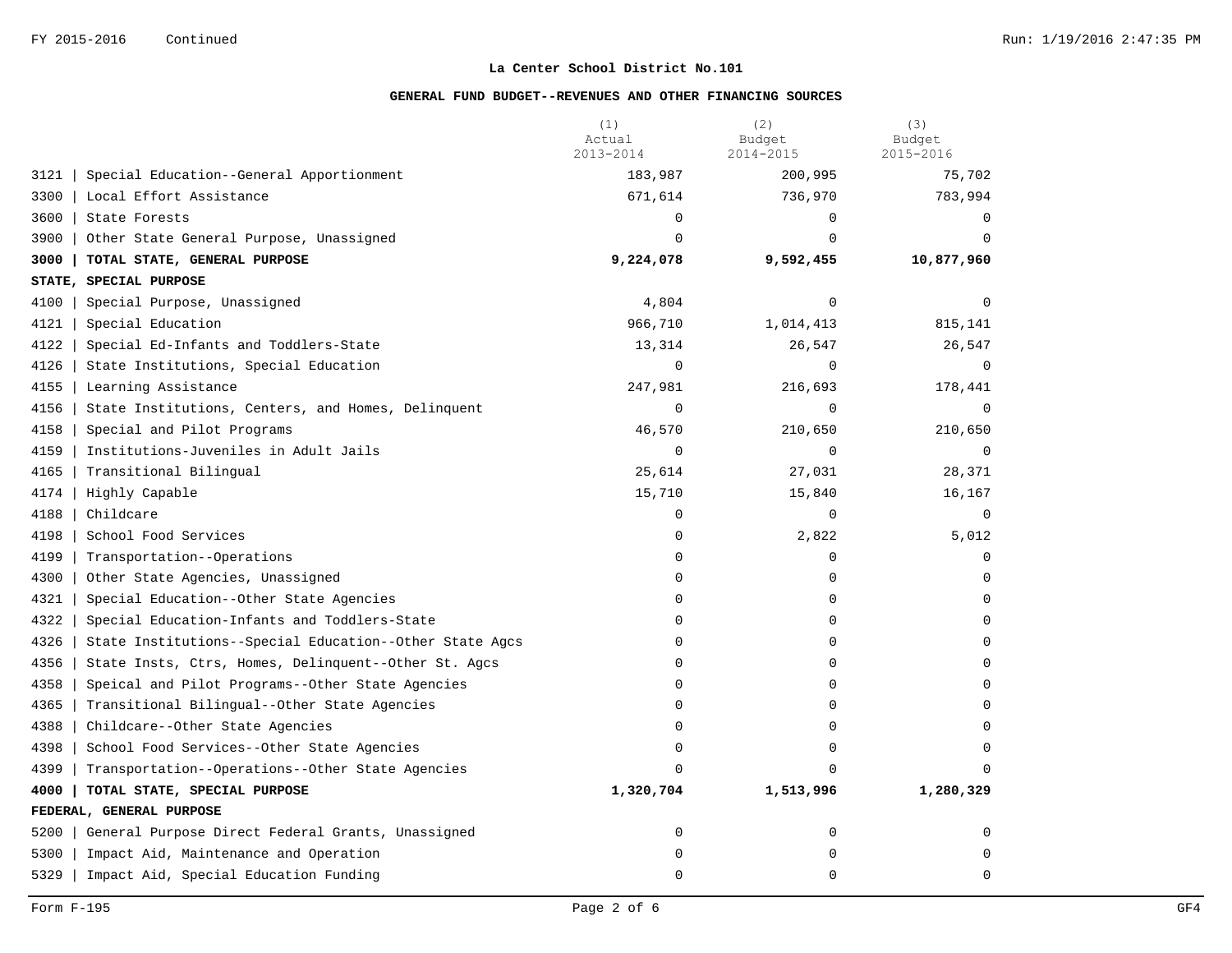|                                                                 | (1)<br>Actual<br>2013-2014 | (2)<br>Budget<br>2014-2015 | (3)<br>Budget<br>2015-2016 |
|-----------------------------------------------------------------|----------------------------|----------------------------|----------------------------|
| 5400<br>Federal in lieu of Taxes                                | $\mathbf 0$                | $\mathbf 0$                | 0                          |
| 5500<br>Federal Forests                                         | 47                         | 0                          | $\Omega$                   |
| 5600<br>Oualified Bond Interest Credit - Federal                | 0                          | $\Omega$                   | $\Omega$                   |
| 5000<br>TOTAL FEDERAL, GENERAL PURPOSE                          | 47                         | 0                          | 0                          |
| FEDERAL, SPECIAL PURPOSE                                        |                            |                            |                            |
| 6100<br>Special Purpose, OSPI, Unassigned                       | 184,519                    | $\mathbf 0$                | $\Omega$                   |
| 6111<br>Federal Stimulus--Title I                               | 0                          | $\mathbf 0$                | XXXXX                      |
| 6112<br>Federal Stimulus--School Improvement                    | 0                          | $\mathbf 0$                | XXXXX                      |
| 6113<br>Federal Stimulus--State Fiscal Stabilization Fund       | 0                          | $\mathbf 0$                | <b>XXXXX</b>               |
| 6114<br>Federal Stimulus--IDEA                                  | 0                          | $\Omega$                   | <b>XXXXX</b>               |
| 6118<br>Federal Stimulus--Competitive Grants                    | 0                          | $\mathbf 0$                | XXXXX                      |
| 6119<br>Federal Stimulus--Other                                 | 0                          | $\mathbf 0$                | XXXXX                      |
| 6121<br>Special Education--Medicaid Reimbursement               | 0                          | $\mathbf 0$                | $\Omega$                   |
| 6122<br>Special Ed-Infants and Toddlers-Medicaid Reimbursements | 0                          | $\Omega$                   | $\Omega$                   |
| 6124<br>Special Education--Supplemental                         | 0                          | 0                          | 253,110                    |
| 6125<br>Special Education-Infants and Toddlers-Federal          | $\Omega$                   | $\Omega$                   | $\Omega$                   |
| 6138<br>Secondary Vocational Education                          | 4,768                      | 5,000                      | 5,000                      |
| 6146<br>Skill Center                                            | $\mathbf 0$                | $\mathbf 0$                | $\Omega$                   |
| 6151<br>Disadvantaged ESEA Disadvantaged, Fed                   | 137,170                    | 140,000                    | 114,006                    |
| 6152<br>School Improve, Fed Other Title Grants under ESEA, Fed  | 59,096                     | 431,500                    | 256,500                    |
| 6153<br>Migrant ESEA Migrant, Federal                           | 0                          | $\mathbf 0$                | $\Omega$                   |
| 6154<br>Reading First, Federal                                  | 0                          | 0                          | $\mathsf{O}$               |
| 6157<br>Institutions, Neglected and Delinquent                  | 0                          | 0                          | $\mathbf 0$                |
| 6161<br>Head Start                                              | 0                          | 0                          | $\Omega$                   |
| 6162<br>Math & Science--Professional Development                | 0                          | $\Omega$                   | $\Omega$                   |
| 6164<br>Limited English Proficiency (formerly Bilingual)        | 0                          | $\Omega$                   | $\Omega$                   |
| 6167<br>Indian Education JOM                                    | $\Omega$                   | $\Omega$                   | $\Omega$                   |
| 6168<br>Indian Education, ED                                    | 0                          | 0                          | $\Omega$                   |
| 6176<br>Targeted Assistance                                     | 0                          | 0                          | $\mathbf 0$                |
| 6178<br>Youth Training Programs                                 | 0                          | $\mathbf 0$                | $\Omega$                   |
| 6188<br>Childcare                                               | 0                          | $\Omega$                   | $\Omega$                   |
| 6189<br>Other Community Services                                | 0                          | $\Omega$                   | $\Omega$                   |
| 6198<br>School Food Services                                    | 0                          | 165,000                    | 175,000                    |
| 6199<br>Transportation--Operations                              | 0                          | $\overline{0}$             | $\mathbf 0$                |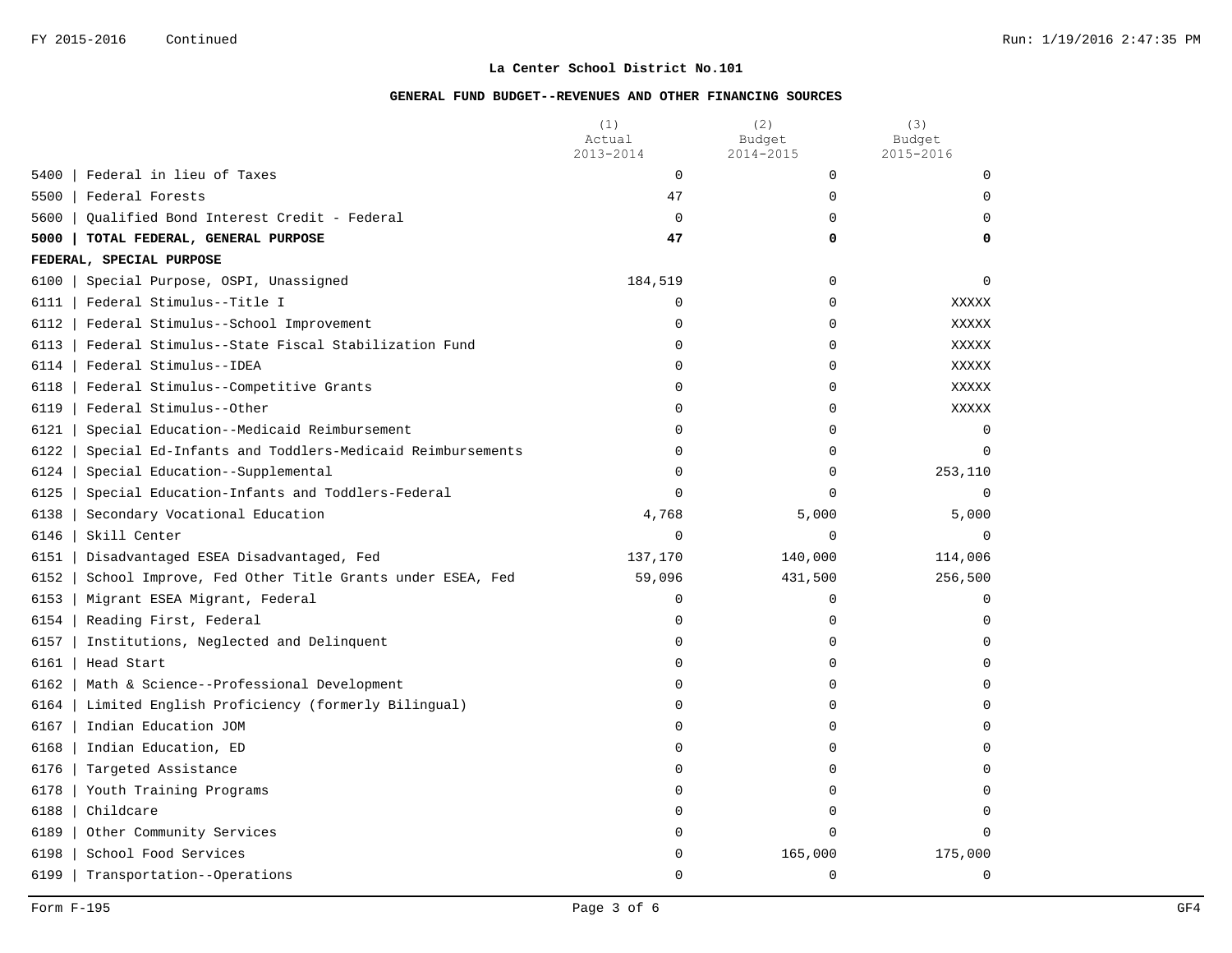| 2015-2016<br>2013-2014<br>2014-2015                                                  |              |
|--------------------------------------------------------------------------------------|--------------|
|                                                                                      |              |
| 6200<br>$\mathbf 0$<br>Direct Special Purpose Grants<br>$\mathbf 0$                  | $\mathbf 0$  |
| 6211<br>Federal Stimulus--Title I<br>$\Omega$<br>$\Omega$                            | <b>XXXXX</b> |
| 6212<br>Federal Stimulus--School Improvement<br>0<br>0                               | XXXXX        |
| 6213<br>Federal Stimulus--State Fiscal Stabilization Fund<br>0<br>0                  | <b>XXXXX</b> |
| 6214<br>Federal Stimulus--IDEA<br>0<br>0                                             | <b>XXXXX</b> |
| 6218<br>Federal Stimulus--Competitive Grants<br>$\mathbf 0$<br>0                     | XXXXX        |
| 6219<br>Federal Stimulus--Other<br>$\mathbf 0$<br>0                                  | XXXXX        |
| 6221<br>Special Education--Medicaid Reimbursement<br>0<br>0                          | $\mathbf 0$  |
| 6222<br>Special Ed-Infants and Toddlers-Medicaid Reimbursements<br>0<br>$\Omega$     | $\Omega$     |
| 6224<br>Special Education--Supplemental<br>0<br>0                                    | $\Omega$     |
| 6225<br>Special Education-Infants and Toddlers-Federal<br>0<br>0                     | U            |
| 6238<br>Secondary Vocational Education<br>$\Omega$<br>$\Omega$                       | $\Omega$     |
| 6246<br>Skill Center<br>$\Omega$<br>$\Omega$                                         |              |
| 6251<br>Disadvantaged ESEA Disadvantaged, Fed<br>0<br>0                              | U            |
| 6252<br>School Improve, Fed Other Title Grants under ESEA, Fed<br>0<br>0             | $\Omega$     |
| 6253<br>ESEA Migrant, Federal<br>$\mathbf 0$<br>$\Omega$                             | $\Omega$     |
| 6254<br>Reading First, Federal<br>$\mathbf 0$<br>0                                   | $\Omega$     |
| 6257<br>Institutions, Neglected and Delinquent<br>0<br>0                             | $\Omega$     |
| 6261<br>Head Start<br>$\mathbf 0$<br>0                                               | $\Omega$     |
| 6262<br>Math & Science--Professional Development<br>$\Omega$<br>$\Omega$             | $\Omega$     |
| 6264<br>Limited English Proficiency (formerly Bilingual)<br>0<br>$\mathbf 0$         | $\Omega$     |
| 6267<br>Indian Education JOM<br>0<br>0                                               | $\Omega$     |
| 6268<br>Indian Education, ED<br>0<br>$\Omega$                                        | $\Omega$     |
| 6276<br>Targeted Assistance<br>$\mathbf 0$<br>0                                      | $\Omega$     |
| 6278<br>Youth Training, Direct Grants<br>0<br>0                                      | U            |
| 6288<br>Childcare<br>0<br>0                                                          | U            |
| 6289<br>Other Community Services<br>$\Omega$<br>$\Omega$                             | $\Omega$     |
| 6298<br>School Food Services<br>$\Omega$<br>0                                        |              |
| 6299<br>Transportation--Operations<br>$\Omega$<br>0                                  | U            |
| 6300<br>Federal Grants Through Other Agencies, Unassigned<br>$\mathbf 0$<br>$\Omega$ | $\Omega$     |
| 6310<br>Medicaid Administrative Match<br>0<br>0                                      | $\Omega$     |
| 6311<br>Federal Stimulus--Title I<br>0<br>0                                          | XXXXX        |
| 6312<br>Federal Stimulus--School Improvement<br>0<br>0                               | <b>XXXXX</b> |
| 6313<br>Federal Stimulus--State Fiscal Stabilization Fund<br>$\Omega$<br>$\Omega$    | XXXXX        |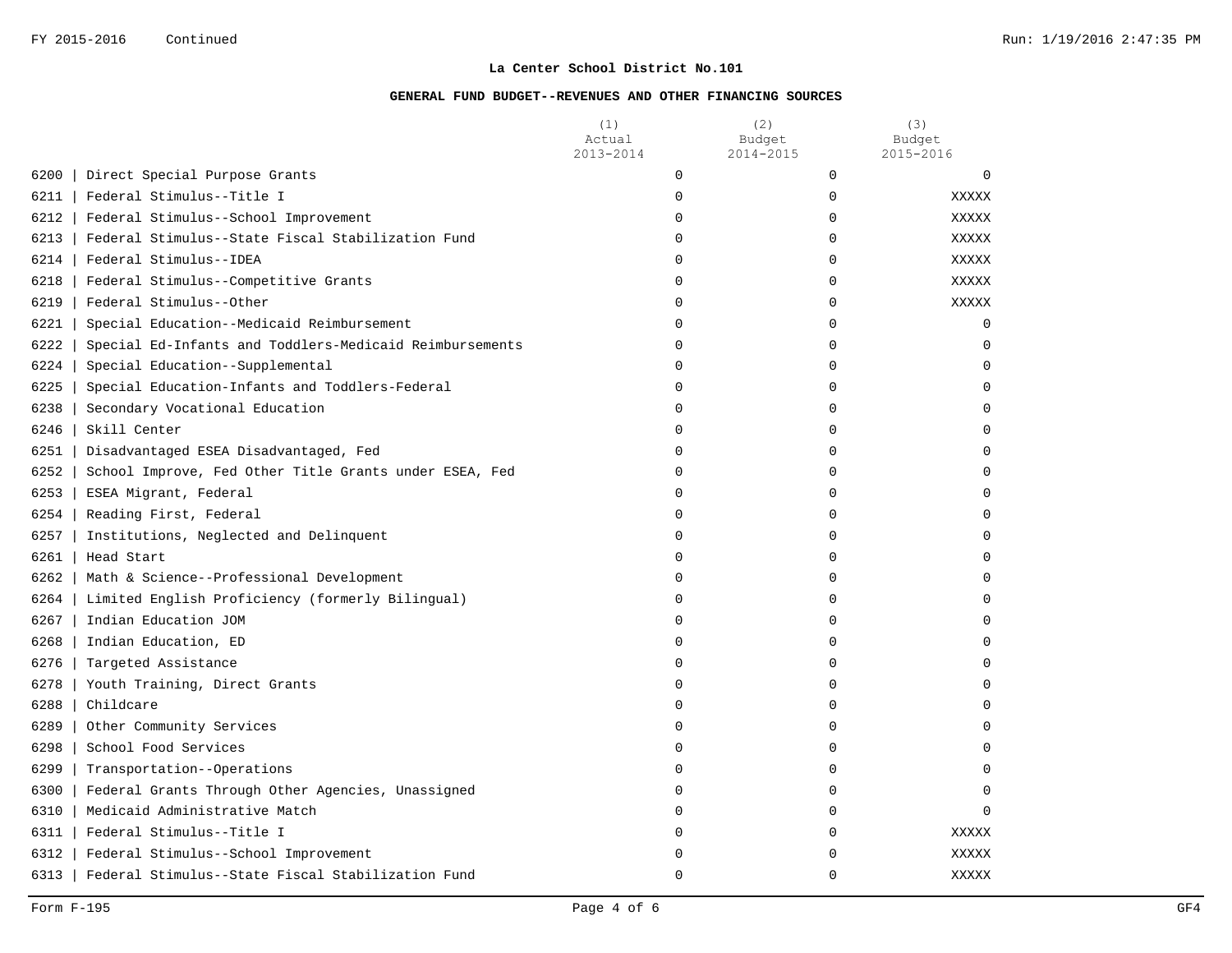|                                                                 | (1)<br>Actual<br>2013-2014 | (2)<br>Budget<br>2014-2015 | (3)<br>Budget<br>$2015 - 2016$ |
|-----------------------------------------------------------------|----------------------------|----------------------------|--------------------------------|
| 6314<br>Federal Stimulus--IDEA                                  | 0                          | $\mathbf 0$                | XXXXX                          |
| 6318<br>Federal Stimulus--Competitive Grants                    | 0                          | 0                          | $\Omega$                       |
| 6319<br>Federal Stimulus--Other                                 | 0                          | 0                          | XXXXX                          |
| 6321<br>Special Education--Medicaid Reimbursement               | 0                          | $\mathbf 0$                | 0                              |
| Special Ed-Infants and Toddlers-Medicaid Reimbursements<br>6322 | 0                          | $\Omega$                   | $\mathbf 0$                    |
| 6324<br>Special Education--Supplemental                         | 0                          | 0                          | $\mathbf 0$                    |
| 6325<br>Special Education-Infants and Toddlers-Federal          | 0                          | $\Omega$                   | $\Omega$                       |
| 6338<br>Secondary Vocational Education                          | 0                          | $\mathbf 0$                | $\mathbf 0$                    |
| 6346<br>Skill Center                                            | 0                          | 0                          | $\Omega$                       |
| 6351<br>Disadvantaged ESEA Disadvantaged, Fed                   | $\Omega$                   | $\mathbf 0$                | $\mathbf 0$                    |
| School Improve, Fed Other Title Grants under ESEA, Fed<br>6352  | $\Omega$                   | $\mathbf 0$                | $\Omega$                       |
| 6353<br>Migrant ESEA Migrant, Federal                           | 0                          | 0                          | $\Omega$                       |
| 6354  <br>Reading First, Federal                                | 0                          | 0                          | $\Omega$                       |
| 6357<br>Institutions, Neglected and Delinquent                  | $\Omega$                   | $\Omega$                   | $\Omega$                       |
| 6361<br>Head Start                                              | 0                          | $\mathbf 0$                | $\mathbf 0$                    |
| 6362<br>Math & Science--Professional Development                | 0                          | $\mathbf 0$                | $\mathbf 0$                    |
| 6364<br>Limited English Proficiency (formerly Bilingual)        | 0                          | $\mathbf 0$                | $\mathbf 0$                    |
| Indian Education JOM<br>6367                                    | 0                          | 0                          | $\mathbf 0$                    |
| 6368<br>Indian Education, ED                                    | 0                          | 0                          | $\mathbf 0$                    |
| 6376<br>Targeted Assistance                                     | 0                          | 0                          | $\Omega$                       |
| 6378<br>Youth Training Programs                                 | $\Omega$                   | $\Omega$                   | $\Omega$                       |
| 6388<br>Childcare                                               | $\Omega$                   | $\Omega$                   | $\Omega$                       |
| 6389<br>Other Community Services                                | 0                          | $\mathbf 0$                | $\Omega$                       |
| 6398<br>School Food Services                                    | 0                          | $\mathbf 0$                | $\Omega$                       |
| 6399<br>Transportation--Operations                              | $\Omega$                   | $\Omega$                   |                                |
| 6998<br>USDA Commodities                                        | 21,882                     | 35,000                     | 35,000                         |
| 6000 TOTAL FEDERAL, SPECIAL PURPOSE                             | 407,435                    | 776,500                    | 838,616                        |
| REVENUES FROM OTHER SCHOOL DISTRICTS                            |                            |                            |                                |
| Program Participation, Unassigned<br>7100                       | 21,792                     | 0                          | 247,271                        |
| 7121<br>Special Education                                       | 0                          | $\mathbf 0$                | $\mathbf 0$                    |
| 7122<br>Special Education-Infants and Toddlers                  | 0                          | $\mathbf 0$                | $\mathbf 0$                    |
| 7131   Vocational Education                                     | 0                          | $\mathbf 0$                | $\mathbf 0$                    |
| 7145<br>Skill Center                                            | 0                          | 0                          | $\mathbf 0$                    |
| 7189<br>Other Community Services                                | $\Omega$                   | $\Omega$                   | $\Omega$                       |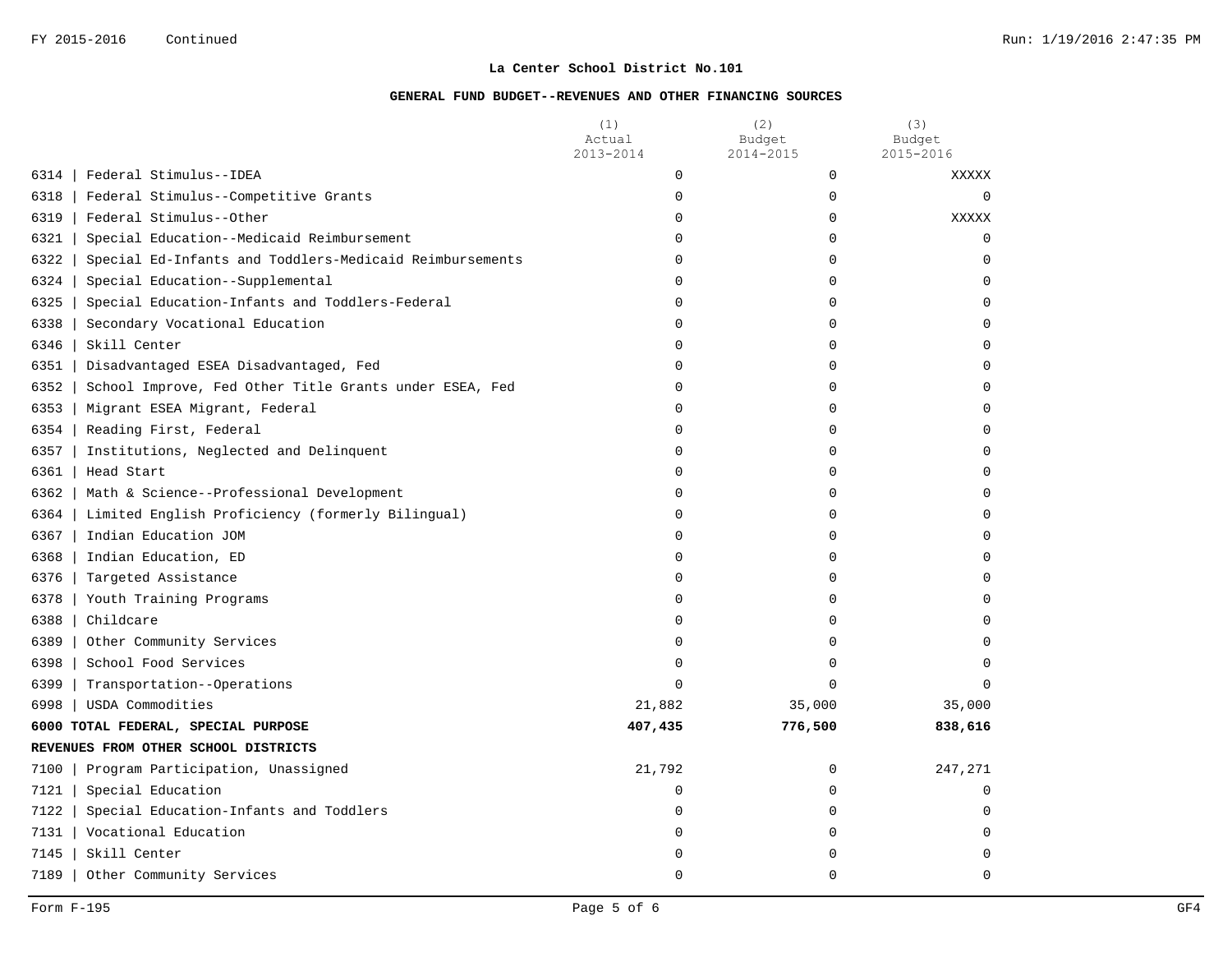|                                                              | (1)<br>Actual | (2)<br>Budget | (3)<br>Budget |
|--------------------------------------------------------------|---------------|---------------|---------------|
|                                                              | 2013-2014     | 2014-2015     | 2015-2016     |
| 7197<br>Support Services                                     | 0             | $\Omega$      | $\Omega$      |
| 7198<br>School Food Services                                 | 0             | 20,000        | <sup>0</sup>  |
| 7199<br>Transportation                                       | U             | $\Omega$      | <sup>n</sup>  |
| 7301<br>Nonhigh Participation                                | 23,627        | 25,000        | 25,000        |
| 7000<br>TOTAL REVENUES FROM OTHER SCHOOL DISTRICTS           | 45,419        | 45,000        | 272,271       |
| REVENUES FROM OTHER ENTITIES                                 |               |               |               |
| Governmental Entities<br>8100                                | 0             | 0             | $\mathbf 0$   |
| 8188<br>Childcare                                            | 0             | $\Omega$      | $\Omega$      |
| 8189<br>Community Services                                   | U             | $\Omega$      | $\Omega$      |
| 8198<br>School Food Services                                 | U             | 0             | $\Omega$      |
| 8199<br>Transportation                                       | U             | $\Omega$      | $\Omega$      |
| 8200<br>Private Foundations                                  | U             | $\Omega$      | $\Omega$      |
| 8500<br>Nonfederal, ESD                                      | 23,843        | $\Omega$      | 0             |
| 8521<br>Educational Service Districts-Special Education      | U             | $\Omega$      | $\Omega$      |
| 8522<br>Ed Service Districts-Special Ed-Infants and Toddlers | $\Omega$      | 0             | $\Omega$      |
| 8000 TOTAL REVENUES FROM OTHER ENTITES                       | 23,843        | 0             | 0             |
| OTHER FINANCING SOURCES                                      |               |               |               |
| 9100<br>Sale of Bonds                                        | 0             | $\Omega$      | $\Omega$      |
| 9300<br>Sale of Equipment                                    | U             | $\Omega$      | $\Omega$      |
| 9400<br>Compensated Loss of Fixed Assets                     |               | U             | <sup>0</sup>  |
| 9500<br>Long-Term Financing                                  |               | $\Omega$      | $\Omega$      |
| 9900<br>Transfers                                            |               |               | <sup>0</sup>  |
| 9000 TOTAL OTHER FINANCING SOURCES                           | 0             |               | 0             |
| TOTAL REVENUES AND OTHER FINANCING SOURCES                   | 14,150,346    | 15,082,451    | 16,698,979    |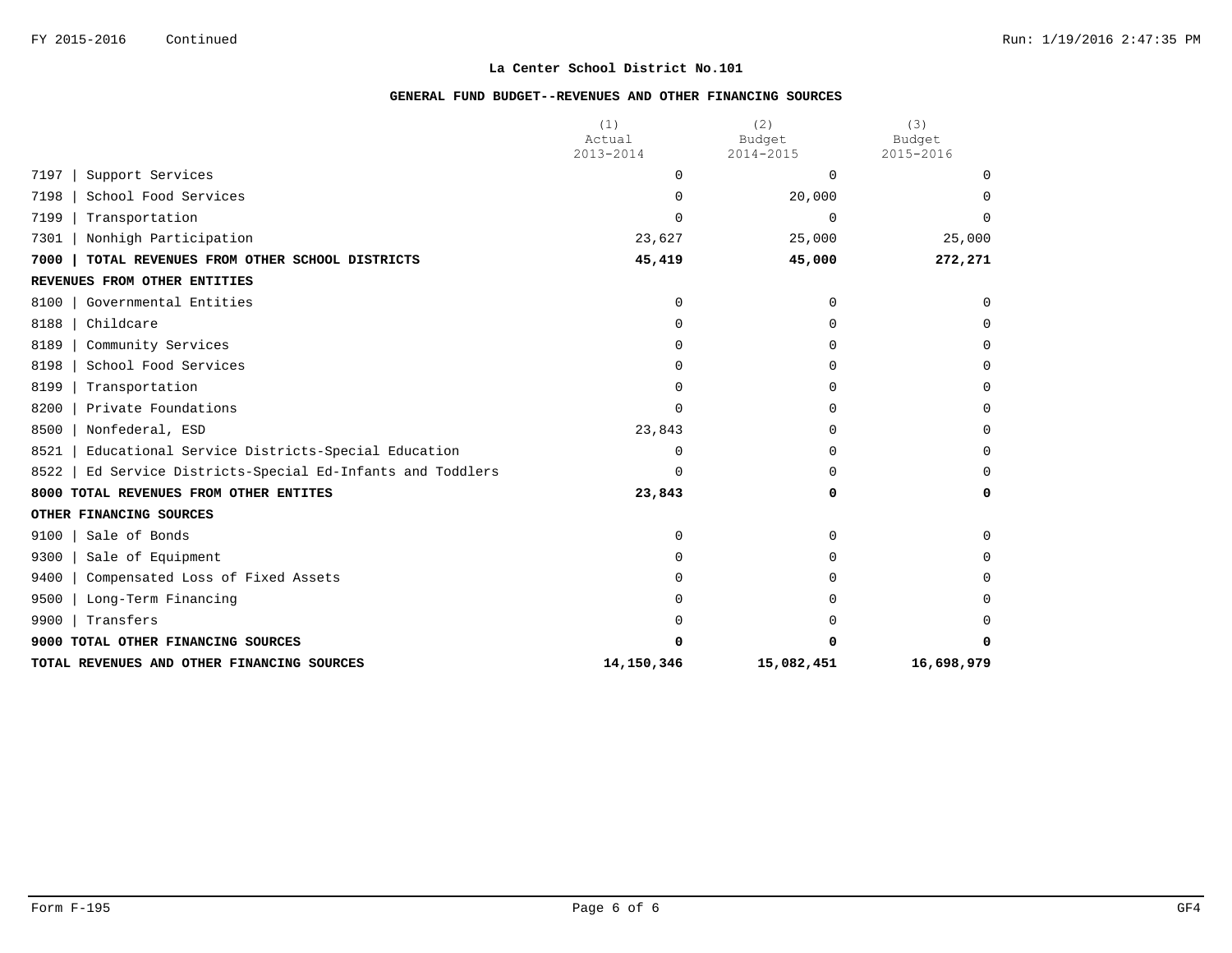## **EXPENDITURE BY PROGRAM**

|                                                                                  | (1)<br>Actual<br>2013-2014 | (2)<br>Budget<br>2014-2015 | (3)<br>Budget<br>2015-2016 |
|----------------------------------------------------------------------------------|----------------------------|----------------------------|----------------------------|
| REGULAR INSTRUCTION                                                              |                            |                            |                            |
| Basic Education<br>01                                                            | 8,913,102                  | 9,373,563                  | 10,013,616                 |
| Alternative Learning Experience<br>02                                            | 116,280                    | 115,089                    | 42,877                     |
| Basic Education - Dropout Reengagement<br>03                                     | XXXXX                      | $\mathbf 0$                | $\mathbf 0$                |
| TOTAL REGULAR INSTRUCTION<br>00                                                  | 9,029,382                  | 9,488,652                  | 10,056,493                 |
| FEDERAL STIMULUS                                                                 |                            |                            |                            |
| Federal Stimulus - Title I<br>11                                                 | $\mathbf 0$                | $\mathbf 0$                | <b>XXXXX</b>               |
| Federal Stimulus - School Improvement<br>12                                      | $\Omega$                   | $\Omega$                   | <b>XXXXX</b>               |
| Federal Stimulus - Fiscal Stabilization and Education Jobs (formerly SFSF)<br>13 | $\overline{0}$             | $\mathbf 0$                | XXXXX                      |
| Federal Stimulus - IDEA<br>14                                                    | $\Omega$                   | $\Omega$                   | <b>XXXXX</b>               |
| Federal Stimulus - Competitive Grants<br>18                                      | $\overline{0}$             | $\Omega$                   | $\mathbf 0$                |
| Federal Stimulus - Other<br>19                                                   | $\Omega$                   | $\Omega$                   | <b>XXXXX</b>               |
| TOTAL FEDERAL STIMULUS<br>10                                                     | $\Omega$                   | $\Omega$                   | $\mathbf 0$                |
| SPECIAL EDUCATION INSTRUCTION                                                    |                            |                            |                            |
| Special Education, Supplemental, State<br>21                                     | 1,150,697                  | 1,215,408                  | 1,727,302                  |
| Special Education, Infants and Toddlers, State<br>22                             | 13,314                     | 26,547                     | 26,547                     |
| Special Education, Supplemental, Federal<br>24                                   | $\overline{0}$             | $\Omega$                   | 256,115                    |
| Special Education, Infants and Toddlers, Federal<br>25                           | $\Omega$                   | $\Omega$                   | $\mathbf 0$                |
| Special Education, Institutions, State<br>26                                     | $\Omega$                   | $\Omega$                   | $\mathbf 0$                |
| Special Education, Other, Federal<br>29                                          | $\cap$                     | $\cap$                     | $\Omega$                   |
| TOTAL SPECIAL EDUCATION INSTRUCTION<br>20                                        | 1,164,012                  | 1,241,955                  | 2,009,964                  |
| VOCATIONAL EDUCATION INSTRUCTION                                                 |                            |                            |                            |
| Vocational, Basic, State<br>31                                                   | 219,569                    | 230,325                    | 249,438                    |
| Middle School Career and Technical Education, State<br>34                        | $\Omega$                   | $\Omega$                   | $\Omega$                   |
| Vocational, Federal<br>38                                                        | 4,638                      | 4,836                      | 4,836                      |
| 39<br>Vocational, Other Categorical                                              | $\mathbf 0$                | $\Omega$                   | $\Omega$                   |
| TOTAL VOCATIONAL EDUCATION INSTRUCTION<br>30                                     | 224,207                    | 235,161                    | 254,274                    |
| SKILL CENTER INSTRUCTION                                                         |                            |                            |                            |
| Skill Center, Basic, State<br>45                                                 | $\mathbf 0$                | 0                          | $\Omega$                   |
| Skill Center, Federal<br>46                                                      | $\Omega$                   | $\Omega$                   |                            |
| TOTAL SKILL CENTER INSTRUCTION<br>40                                             | $\Omega$                   | 0                          | $\mathbf 0$                |
| COMPENSATORY EDUCATION INSTUCTION                                                |                            |                            |                            |
| Disadvantaged (formerly Remediation) ESEA Disadvantaged, Federal<br>51           | 137,152                    | 146,673                    | 114,006                    |
| Other Title Grants Under ESEA - Federal<br>52                                    | 61,019                     | XXXXX                      | <b>XXXXX</b>               |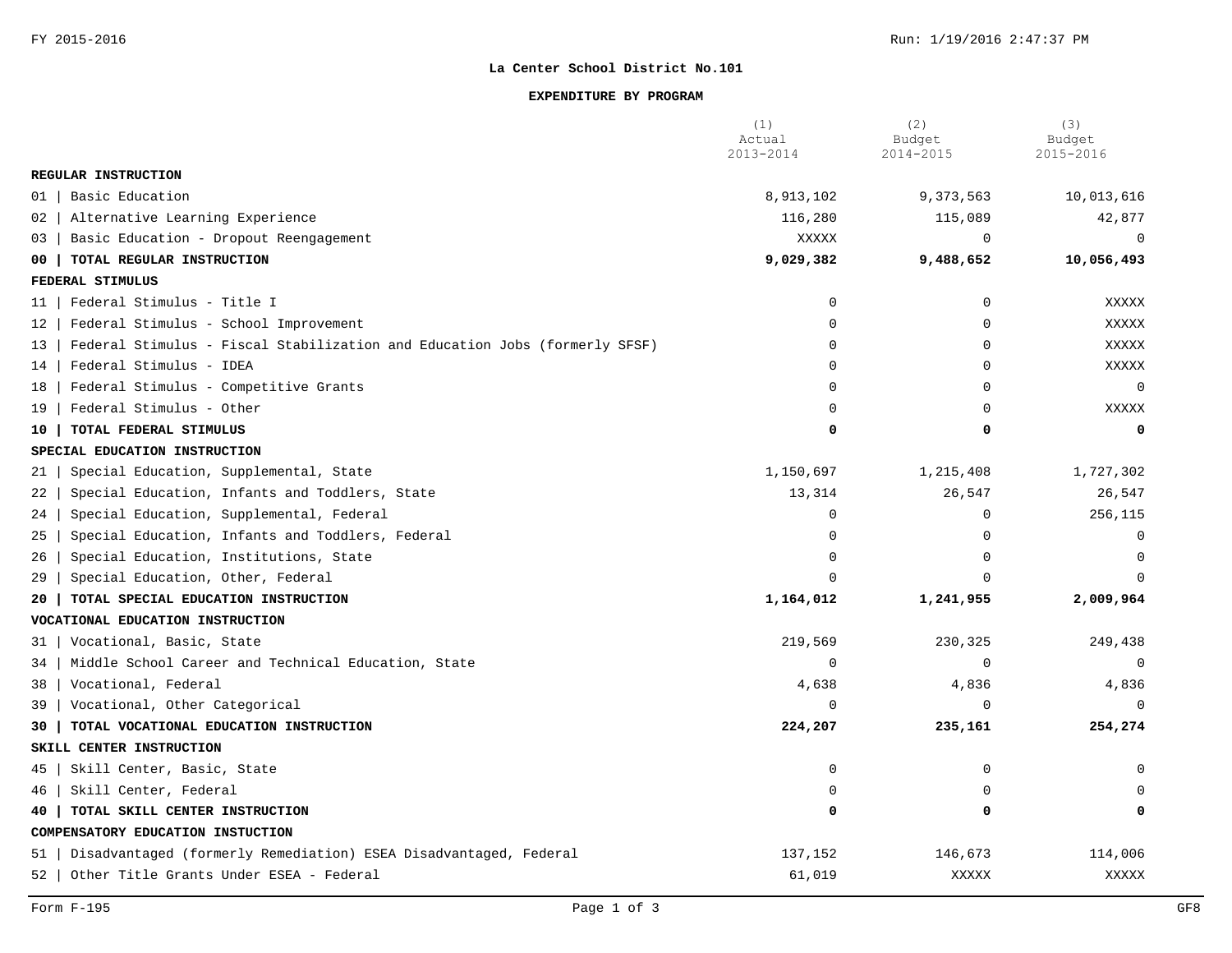## **EXPENDITURE BY PROGRAM**

|      |                                                                    | (1)<br>Actual | (2)<br>Budget | (3)<br>Budget |
|------|--------------------------------------------------------------------|---------------|---------------|---------------|
|      |                                                                    | $2013 - 2014$ | 2014-2015     | 2015-2016     |
| 52   | School Improvement, Federal Other Title Grants under ESEA, Federal | XXXXX         | 429,987       | 526,224       |
| 53   | Migrant ESEA Migrant, Federal                                      | $\Omega$      | $\Omega$      | $\Omega$      |
| 54   | Reading First, Federal                                             | $\Omega$      | $\Omega$      | $\Omega$      |
| 55   | Learning Assistance Program (LAP), State                           | 264,478       | 209,205       | 178,441       |
| 56   | State Institutions, Centers and Homes, Delinquent                  | 0             | $\Omega$      | $\Omega$      |
| 57   | State Institutions, Neglected and Delinquent, Federal              | $\Omega$      | $\Omega$      | $\Omega$      |
| 58   | Special and Pilot Programs, State                                  | 41,348        | 210,650       | 115,348       |
| 59   | Institutions - Juveniles in Adult Jails                            | $\mathbf 0$   | $\Omega$      | $\Omega$      |
| 61   | Head Start, Federal                                                | $\Omega$      | $\Omega$      | $\Omega$      |
| 62   | Math and Science, Professional Development, Federal                | $\cap$        | $\Omega$      | $\cap$        |
| 64   | Limited English Proficiency, Federal                               | $\Omega$      | $\cap$        |               |
| 65   | Transitional Bilingual, State                                      | 21,856        | 27,357        | 28,965        |
| 67   | Indian Education, Federal, JOM                                     | $\mathbf 0$   | $\mathbf 0$   | $\Omega$      |
| 68   | Indian Education, Federal, ED                                      | $\Omega$      | $\Omega$      | $\Omega$      |
| 69   | Compensatory, Other                                                | $\Omega$      | $\cap$        |               |
|      | 50 and 60   TOTAL COMPENSATORY EDUCATION INSTRUCTION               | 525,853       | 1,023,872     | 962,984       |
|      | OTHER INSTRUCTIONAL PROGRAMS                                       |               |               |               |
| 71   | Traffic Safety                                                     | $\mathbf 0$   | $\mathbf 0$   | $\Omega$      |
| 73   | Summer School                                                      | $\Omega$      | $\Omega$      | $\Omega$      |
| 74   | Highly Capable                                                     | 13,429        | 13,000        | 13,000        |
| 75   | Professional Development, State                                    | $\Omega$      | $\Omega$      | $\Omega$      |
| 76   | Targeted Assistance, Federal                                       | $\Omega$      | $\Omega$      | $\Omega$      |
| 78   | Youth Training Programs, Federal                                   | $\Omega$      | $\Omega$      | $\Omega$      |
| 79   | Instructional Programs, Other                                      | $\Omega$      | $\Omega$      | 30,000        |
| 70 I | TOTAL OTHER INSTRUCTIONAL PROGRAMS                                 | 13,429        | 13,000        | 43,000        |
|      | COMMUNITY SERVICES                                                 |               |               |               |
| 81   | Public Radio/Television                                            | $\Omega$      | $\mathbf 0$   | $\Omega$      |
| 86   | Community Schools                                                  | 147,530       | 121,062       | 193,024       |
| 88   | Childcare                                                          | $\Omega$      | $\mathbf 0$   | $\cap$        |
| 89   | Other Community Services                                           | 58,702        | 53,083        | 55,808        |
| 80   | TOTAL COMMUNITY SERVICES                                           | 206,233       | 174,145       | 248,832       |
|      | SUPPORT SERVICES                                                   |               |               |               |
| 97   | District-wide Support                                              | 2,288,891     | 2,205,799     | 2,402,988     |
| 98   | School Food Services                                               | 415,630       | 441,706       | 455,503       |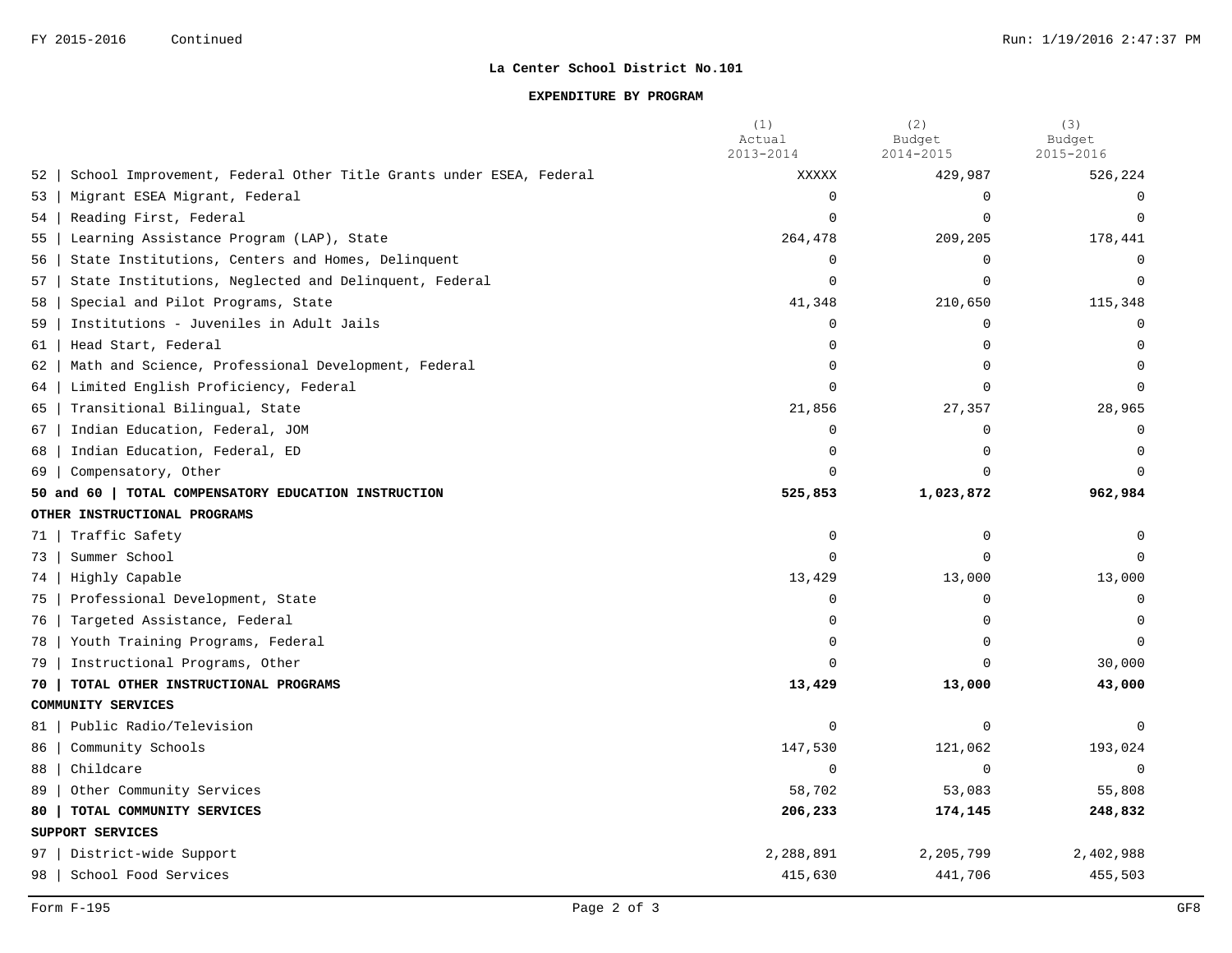### **EXPENDITURE BY PROGRAM**

|                              | .          | (2)        | (3)        |
|------------------------------|------------|------------|------------|
|                              | Actual     | Budget     | Budget     |
|                              | 2013-2014  | 2014-2015  | 2015-2016  |
| Pupil Transportation<br>99   | 375,004    | 325,500    | 310,500    |
| 90<br>TOTAL SUPPORT SERVICES | 3,079,525  | 2,973,005  | 3,168,991  |
| TOTAL PROGRAM EXPENDITURES   | 14,242,640 | 15,149,790 | 16,744,538 |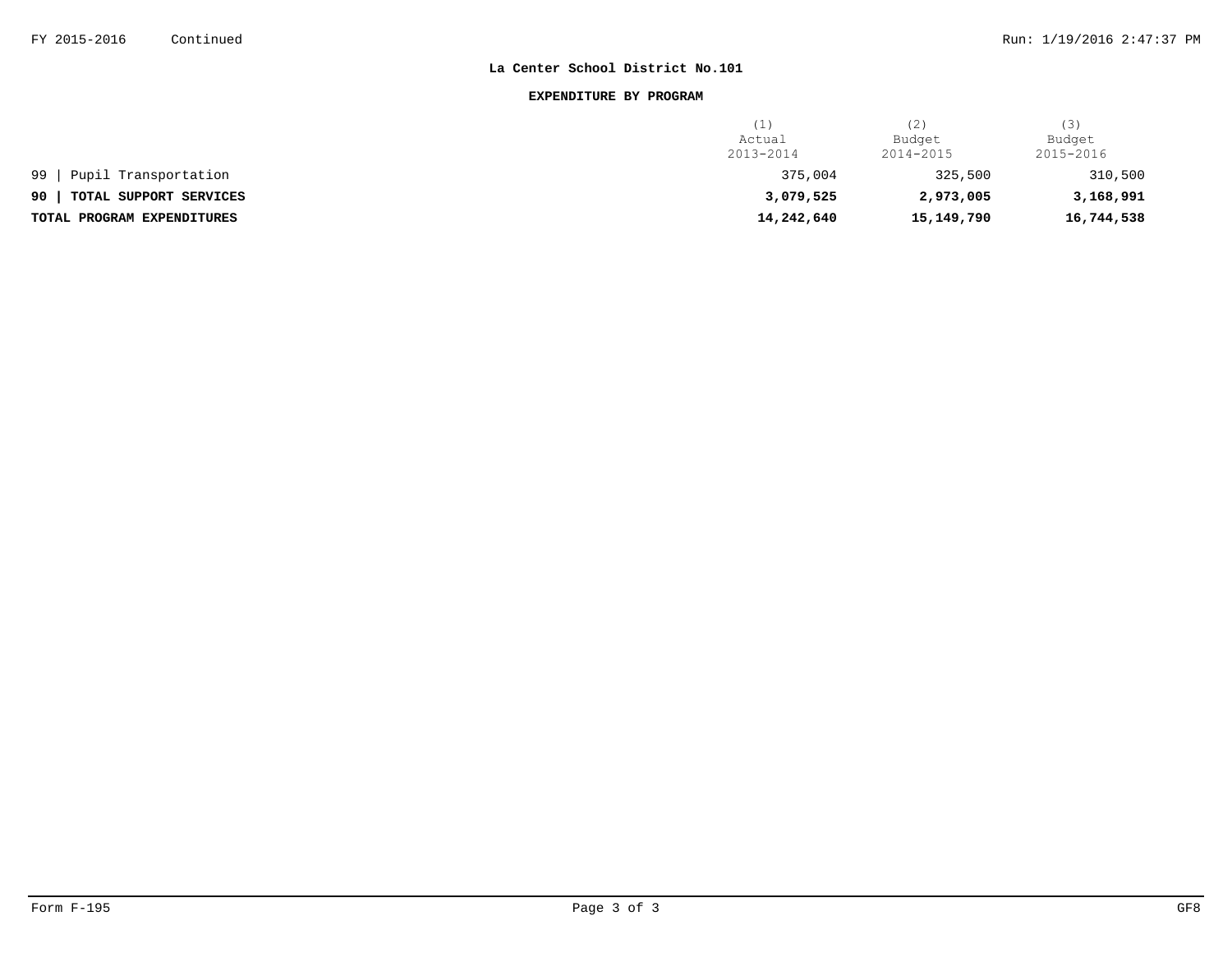|                                                       | Total<br>Object | (0)<br>Debit        | (1)<br>Credit | (2)<br>Cert. | (3)<br>Class. | (4)<br>Employee | (5)<br>Supplies /   | (7)<br>Purchased    | (8)<br>Travel | (9)<br>Capital |
|-------------------------------------------------------|-----------------|---------------------|---------------|--------------|---------------|-----------------|---------------------|---------------------|---------------|----------------|
| Program                                               |                 | Transfer            | Transfer      | Salaries     | Salaries      | Benefits        | Materials           | Services            |               | Outlay         |
| $01$   Basic<br>Education                             | 10,013,616      | $\mathsf 0$         |               | 5,420,320    | 640,665       | 2, 276, 812     | 916,194             | 738,125             | 14,000        | 7,500          |
| $02$   ALE                                            | 42,877          | 0                   |               | 0            | 10,570        | 7,307           | 15,000              | 10,000              | 0             | 0              |
| $03$ Basic<br>Education -<br>Dropout<br>Reengagement  | $\overline{0}$  | $\mathbf 0$         |               | $\mathbf 0$  | $\mathsf 0$   | $\mathsf{O}$    | $\mathbf 0$         | $\mathbf 0$         | $\mathbf 0$   | $\mathbf 0$    |
| TOTAL REGULAR<br>INSTRUCTION                          | 10,056,493      | 0                   |               | 5,420,320    | 651,235       | 2,284,119       | 931,194             | 748,125             | 14,000        | 7,500          |
| $18$   Federal<br>Stimulus -<br>Competitive<br>Grants | $\mathbf 0$     | $\mathbf 0$         | $\mathbb O$   | $\mathsf{O}$ | $\mathbf 0$   | $\mathsf{O}$    | $\mathsf 0$         | $\mathsf{O}$        | $\mathbf 0$   | $\mathbf 0$    |
| TOTAL FEDERAL<br>STIMULUS                             | $\mathbf 0$     | $\mathbf 0$         | $\mathbf 0$   | $\mathbf 0$  | $\mathbf 0$   | $\mathbf 0$     | $\mathbf 0$         | $\mathbf 0$         | $\mathbf 0$   | $\mathbf 0$    |
| $21$   Sp Ed, Sup,<br>St                              | 1,727,302       | $\mathbf 0$         |               | 758,719      | 426,576       | 542,007         | $\mathbf 0$         | $\mathbf 0$         | $\mathbf 0$   | $\mathbf 0$    |
| 22<br>Sp Ed, I&T,<br>$\operatorname{\mathsf{St}}$     | 26,547          | $\mathbf 0$         |               | $\mathbf 0$  | $\mathbf 0$   | $\mathbf 0$     | $\mathbf 0$         | 26,547              | $\mathbf 0$   | $\mathbf 0$    |
| 24<br>Sp Ed, Sup,<br>Fed                              | 256,115         | $\mathbf 0$         |               | 190,071      | $\mathbf 0$   | 66,044          | $\mathbf 0$         | 0                   | $\mathbf 0$   | $\mathbf 0$    |
| 25<br>Sp Ed, I&T,<br>Fed                              | $\mathbf 0$     | $\mathbf 0$         |               | $\mathbf 0$  | $\mathbf 0$   | 0               | $\mathbf 0$         | $\mathbf 0$         | $\mathbf 0$   | $\mathsf{O}$   |
| 26<br>Sp Ed, Inst,<br>St                              | $\mathbf 0$     | $\mathbf 0$         |               | $\mathbf 0$  | $\mathbf 0$   | $\mathbf 0$     | $\mathbf 0$         | $\mathbf 0$         | $\mathbf 0$   | $\mathbf 0$    |
| 29<br>Sp Ed, Oth,<br>Fed                              | $\mathbf 0$     | $\mathsf{O}\xspace$ |               | $\mathsf 0$  | $\mathsf 0$   | $\mathsf{O}$    | $\mathsf{O}\xspace$ | $\mathsf{O}\xspace$ | $\mathbf 0$   | $\mathsf{O}$   |
| TOTAL SPECIAL<br><b>EDUCATION</b><br>INSTRUCTION      | 2,009,964       | $\mathsf{O}$        |               | 948,790      | 426,576       | 608,051         | 0                   | 26,547              | $\mathbf 0$   | $\mathsf{O}$   |
| $31$   Voc, Basic,<br>St                              | 249,438         | 0                   |               | 107,378      | 28,607        | 56,364          | 14,570              | 42,519              | $\mathbf 0$   | $\mathbf 0$    |
| 34<br>MidSchCar/Tec                                   | $\mathbf 0$     | $\mathbf 0$         |               | $\mathbf 0$  | $\mathbf 0$   | $\mathsf{O}$    | $\mathbf 0$         | $\mathbf 0$         | $\mathbf 0$   | $\mathbf 0$    |
| 38   Voc, Fed                                         | 4,836           | $\mathbf 0$         |               | $\mathbf 0$  | $\mathbf 0$   | 0               | 1,900               | 0                   | $\mathbf 0$   | 2,936          |
| 39   Voc, Other                                       | $\Omega$        | $\mathbf 0$         |               | $\Omega$     | $\Omega$      | $\mathbf 0$     | $\mathbf 0$         | $\mathbf 0$         | $\Omega$      | $\mathbf 0$    |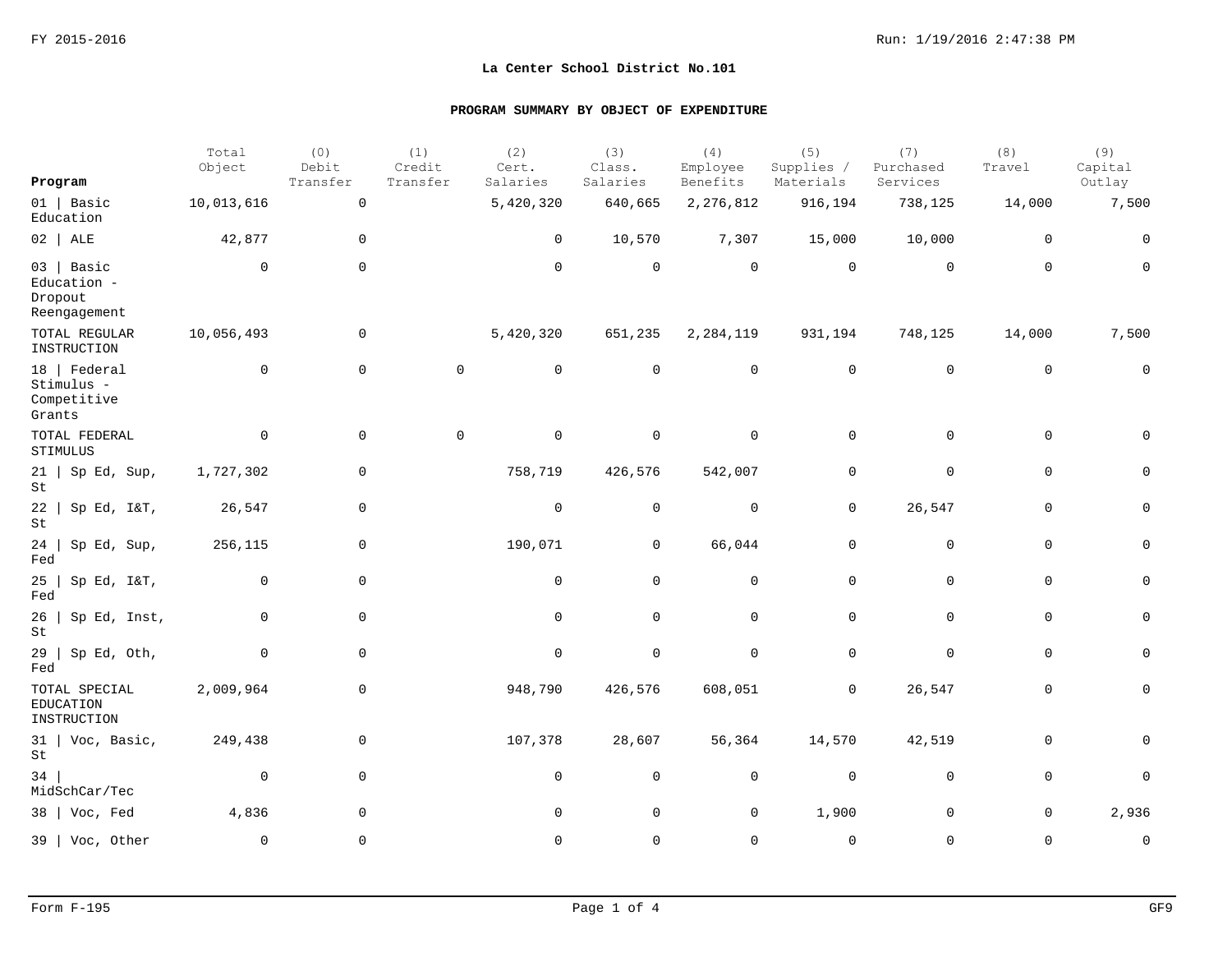|                                                     | Total<br>Object | (0)<br>Debit | (1)<br>Credit       | (2)<br>Cert. | (3)<br>Class.  | (4)<br>Employee     | (5)<br>Supplies / | (7)<br>Purchased    | (8)<br>Travel       | (9)<br>Capital |
|-----------------------------------------------------|-----------------|--------------|---------------------|--------------|----------------|---------------------|-------------------|---------------------|---------------------|----------------|
| Program                                             |                 | Transfer     | Transfer            | Salaries     | Salaries       | Benefits            | Materials         | Services            |                     | Outlay         |
| TOTAL VOCATIONAL<br><b>EDUCATION</b><br>INSTRUCTION | 254,274         | $\mathsf{O}$ |                     | 107,378      | 28,607         | 56,364              | 16,470            | 42,519              | $\mathsf{O}$        | 2,936          |
| $45$   Skil Cnt,<br>Bas, St                         | $\mathbf 0$     | $\mathbf 0$  | $\mathbf 0$         | 0            | 0              | 0                   | 0                 | $\mathsf{O}$        | 0                   | 0              |
| $46$   Skill Cntr,<br>Fed                           | 0               | $\mathbf 0$  | 0                   | $\mathsf{O}$ | $\mathsf{O}$   | $\mathsf{O}$        | $\mathsf 0$       | $\mathsf{O}$        | $\mathbf 0$         | $\mathbf 0$    |
| TOTAL SKILL<br><b>CENTER</b><br>INSTRUCTION         | $\mathbf 0$     | $\mathbf 0$  | $\mathsf{O}\xspace$ | $\mathsf 0$  | $\mathsf 0$    | $\mathsf{O}\xspace$ | $\mathsf 0$       | $\mathsf{O}\xspace$ | $\mathsf{O}\xspace$ | $\mathbf 0$    |
| $51$   ESEA<br>Disadvantaged,<br>Federal            | 114,006         | 0            |                     | 68,355       | 0              | 24,790              | 500               | 20,361              | $\mathbf 0$         | $\mathbf 0$    |
| 52   Other Title<br>Grants under<br>ESEA, Federal   | 526,224         | 0            | $\mathsf{O}$        | 29,272       | 0              | 6,292               | 490,660           | $\mathsf{O}$        | $\mathbf 0$         | 0              |
| 52   Schl Imprv,<br>Fed                             | $\mathbf 0$     | $\mathbf 0$  |                     | 0            | $\mathbf 0$    | 0                   | $\overline{0}$    | $\mathbf 0$         | $\mathbf 0$         | $\Omega$       |
| $53$ ESEA<br>Migrant, Federal                       | $\mathbf{0}$    | $\mathbf 0$  |                     | $\mathbf 0$  | $\mathbf 0$    | 0                   | $\mathbf 0$       | $\mathbf 0$         | $\mathbf 0$         | $\mathbf 0$    |
| $54$   Read First,<br>Fed                           | $\mathbf 0$     | $\mathbf 0$  |                     | $\mathbf 0$  | $\mathbf 0$    | $\mathbf 0$         | $\mathbf 0$       | $\mathbf 0$         | $\mathbf 0$         | $\mathbf 0$    |
| 55   LAP                                            | 178,441         | $\mathbf 0$  |                     | 38,209       | 52,365         | 42,474              | 15,993            | 20,400              | 9,000               | $\mathbf 0$    |
| 56   St In,<br>Ctr/Hm, D                            | $\overline{0}$  | $\mathbf 0$  |                     | $\mathbf 0$  | $\overline{0}$ | $\mathsf{O}$        | $\overline{0}$    | $\mathsf{O}\xspace$ | $\mathbf 0$         | $\mathbf 0$    |
| $57$   St In, N/D,<br>Fed                           | $\mathbf 0$     | $\mathbf 0$  |                     | 0            | $\mathbf 0$    | 0                   | $\overline{0}$    | $\mathbf 0$         | $\mathbf 0$         | $\mathbf 0$    |
| 58<br>Sp/Plt Pgm,<br>St                             | 115,348         | $\mathbf 0$  |                     | 1,411        | 0              | 305                 | 110,632           | 3,000               | $\mathbf 0$         | $\mathbf 0$    |
| $59$   I-JAJ                                        | $\mathbf 0$     | $\mathbf 0$  |                     | $\mathbf 0$  | $\overline{0}$ | $\mathbf 0$         | $\mathbf 0$       | $\mathbf 0$         | $\mathbf 0$         | $\mathbf 0$    |
| 61<br>Head Start,<br>Fed                            | 0               | $\mathbf 0$  |                     | $\mathbf 0$  | $\mathbf 0$    | $\mathbf 0$         | $\mathbf 0$       | $\mathbf 0$         | $\mathbf 0$         | $\mathbf 0$    |
| 62<br>MS, Pro Dv,<br>Fed                            | $\mathbf 0$     | $\mathbf 0$  |                     | $\mathbf 0$  | $\mathbf 0$    | $\mathsf{O}$        | $\overline{0}$    | $\mathbf 0$         | $\mathbf 0$         | $\mathbf 0$    |
| LEP, Fed<br>64                                      | $\overline{0}$  | $\mathbf 0$  |                     | $\mathbf 0$  | $\mathbf 0$    | 0                   | $\mathbf 0$       | $\mathbf 0$         | $\mathbf 0$         | $\Omega$       |
| Tran Biling,<br>65<br>St                            | 28,965          | $\mathbf 0$  |                     | 0            | 15,913         | 10,852              | 1,750             | 450                 | $\mathbf 0$         | 0              |
| 67   Ind Ed, Fd,                                    | $\mathbf 0$     | $\mathbf 0$  |                     | $\mathbf 0$  | $\mathbf 0$    | $\mathsf 0$         | $\mathbf 0$       | $\mathbf 0$         | $\mathsf 0$         | $\mathsf{O}$   |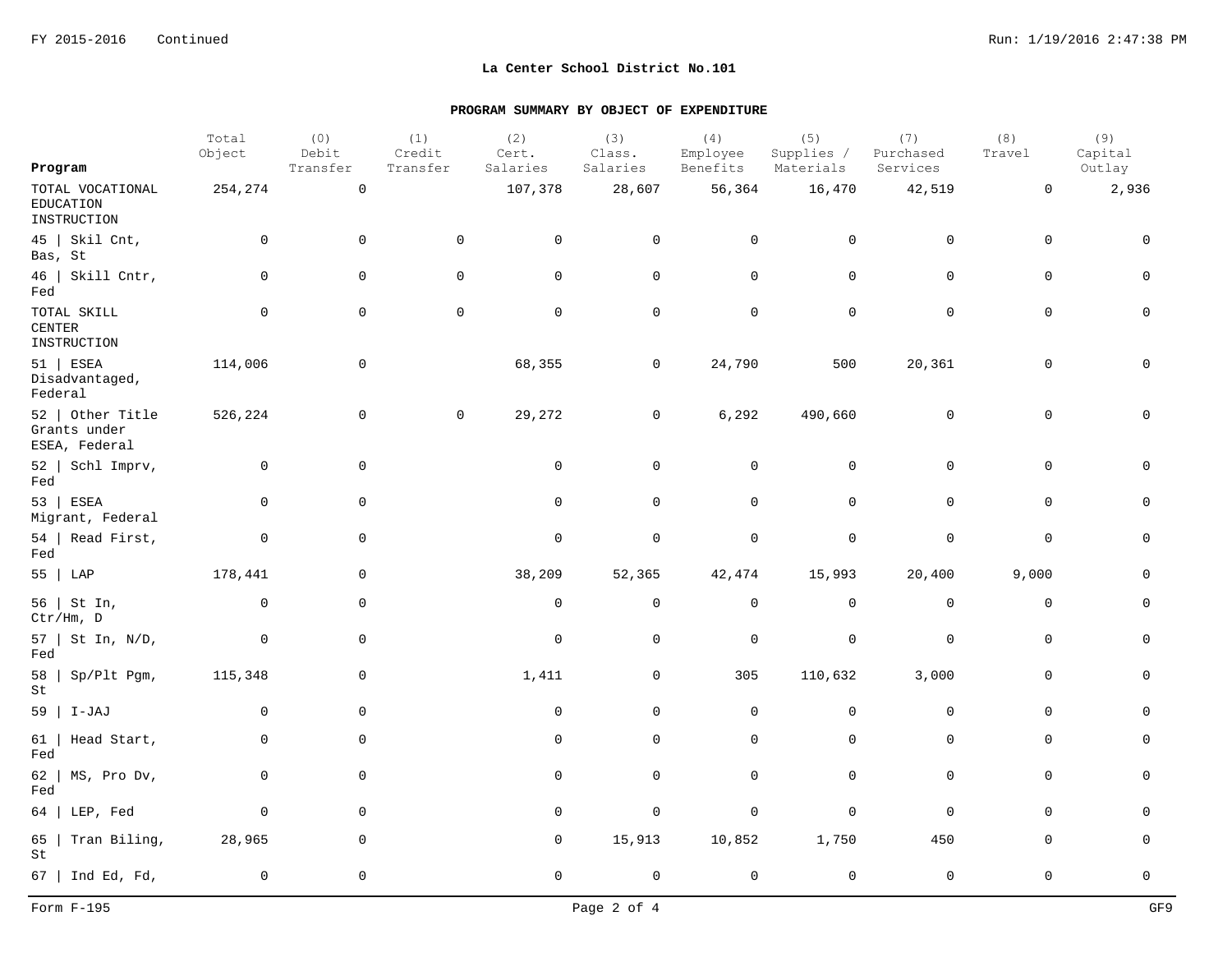| Program                                           | Total<br>Object | (0)<br>Debit<br>Transfer | (1)<br>Credit<br>Transfer | (2)<br>Cert.<br>Salaries | (3)<br>Class.<br>Salaries | (4)<br>Employee<br>Benefits | (5)<br>Supplies /<br>Materials | (7)<br>Purchased<br>Services | (8)<br>Travel | (9)<br>Capital<br>Outlay |
|---------------------------------------------------|-----------------|--------------------------|---------------------------|--------------------------|---------------------------|-----------------------------|--------------------------------|------------------------------|---------------|--------------------------|
|                                                   |                 |                          |                           |                          |                           |                             |                                |                              |               |                          |
| 68   Ind Ed, Fd,<br>$\mathop{\rm ED}\nolimits$    | $\mathbf 0$     | $\mathsf 0$              |                           | $\mathsf{O}\xspace$      | $\mathsf{O}$              | $\mathsf{O}\xspace$         | $\mathsf{O}$                   | $\mathsf{O}\xspace$          | $\mathbf 0$   | $\mathbf 0$              |
| $69$   Comp, Othr                                 | $\mathbb O$     | $\mathbf 0$              |                           | $\mathbf 0$              | $\mathsf 0$               | $\mathsf{O}$                | $\mathbf 0$                    | $\mathbf 0$                  | $\mathbf 0$   | $\mathbf 0$              |
| TOTAL<br>COMPENSATORY<br>EDUCATION<br>INSTRUCTION | 962,984         | $\mathbf 0$              | $\mathbf 0$               | 137,247                  | 68,278                    | 84,713                      | 619,535                        | 44,211                       | 9,000         | 0                        |
| $71$   Traffic<br>Safety                          | $\mathbf 0$     | 0                        |                           | $\mathsf{O}$             | $\mathbf 0$               | $\mathbf 0$                 | $\mathbf 0$                    | $\mathsf{O}$                 | $\mathbf 0$   | $\mathbf 0$              |
| 73   Summer<br>School                             | 0               | $\mathbf 0$              |                           | $\mathbf 0$              | $\mathbf 0$               | $\mathbf 0$                 | $\mathbf 0$                    | $\mathbf 0$                  | $\mathbf 0$   | $\mathbf 0$              |
| 74   Highly<br>Capable                            | 13,000          | $\mathbf 0$              |                           | 0                        | $\mathbf 0$               | 0                           | 10,500                         | 1,500                        | 1,000         | 0                        |
| 75   Prof Dev,<br>State                           | $\mathbf 0$     | $\mathsf{O}\xspace$      |                           | $\mathsf{O}$             | 0                         | $\mathsf{O}$                | $\mathbf 0$                    | $\mathsf 0$                  | $\mathbf 0$   | 0                        |
| 76   Target Asst,<br>Fed                          | $\mathbf 0$     | $\mathbf 0$              |                           | 0                        | 0                         | $\mathsf{O}$                | $\mathbf 0$                    | $\mathbf 0$                  | $\mathbf 0$   | $\mathsf{O}$             |
| 78   Yth Trg Pm,<br>Fed                           | $\mathbf 0$     | $\mathbf 0$              |                           | $\mathbf 0$              | $\mathbf 0$               | $\mathsf{O}$                | $\mathbf 0$                    | $\mathbf 0$                  | $\mathbf 0$   | $\mathbf 0$              |
| 79   Inst Pgm,<br>Othr                            | 30,000          | $\mathbf 0$              |                           | 0                        | 0                         | 0                           | $\mathbf 0$                    | 30,000                       | 0             | 0                        |
| TOTAL OTHER<br>INSTRUCTIONAL<br>PROGRAMS          | 43,000          | $\mathbf 0$              |                           | $\mathbf 0$              | $\mathbf 0$               | 0                           | 10,500                         | 31,500                       | 1,000         | 0                        |
| 81   Public<br>Radio/TV                           | $\mathbf 0$     | $\mathbf 0$              |                           | $\mathbf 0$              | $\mathbf 0$               | $\mathsf{O}$                | $\mathbf 0$                    | $\mathbf 0$                  | $\mathbf 0$   | $\mathbf 0$              |
| 86   Comm Schools                                 | 193,024         | $\mathbf 0$              |                           | $\mathbf 0$              | 63,001                    | 37,406                      | 75,203                         | 17,285                       | 129           | $\mathbf 0$              |
| 88   Childcare                                    | $\overline{0}$  | $\mathbf 0$              |                           | $\mathbf 0$              | $\mathbf 0$               | $\mathbf 0$                 | $\mathbf 0$                    | $\mathbf 0$                  | $\mathbf 0$   | $\Omega$                 |
| 89   Othr Comm<br>Srv                             | 55,808          | $\mathbf 0$              | $\mathbf 0$               | $\mathsf{O}$             | 31,652                    | 16,656                      | 5,000                          | 2,500                        | $\mathbf 0$   | $\mathbf 0$              |
| TOTAL COMMUNITY<br>SERVICES                       | 248,832         | $\mathbf 0$              | $\mathbf 0$               | $\mathsf{O}$             | 94,653                    | 54,062                      | 80,203                         | 19,785                       | 129           | $\mathbf 0$              |
| 97   Distwide<br>Suppt                            | 2,402,988       | $\mathbf 0$              | $\mathsf{O}$              | 224,286                  | 766,357                   | 421,959                     | 185,137                        | 739,599                      | 10,150        | 55,500                   |
| 98   Schl Food<br>Serv                            | 455,503         | $\mathbf 0$              | $\mathsf{O}$              | $\mathsf{O}$             | 140,261                   | 92,308                      | 220,624                        | 1,810                        | 500           | $\mathsf{O}$             |
| 99   Pupil Transp                                 | 310,500         | $\mathsf 0$              | $\mathsf 0$               | $\mathbf 0$              | $\mathsf 0$               | $\mathsf{O}$                | $\mathbf 0$                    | 310,500                      | $\mathbf 0$   | $\mathbf 0$              |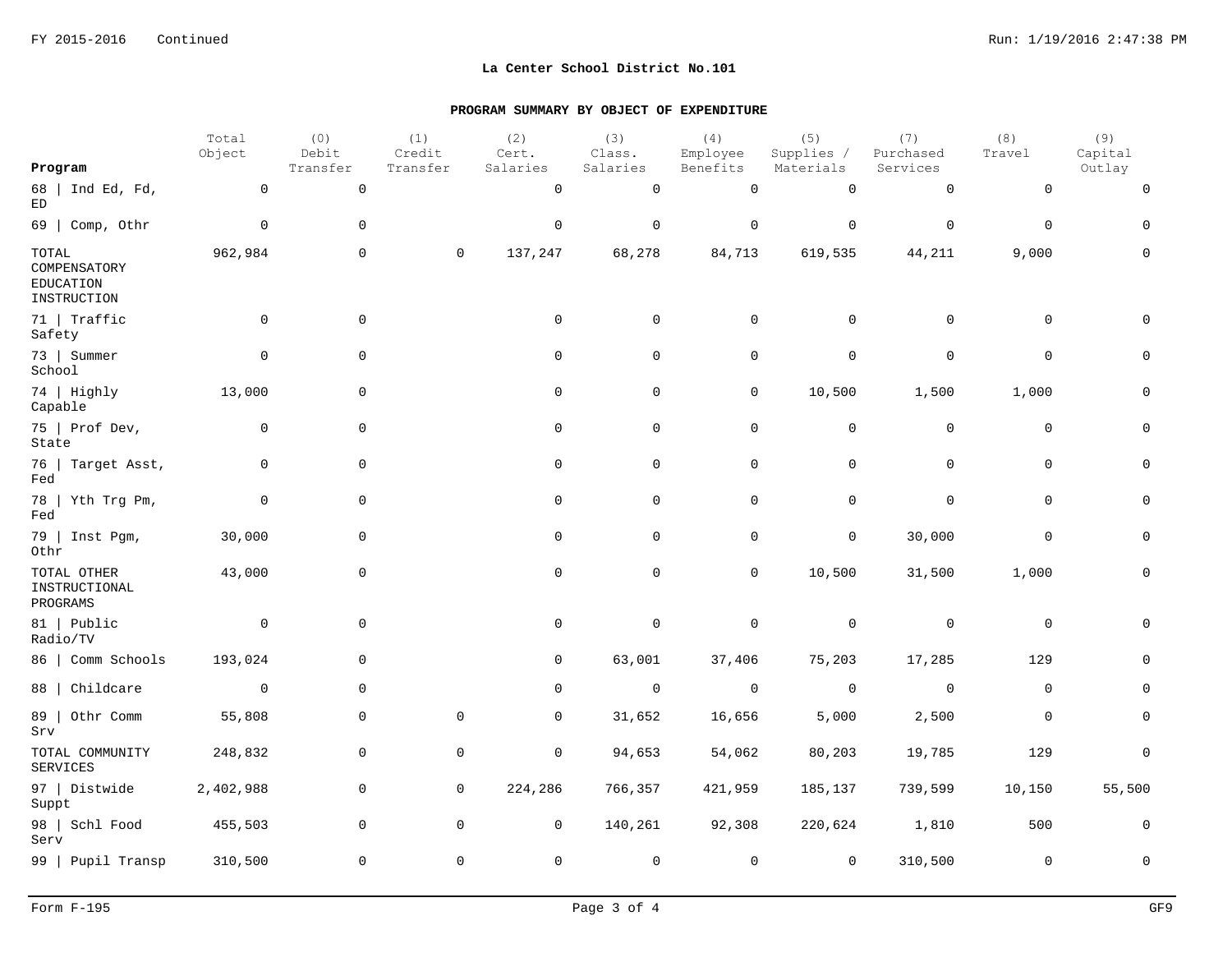| Program                   | Total<br>Object | (0)<br>Debit<br>Transfer | (1)<br>Credit<br>Transfer | (2)<br>Cert.<br>Salaries | 3)<br>Class.<br>Salaries | (4)<br>Employee<br>Benefits | (5)<br>Supplies<br>Materials | (7)<br>Purchased<br>Services | (8)<br>Travel | (9)<br>Capital<br>Outlay |
|---------------------------|-----------------|--------------------------|---------------------------|--------------------------|--------------------------|-----------------------------|------------------------------|------------------------------|---------------|--------------------------|
| TOTAL SUPPORT<br>SERVICES | 3,168,991       |                          |                           | 224,286                  | 906,618                  | 514,267                     | 405,761                      | 1,051,909                    | 10,650        | 55,500                   |
| OBJECT TOTALS             | 16,744,538      |                          |                           | 6,838,021                | 2,175,967                | 3,601,576                   | 2,063,663                    | 1,964,596                    | 34,779        | 65,936                   |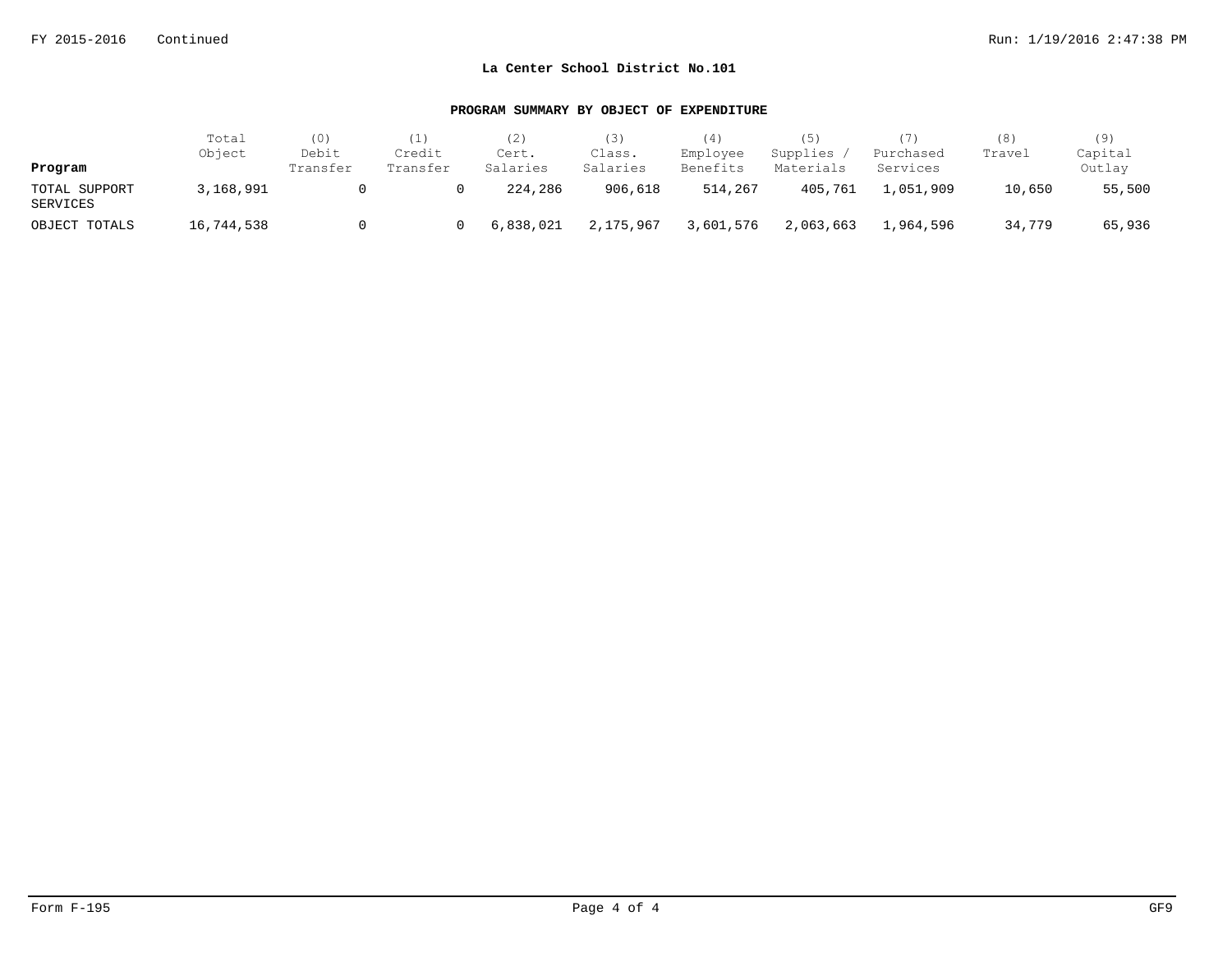## **SUMMARY OF GENERAL FUND EXPENDITURES BY OBJECT OF EXPENDITURE**

|     |                                     | (1)        | (2)    | (3)        | (4)    | (5)          | (6)    |
|-----|-------------------------------------|------------|--------|------------|--------|--------------|--------|
|     |                                     | Actual     | % of   | Budget     | % of   | Budget       | % of   |
|     | Object of Expenditure               | 2013-2014  | Total  | 2014-2015  | Total  | 2015-2016    | Total  |
| (0) | Debit Transfers                     | 0          | XXXXX  | 0          | XXXXX  | $\mathbf{0}$ | XXXXX  |
| (1) | Credit Transfers                    | 0          | XXXXX  |            | XXXXX  | $\mathbf{0}$ | XXXXX  |
| (2) | Certificated Salaries               | 5,827,161  | 40.91  | 5,996,596  | 39.58  | 6,838,021    | 40.84  |
| (3) | Classified Salaries                 | 1,583,331  | 11.12  | 1,486,137  | 9.81   | 2,175,967    | 13.00  |
| (4) | Employee Benefits and Payroll Taxes | 2,644,798  | 18.57  | 2,702,987  | 17.84  | 3,601,576    | 21.51  |
| (5) | Supplies and Materials              | 1,039,316  | 7.30   | 1,886,275  | 12.45  | 2,063,663    | 12.32  |
| (7) | Purchased Services                  | 3,035,611  | 21.31  | 2,983,709  | 19.69  | 1,964,596    | 11.73  |
| (8) | Travel                              | 22,901     | 0.16   | 25,650     | 0.17   | 34,779       | 0.21   |
| (9) | Capital Outlay                      | 89,523     | 0.63   | 68,436     | 0.45   | 65,936       | 0.39   |
|     | TOTAL EXPENDITURES                  | 14,242,640 | 100.00 | 15,149,790 | 100.00 | 16,744,538   | 100.00 |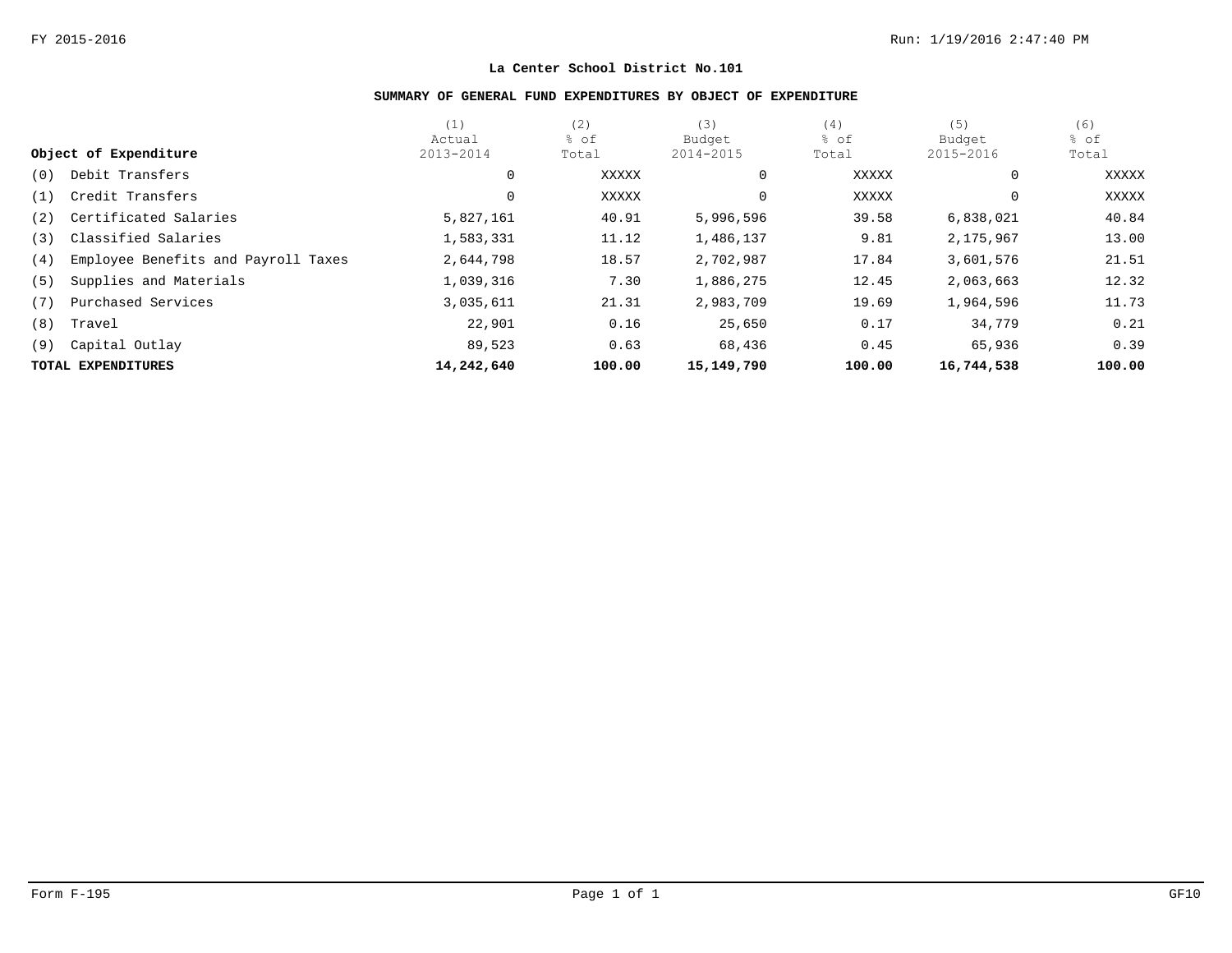#### **REVENUE WORK SHEET--GENERAL FUND--LOCAL EXCESS LEVIES AND TIMBER EXCISE TAX**

Local property tax collections (Account 1100) should include revenue anticipated to be received in cash during the fiscal year. Estimation for the Timber Excise Tax collection (Revenue Account 1500) is necessary to estimate the Net Excess Levy Collection. The Net Excess Levy equals the Excess Levy Amount minus the sum of the Timber Levy.

#### **PART I: LOCAL PROPERTY TAX COLLECTIONS**

|                         | (1)                                 | (3)                                  | (4)             | (5)                                       |  |
|-------------------------|-------------------------------------|--------------------------------------|-----------------|-------------------------------------------|--|
|                         | Excess Levy Amount Est. Timber Levy | Net Levy Amount<br>$(Col.1 - Col.2)$ | Collection % 1/ | Amount Budgeted<br>$(Col.3 \times Col.4)$ |  |
| Fall 2015               | 2,552,000                           | 2,552,000                            | 43.37           | 1,106,802                                 |  |
| Spring 2016             | 2,552,000                           | 2,552,000                            | 54.46           | 1,389,819                                 |  |
| 1100 TOTAL LOCAL TAXES: |                                     |                                      |                 | 2,496,621                                 |  |

#### **PART II: TIMBER EXCISE TAX**

|                           |                                 |                    | (3)                                       | 4            | (5)                                       |
|---------------------------|---------------------------------|--------------------|-------------------------------------------|--------------|-------------------------------------------|
|                           | Timber Assessed<br>Valuation /3 | \$ Per Thousand /2 | Est Timber Levy<br>$(Col.1 \times Col.2)$ | Collection % | Amount Budgeted<br>$(Col.3 \times Col.4)$ |
| Fall 2015                 |                                 | 0.000              |                                           | 0.00         | XXXXX                                     |
| Spring 2016               |                                 | 0.000              |                                           | 100.00       | $\Omega$                                  |
| 1500 TIMBER EXCISE TAXES: |                                 |                    |                                           |              | $\Omega$                                  |

1/ The fall and spring collection percentages should be based on the most recent three-year history of tax collection percentages.

2/ Dollars per thousand is same as dollars per thousand used for excess levy (use a three-decimal rate).

3/ Use 50% timber assessed valuation or 80% Assessed Valuation of Timber Roll.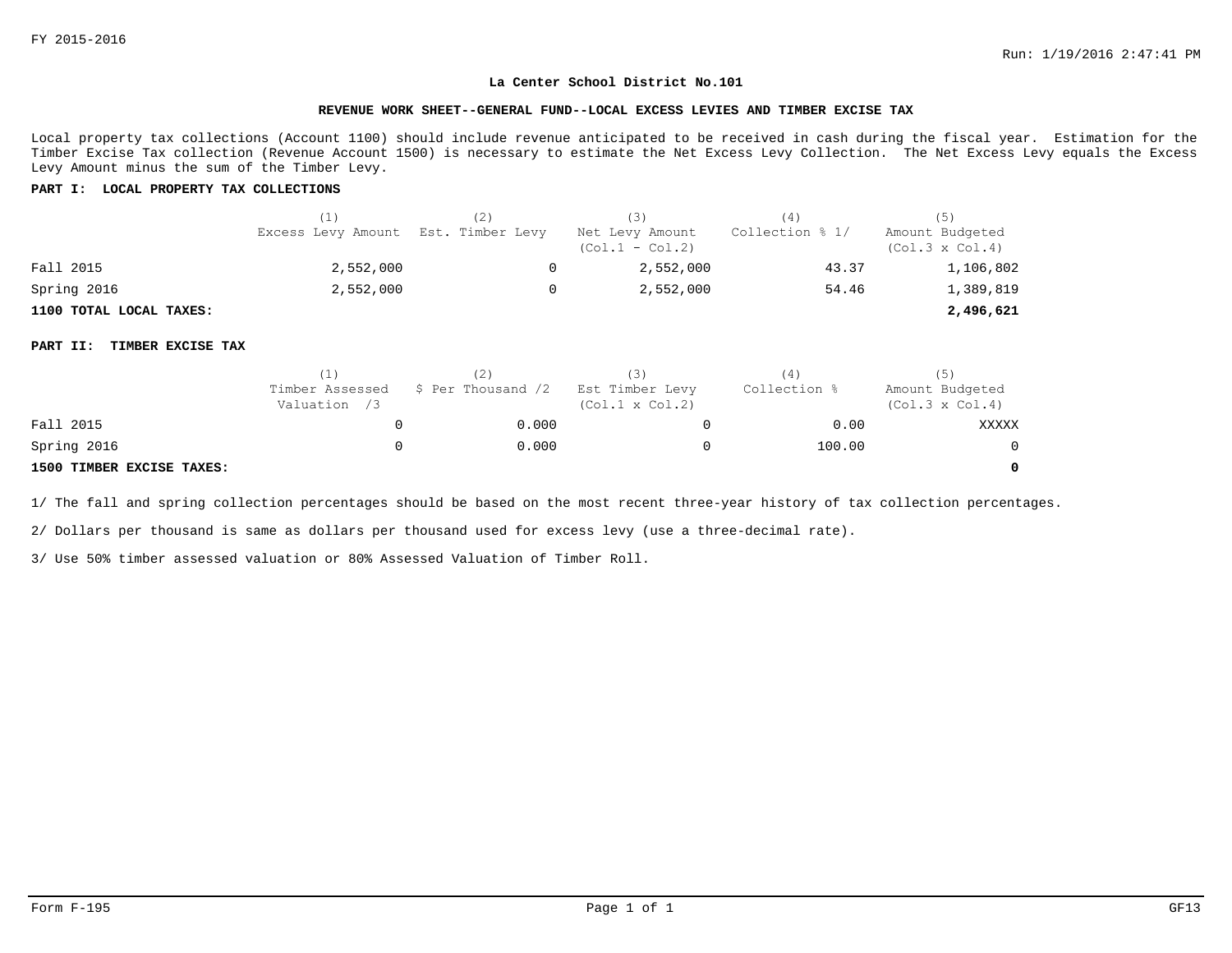## **SUMMARY OF ASSOCIATED STUDENT BODY FUND BUDGET**

|                                                                | (1)<br>Actual | (2)<br>Budget | (3)<br>Budget |
|----------------------------------------------------------------|---------------|---------------|---------------|
|                                                                | 2013-2014     | 2014-2015     | 2015-2016     |
| <b>REVENUES</b>                                                |               |               |               |
| 100<br>General Student Body                                    | 63,435        | 170,000       | 166,000       |
| 200<br>Athletics                                               | 102,094       | 241,900       | 224,500       |
| 300<br>Classes                                                 | 5,907         | 19,570        | 21,100        |
| 400<br>Clubs                                                   | 32,990        | 86,600        | 88,400        |
| 600<br>Private Moneys                                          | 8,252         | 16,000        | 16,100        |
| TOTAL REVENUES<br>А.                                           | 212,678       | 534,070       | 516,100       |
| <b>EXPENDITURES</b>                                            |               |               |               |
| General Student Body<br>100                                    | 61,804        | 154,045       | 165,500       |
| Athletics<br>200                                               | 114,206       | 238,400       | 225,500       |
| 300<br>Classes                                                 | 6,533         | 19,570        | 21,100        |
| 400<br>Clubs                                                   | 29,763        | 85,200        | 88,400        |
| Private Moneys<br>600                                          | 8,383         | 16,000        | 16,100        |
| TOTAL EXPENDITURES<br>в.                                       | 220,689       | 513,215       | 516,600       |
| EXCESS OF REVENUES OVER (UNDER) EXPENDURES (A-B)<br>c.         | $-8,011$      | 20,855        | $-500$        |
| BEGINNING FUND BALANCE                                         |               |               |               |
| G.L.810<br>Restricted for Other Items                          | $\mathsf 0$   | $\mathbf 0$   | $\mathbf 0$   |
| G.L.819<br>Restricted for Fund Purposes                        | 123,643       | 145,000       | 157,977       |
| Nonspendable Fund Balance-Inventory & Prepaid Items<br>G.L.840 | $\mathbf 0$   | $\mathbf 0$   | $\Omega$      |
| Restricted for Uninsured Risks<br>G.L.850                      | $\Omega$      | 0             | $\Omega$      |
| Committed to Other Purposes<br>G.L.870                         | $\mathbf 0$   | $\mathbf 0$   | $\Omega$      |
| G.L.889<br>Assigned to Fund Purposes                           | $\mathbf 0$   | $\mathbf 0$   | $\Omega$      |
| Unassigned Fund Balance<br>G.L.890                             | $\Omega$      | $\Omega$      | $\Omega$      |
| TOTAL BEGINNING FUND BALANCE<br>D.                             | 123,643       | 145,000       | 157,977       |
| E. G.L. 898 PRIOR YEAR CORRECTIONS OR RESTATEMENTS (+or-)      |               | <b>XXXXX</b>  | <b>XXXXX</b>  |
| ENDING FUND BALANCE                                            |               |               |               |
| Restricted for Other Items<br>G.L.810                          | $\mathbf 0$   | 0             | 0             |
| G.L.819<br>Restricted for Fund Purposes                        | 115,631       | 165,855       | 157,477       |
| G.L.840<br>Nonspendable Fund Balance-Inventory & Prepaid Items | $\mathbf 0$   | $\mathbf 0$   | 0             |
| G.L.850<br>Restricted for Uninsured Risks                      | $\mathbf 0$   | $\mathbf 0$   | $\Omega$      |
| G.L.870<br>Committed to Other Purposes                         | $\mathbf 0$   | $\mathbf 0$   | $\mathbf 0$   |
| G.L.889<br>Assigned to Fund Purposes                           | $\mathbf 0$   | 0             | $\Omega$      |
| G.L.890<br>Unassigned Fund Balance                             | $\Omega$      | $\Omega$      | $\Omega$      |
| F. TOTAL ENDING FUND BALANCE (C+D)<br>1/                       | 115,631       | 165,855       | 157,477       |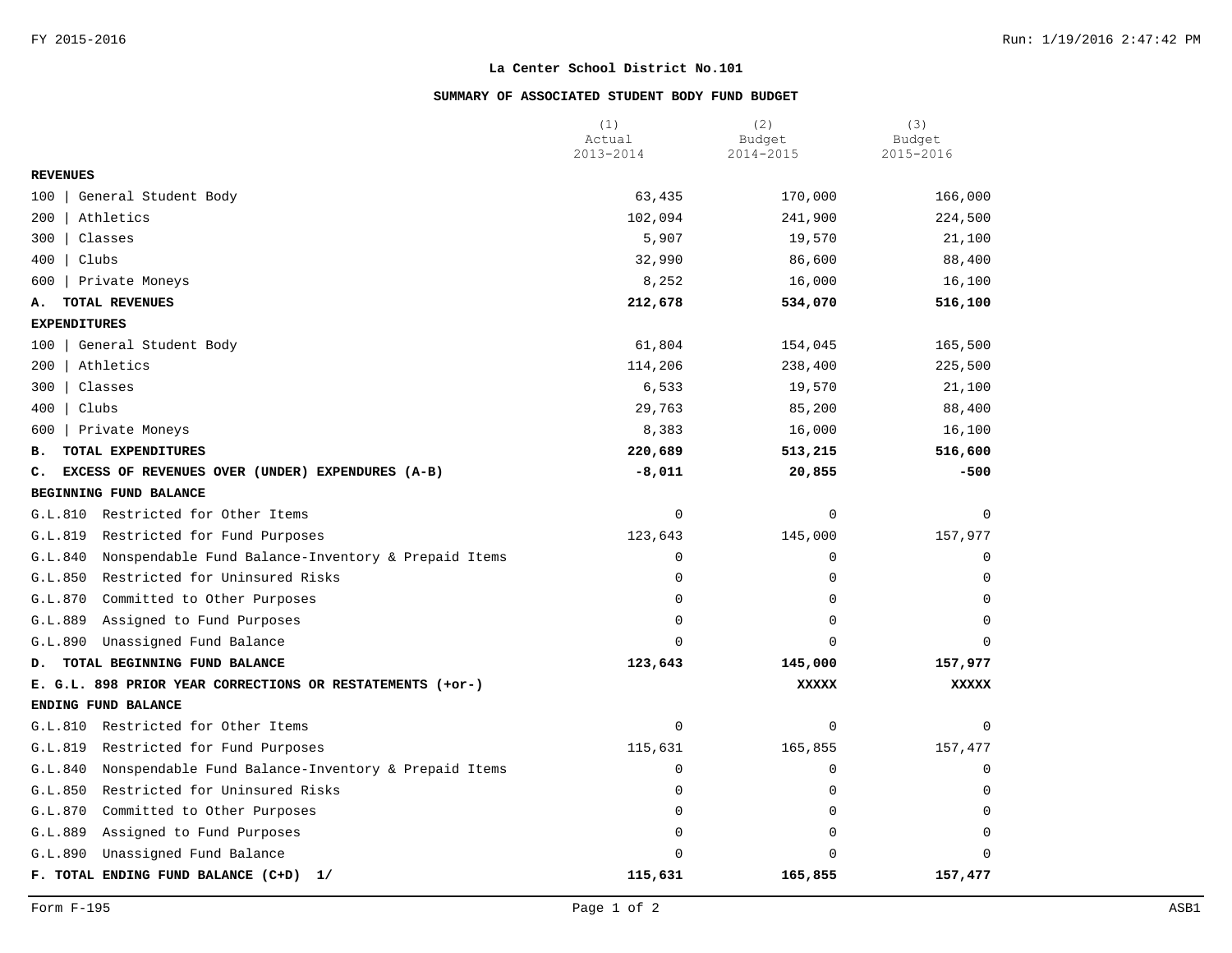#### **SUMMARY OF ASSOCIATED STUDENT BODY FUND BUDGET**

1/ Amount on Line F should be equal to or greater than all restricted fund balances.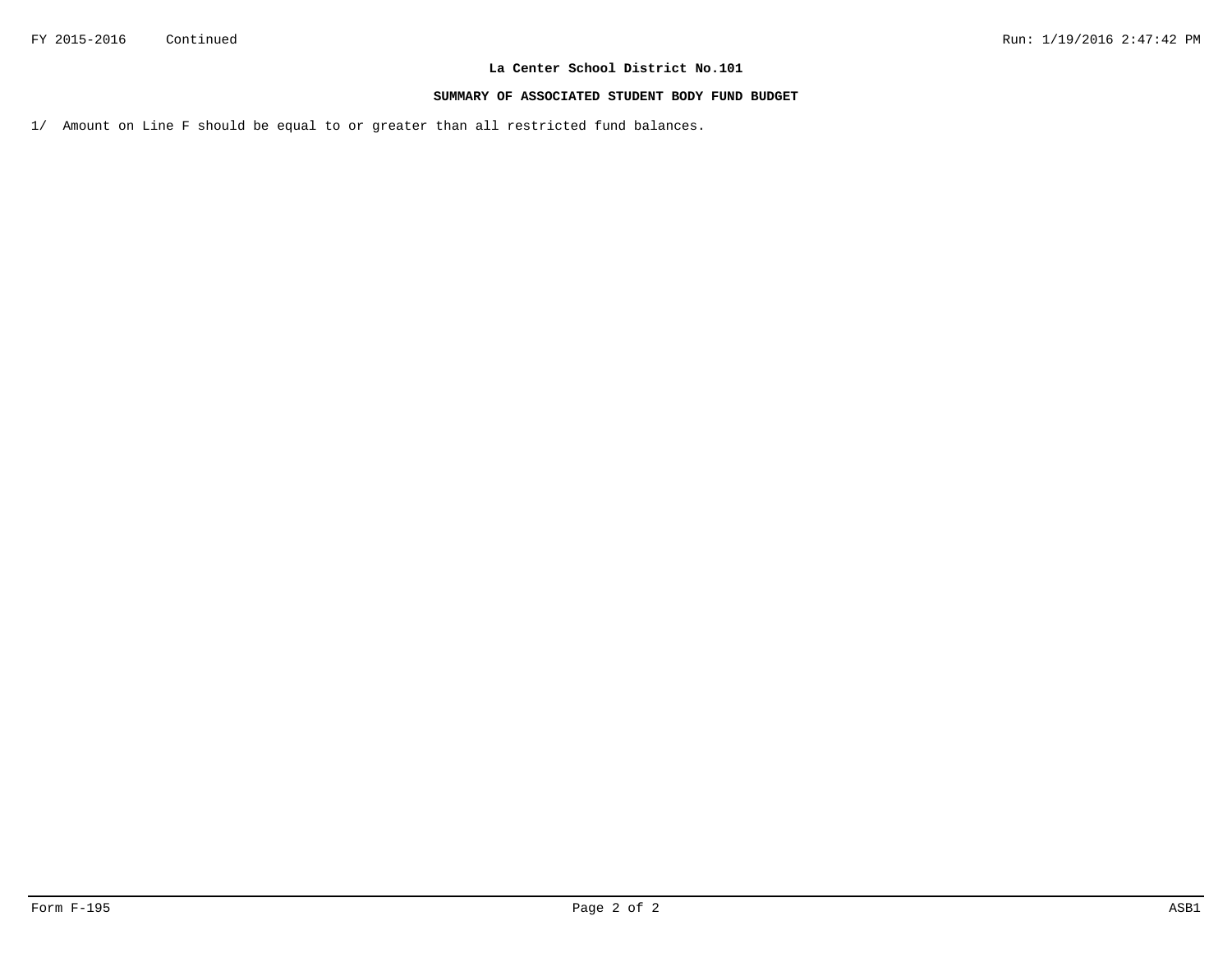#### **SUMMARY OF DEBT SERVICE FUND BUDGET**

|                                                                                                                    | (1)<br>Actual<br>2013-2014 | (2)<br>Budget<br>2014-2015 | (3)<br>Budget<br>2015-2016 |
|--------------------------------------------------------------------------------------------------------------------|----------------------------|----------------------------|----------------------------|
| REVENUES AND OTHER FINANCING SOURCES                                                                               |                            |                            |                            |
| 1000   Local Taxes                                                                                                 | 1,203,736                  | 1,216,500                  | 1,252,224                  |
| 2000   Local Nontax Support                                                                                        | 1,746                      | 10,000                     | 10,000                     |
| 3000<br>State, General Purpose                                                                                     | 0                          | $\mathbf 0$                | 0                          |
| 5000<br>Federal, General Purpose                                                                                   | 0                          | $\mathbf 0$                | $\Omega$                   |
| 9000   Other Financing Sources                                                                                     | $\Omega$                   | $\Omega$                   | $\Omega$                   |
| TOTAL REVENUES AND OTHER FINANCING SOURCES<br>А.                                                                   | 1,205,482                  | 1,226,500                  | 1,262,224                  |
| <b>EXPENDITURES</b>                                                                                                |                            |                            |                            |
| Matured Bond Expenditures                                                                                          | 775,000                    | 830,000                    | 885,000                    |
| Interest on Bonds                                                                                                  | 411,450                    | 393,325                    | 369,675                    |
| Interfund Loan Interest                                                                                            | 0                          | $\mathbf 0$                | $\Omega$                   |
| Bond Transfer Fees                                                                                                 | $\Omega$                   | $\Omega$                   | $\Omega$                   |
| Arbitrage Rebate                                                                                                   | $\Omega$                   | $\Omega$                   | $\Omega$                   |
| UnderWriter's Fees                                                                                                 | $\Omega$                   | 5,000                      | 13,275                     |
| TOTAL EXPENDITURES<br>в.                                                                                           | 1,186,450                  | 1,228,325                  | 1,267,950                  |
| C. OTHER FINANCING USES--TRANSFERS OUT (G.L.536)                                                                   | 0                          | 0                          | 0                          |
| OTHER FINANCING USES (G.L.535)<br>D.                                                                               | $\Omega$                   | 0                          | 0                          |
| EXCESS OF REVENUES/OTHER FINANCING SOURCES OVER / (UNDER)<br>Е.<br>EXPENDITURES AND OTHER FINANCING USES (A-B-C-D) | 19,032                     | $-1,825$                   | $-5,726$                   |
| BEGINNING FUND BALANCE                                                                                             |                            |                            |                            |
| G.L.810 Restricted for Other Items                                                                                 | $\mathbf 0$                | $\mathbf 0$                | $\Omega$                   |
| G.L.830 Restricted for Debt Service                                                                                | 681,780                    | 686,000                    | 895,750                    |
| G.L.835 Restricted for Arbitrage Rebate                                                                            | 0                          | $\mathbf 0$                | $\Omega$                   |
| G.L.870<br>Committed to Other Purposes                                                                             | $\Omega$                   | $\mathbf 0$                | $\Omega$                   |
| G.L.889<br>Assigned to Fund Purposes                                                                               | $\Omega$                   | $\Omega$                   | $\Omega$                   |
| G.L.890<br>Unassigned Fund Balance                                                                                 | $\Omega$                   | $\Omega$                   | $\Omega$                   |
| TOTAL BEGINNING FUND BALANCE<br>${\bf F}$ .                                                                        | 681,780                    | 686,000                    | 895,750                    |
| G. G.L.898 PRIOR YEAR CORRECTIONS OR RESTATEMENTS (+OR-)                                                           | <b>XXXXX</b>               | <b>XXXXX</b>               | <b>XXXXX</b>               |
| ENDING FUND BALANCE                                                                                                |                            |                            |                            |
| G.L.810 Restricted for Other Items                                                                                 | 0                          | $\mathbf 0$                | $\Omega$                   |
| G.L.830 Restricted for Debt Service                                                                                | 700,812                    | 686,000                    | 895,750                    |
| G.L.835 Restricted for Arbitrage Rebate                                                                            | 0                          | $\Omega$                   | $\Omega$                   |
| G.L.870<br>Committed to Other Purposes                                                                             | $\Omega$                   | $\Omega$                   | $\Omega$                   |
| Assigned to Fund Purposes<br>G.L.889                                                                               | $\Omega$                   | $\Omega$                   | $\Omega$                   |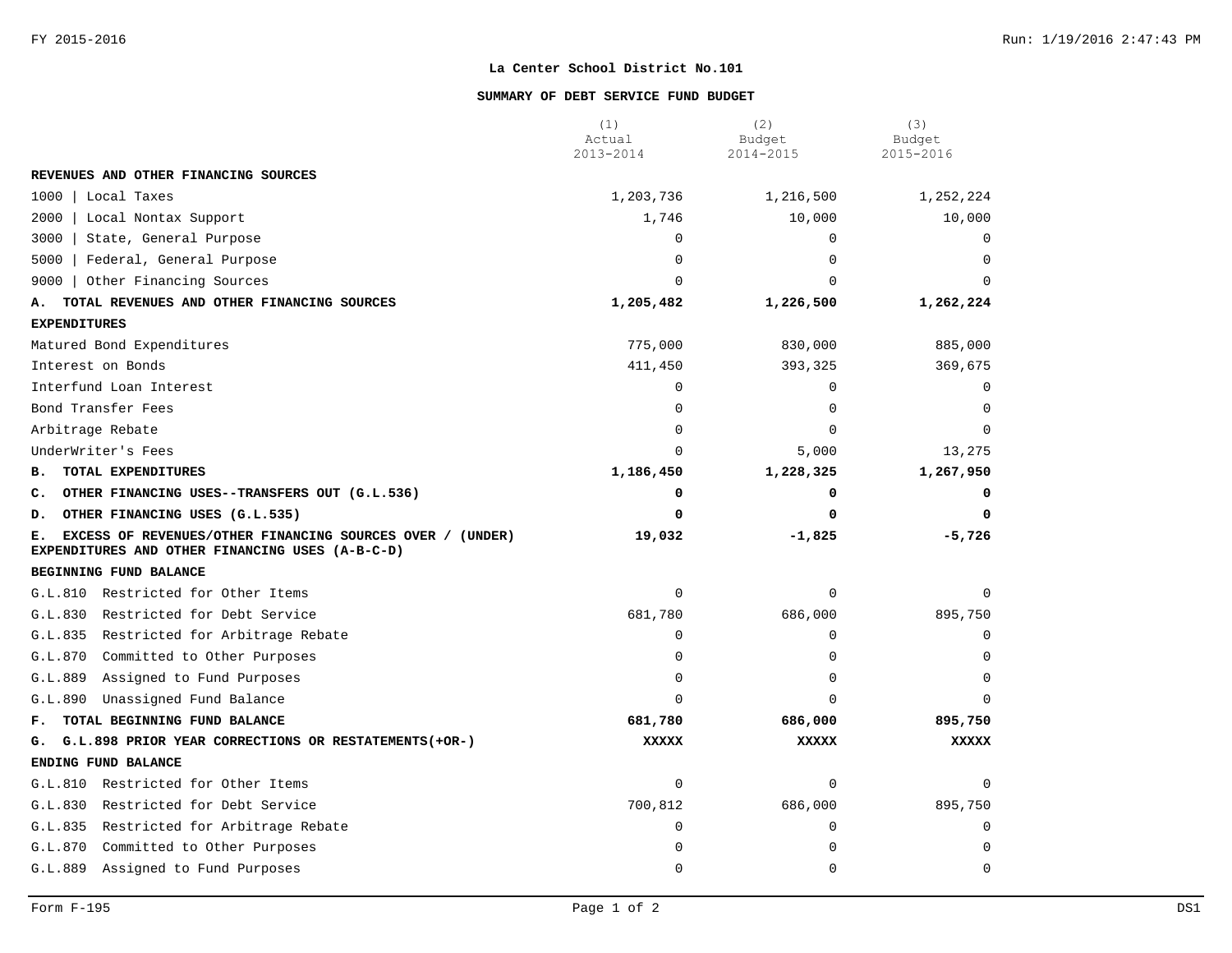#### **SUMMARY OF DEBT SERVICE FUND BUDGET**

|                                              | Actual<br>2013-2014 | (2)<br>Budget<br>2014-2015 | (3)<br>Budget<br>2015-2016 |
|----------------------------------------------|---------------------|----------------------------|----------------------------|
| Unassigned Fund Balance<br>G.L.890           |                     | $-1.825$                   | $-5,726$                   |
| TOTAL ENDING FUND BALANCE (E+F, +OR-G)<br>н. | 700,812             | 684,175                    | 890,024                    |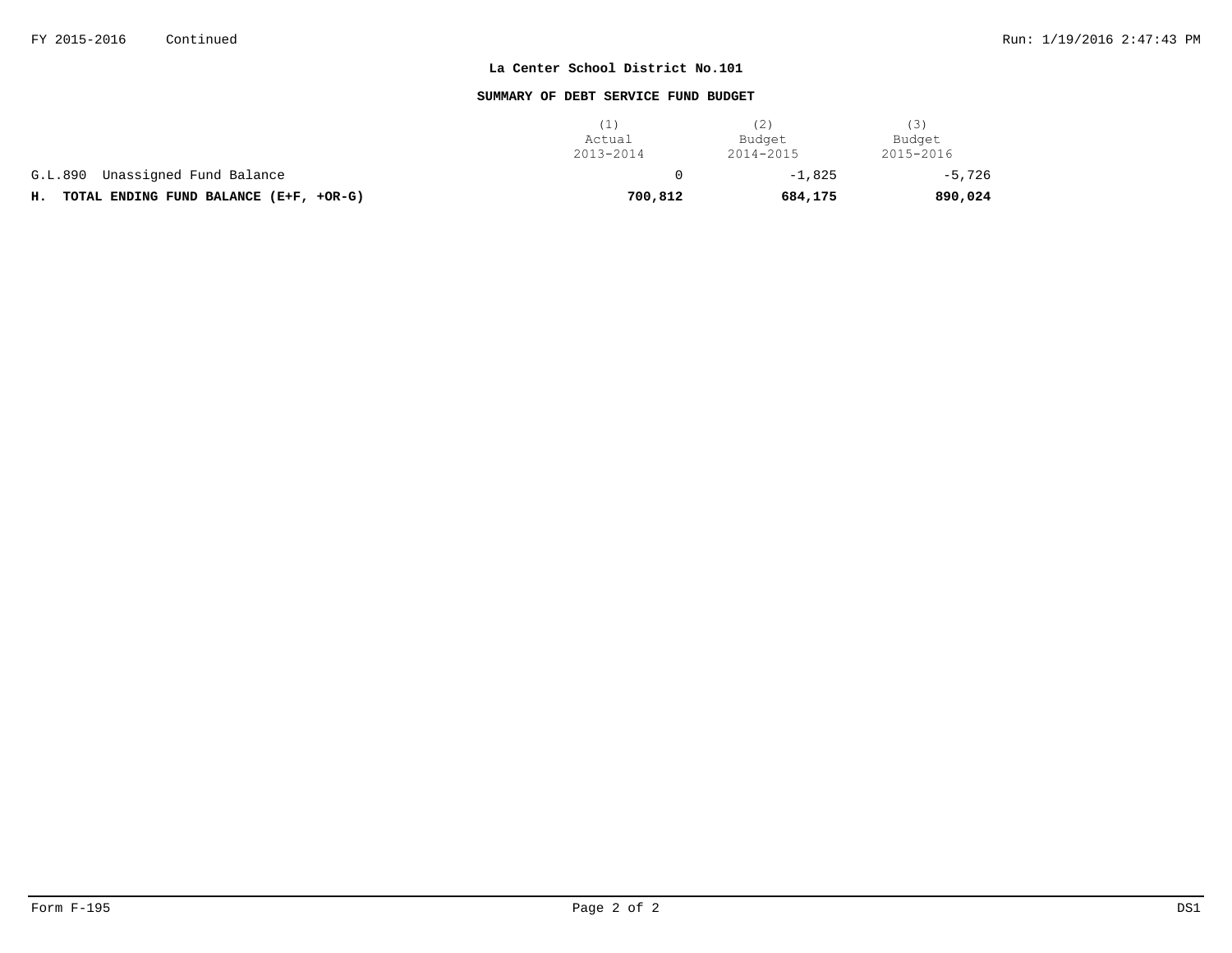## **DEBT SERVICE FUND BUDGET--REVENUES AND OTHER FINANCING SOURCES**

|                                                           | (1)<br>Actual | (2)<br>Budget | (3)<br>Budget |
|-----------------------------------------------------------|---------------|---------------|---------------|
|                                                           | 2013-2014     | 2014-2015     | 2015-2016     |
| LOCAL TAXES                                               |               |               |               |
| 1100<br>Local Property Taxes                              | 1,200,902     | 1,216,500     | 1,252,224     |
| 1300<br>Sale of Tax Title Property                        | $\mathbf 0$   | $\Omega$      | 0             |
| 1400<br>Local in lieu of Taxes                            | 0             | $\mathbf 0$   | $\mathbf 0$   |
| 1500<br>Timber Excise Tax                                 | 2,834         | 0             | 0             |
| 1600<br>County-Administered Forests                       | 0             | $\Omega$      | $\Omega$      |
| 1900<br>Other Local Taxes                                 | $\Omega$      | $\Omega$      | $\Omega$      |
| 1000<br>TOTAL LOCAL TAXES                                 | 1,203,736     | 1,216,500     | 1,252,224     |
| LOCAL SUPPORT NONTAX                                      |               |               |               |
| 2300<br>Investment Earnings                               | 1,746         | 10,000        | 10,000        |
| 2700<br>Rentals and Leases                                | 0             | 0             | 0             |
| 2900<br>Local Support Nontax, Unassigned                  | 0             | $\Omega$      | $\Omega$      |
| 2000<br>TOTAL LOCAL NONTAX SUPPORT                        | 1,746         | 10,000        | 10,000        |
| STATE, GENERAL PURPOSE                                    |               |               |               |
| 3600<br>State Forests                                     | 0             | 0             | 0             |
| 3900<br>Other State General Purpose, Unassigned           | 0             | 0             | 0             |
| 3000<br>TOTAL STATE, GENERAL PURPOSE                      | 0             | 0             | 0             |
| FEDERAL, GENERAL PURPOSE                                  |               |               |               |
| 5200<br>General Purpose Direct Federal Grants, Unassigned | 0             | $\mathbf 0$   | $\Omega$      |
| 5300<br>Impact Aid, Maintenance and Operation             | 0             | 0             | $\Omega$      |
| 5400<br>Federal in lieu of Taxes                          | 0             | 0             | $\mathbf 0$   |
| 5500<br>Federal Forests                                   | 0             | 0             | 0             |
| 5600<br>Qualified Bond Interest Credit - Federal          | 0             | 0             | $\Omega$      |
| 5000<br>TOTAL FEDERAL, GENERAL PURPOSE                    | 0             | 0             | 0             |
| OTHER FINANCING SOURCES                                   |               |               |               |
| 9100<br>Sale of Bonds                                     | 0             | $\mathbf 0$   | $\Omega$      |
| 9200<br>Sale of Real Property                             | 0             | 0             | 0             |
| 9600<br>Sale of Refunding Bonds                           | 0             | 0             | $\Omega$      |
| 9900<br>Transfers                                         | $\Omega$      | $\Omega$      | $\Omega$      |
| 9000<br>TOTAL OTHER FINANCING SOURCES                     | O             | O             | $\Omega$      |
| TOTAL REVENUES AND OTHER FINANCING SOURCES                | 1,205,482     | 1,226,500     | 1,262,224     |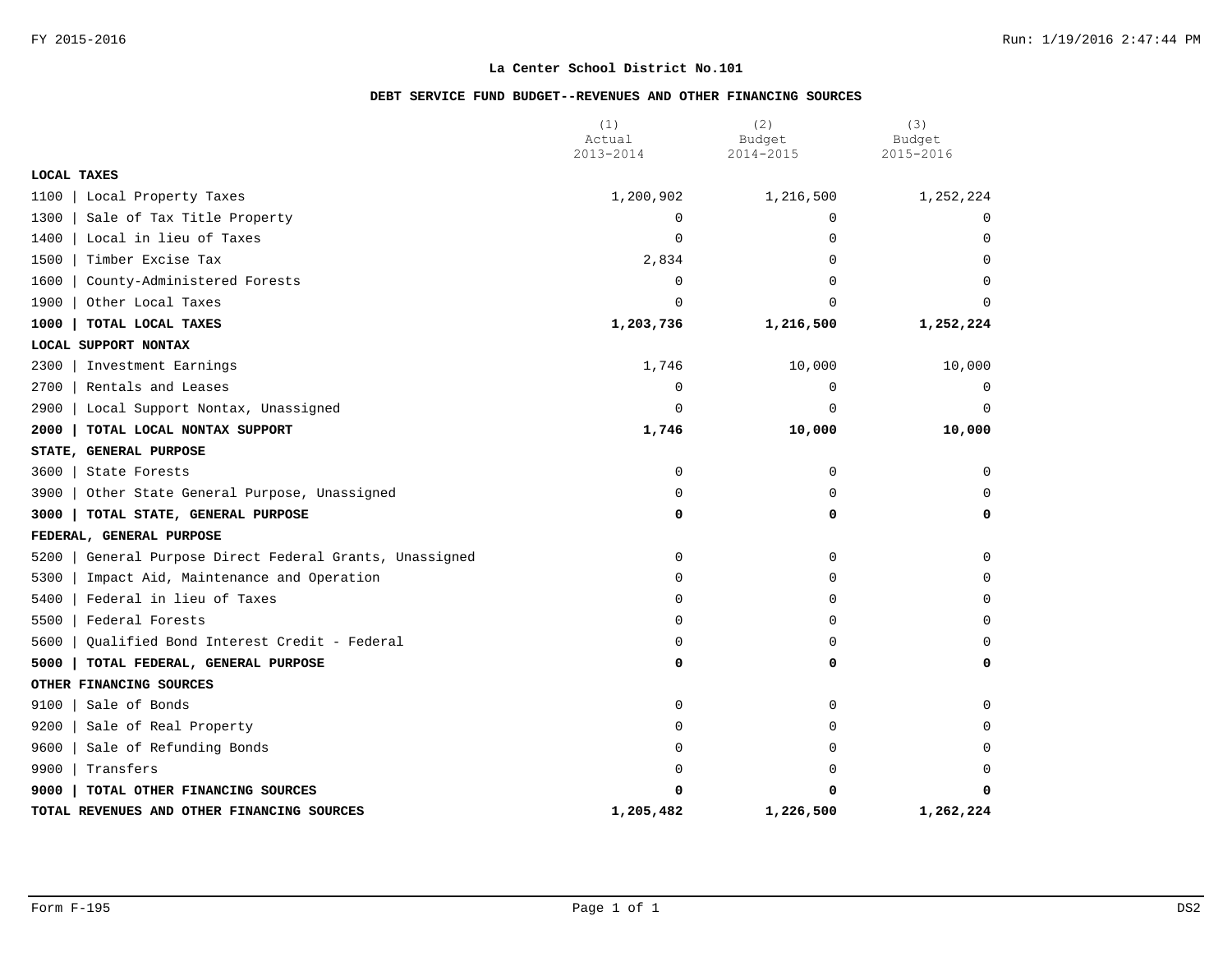#### **REVENUE WORK SHEET--DEBT SERVICE FUND--LOCAL EXCESS LEVIES AND TIMBER EXCISE TAX**

Local property tax collections (Account 1100) should include revenue anticipated to be received in cash during the fiscal year. Estimation for the Timber Excise Tax collection (Revenue Account 1500) is necessary to estimate the Net Excess Levy Collection. The Net Excess Levy equals the Excess Levy Amount minus the sum of the Timber Levy.

#### **PART I: LOCAL PROPERTY TAX COLLECTIONS**

|                         | (1)                                 | TZ ) | (3)                                  | (4)             |                                           |
|-------------------------|-------------------------------------|------|--------------------------------------|-----------------|-------------------------------------------|
|                         | Excess Levy Amount Est. Timber Levy |      | Net Levy Amount<br>$(Co1.1 - Col.2)$ | Collection % 1/ | Amount Budgeted<br>$(Col.3 \times Col.4)$ |
| Fall 2015               | 1,280,000                           |      | 1,280,000                            | 43.37           | 555,136                                   |
| Spring 2016             | 1,280,000                           |      | 1,280,000                            | 54.46           | 697,088                                   |
| 1100 TOTAL LOCAL TAXES: |                                     |      |                                      |                 | 1,252,224                                 |

#### **PART II: TIMBER EXCISE TAX**

|                           |                              |                    | (3)                                       | $\left( 4\right)$ | (5)                                       |
|---------------------------|------------------------------|--------------------|-------------------------------------------|-------------------|-------------------------------------------|
|                           | Timber Assessed<br>Valuation | \$ Per Thousand /2 | Est Timber Levy<br>$(Col.1 \times Col.2)$ | Collection %      | Amount Budgeted<br>$(Col.3 \times Col.4)$ |
| Fall 2015                 |                              | 0.000              |                                           | 0.00              | XXXXX                                     |
| Spring 2016               |                              | 0.000              |                                           | 100.00            | $\overline{0}$                            |
| 1500 TIMBER EXCISE TAXES: |                              |                    |                                           |                   | $\Omega$                                  |

1/ The fall and spring collection percentages should be based on the most recent three-year history of tax collection percentages.

2/ Dollars per thousand is same as dollars per thousand used for excess levy (use a three-decimal rate).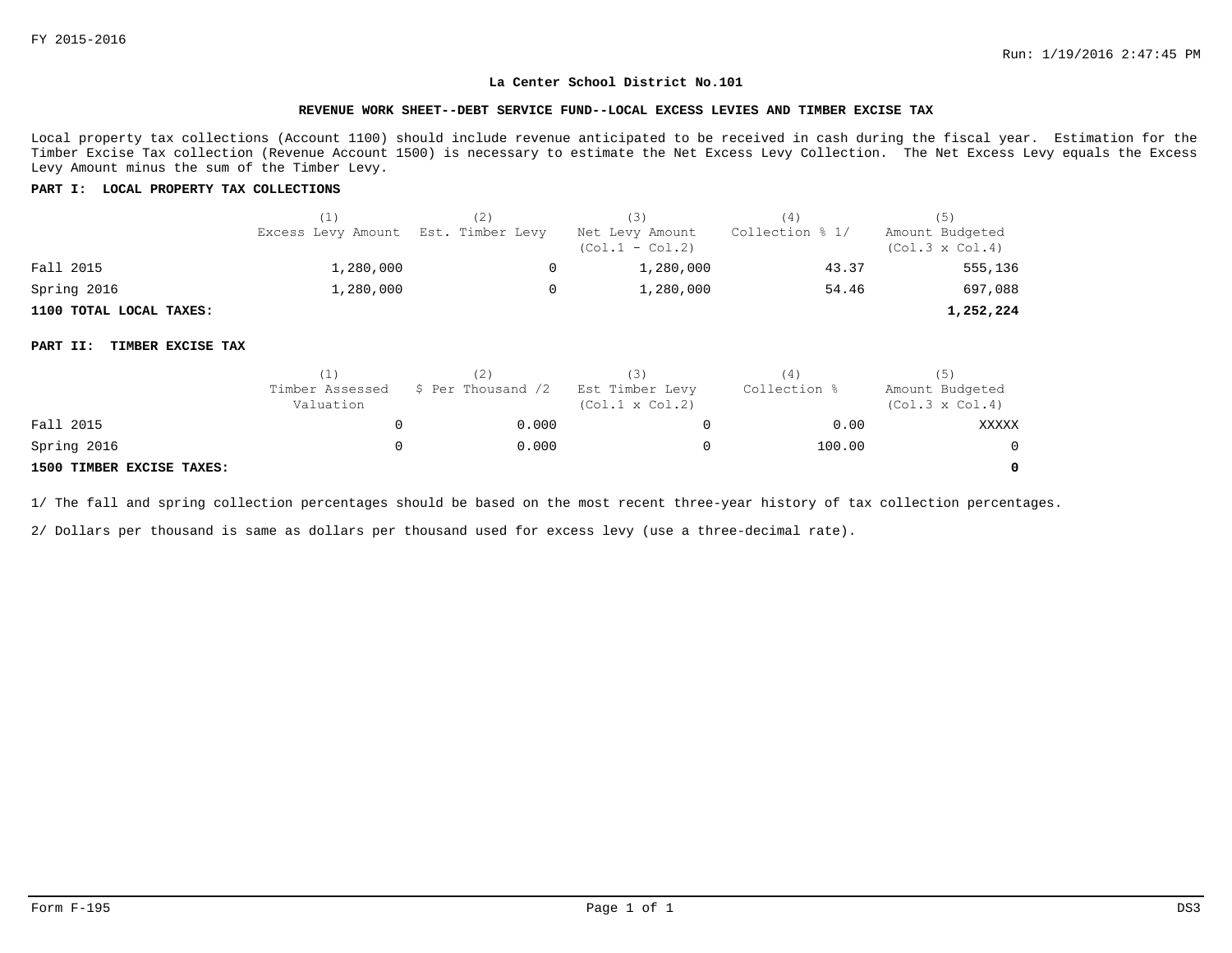### **SUMMARY OF CAPITAL PROJECTS FUND BUDGET**

|                                                                                                                  | (1)<br>Actual | (2)<br>Budget | (3)<br>Budget |
|------------------------------------------------------------------------------------------------------------------|---------------|---------------|---------------|
|                                                                                                                  | 2013-2014     | 2014-2015     | 2015-2016     |
| REVENUES AND OTHER FINANCING SOURCES                                                                             |               |               |               |
| Local Taxes<br>1000                                                                                              | $\Omega$      | $\Omega$      | $\Omega$      |
| 2000<br>Local Nontax Support                                                                                     | 126,109       | 100,000       | 133,000       |
| 3000<br>State, General Purpose                                                                                   | $\Omega$      | $\mathbf 0$   | 0             |
| 4000<br>State, Special Purpose                                                                                   | 88,793        | 88,000        | 88,000        |
| Federal, General Purpose<br>5000                                                                                 | 0             | $\mathbf 0$   | $\mathbf 0$   |
| Federal, Special Purpose<br>6000                                                                                 | $\Omega$      | $\Omega$      | $\Omega$      |
| Revenues from Other School Districts<br>7000                                                                     | $\Omega$      | $\Omega$      | $\Omega$      |
| Revenues from Other Entities<br>8000                                                                             | 7,905         | $\Omega$      | $\Omega$      |
| Other Financing Sources<br>9000                                                                                  | 770,000       | 0             |               |
| TOTAL REVENUES AND OTHER FINANCING SOURCES<br>Α.                                                                 | 992,807       | 188,000       | 221,000       |
| <b>EXPENDITURES</b>                                                                                              |               |               |               |
| Sites<br>10                                                                                                      | 233,544       | $\mathbf 0$   | $\Omega$      |
| Buildings<br>20                                                                                                  | 85,293        | 50,000        | 50,000        |
| 30<br>Equipment                                                                                                  | $\Omega$      | $\Omega$      | $\Omega$      |
| 40<br>Energy                                                                                                     | 250,651       | 225,000       | 225,000       |
| Sales and Lease Expenditures<br>50                                                                               | $\Omega$      | $\Omega$      | $\Omega$      |
| Bond Issuance Expenditures<br>60                                                                                 | 4,177         | 10,000        | 10,000        |
| Debt Expenditures<br>90                                                                                          | $\Omega$      | $\mathbf 0$   | $\Omega$      |
| TOTAL EXPENDITURES<br>в.                                                                                         | 584,583       | 285,000       | 285,000       |
| c.<br>OTHER FINANCING USES--TRANSFERS OUT (G.L.536) 1/                                                           | 0             | 0             | 0             |
| OTHER FINANCING USES (G.L.535) 2/<br>D.                                                                          | 0             | 0             | 0             |
| EXCESS OF REVENUES/OTHER FINANCING SOURCES OVER (UNDER)<br>Е.<br>EXPENDITURES AND OTHER FINANCING USES (A-B-C-D) | 408,224       | $-97,000$     | $-64,000$     |
| BEGINNING FUND BALANCE                                                                                           |               |               |               |
| G.L.810 Restricted for Other Items                                                                               | 0             | $\mathbf 0$   | $\Omega$      |
| Restricted for Skill Center<br>G.L.825                                                                           | $\Omega$      | 0             | $\Omega$      |
| Restricted for Debt Service<br>G.L.830                                                                           | $\Omega$      | $\Omega$      | $\Omega$      |
| G.L.835<br>Restricted for Arbitrage Rebate                                                                       | $\Omega$      | $\Omega$      | $\Omega$      |
| Nonspendable Fund Balance-Inventory & Prepaid Items<br>G.L.840                                                   | <b>XXXXX</b>  | $\Omega$      | $\Omega$      |
| G.L.850<br>Restricted for Uninsured Risks                                                                        | $\mathbf 0$   | $\Omega$      | $\Omega$      |
| G.L.861<br>Restricted from Bond Proceeds                                                                         | $\Omega$      | $\Omega$      | $\Omega$      |
| G.L.862<br>Committed from Levy Proceeds                                                                          | $\Omega$      | $\Omega$      | $\Omega$      |
| G.L.863 Restricted from State Proceeds                                                                           | $\Omega$      | 0             | $\Omega$      |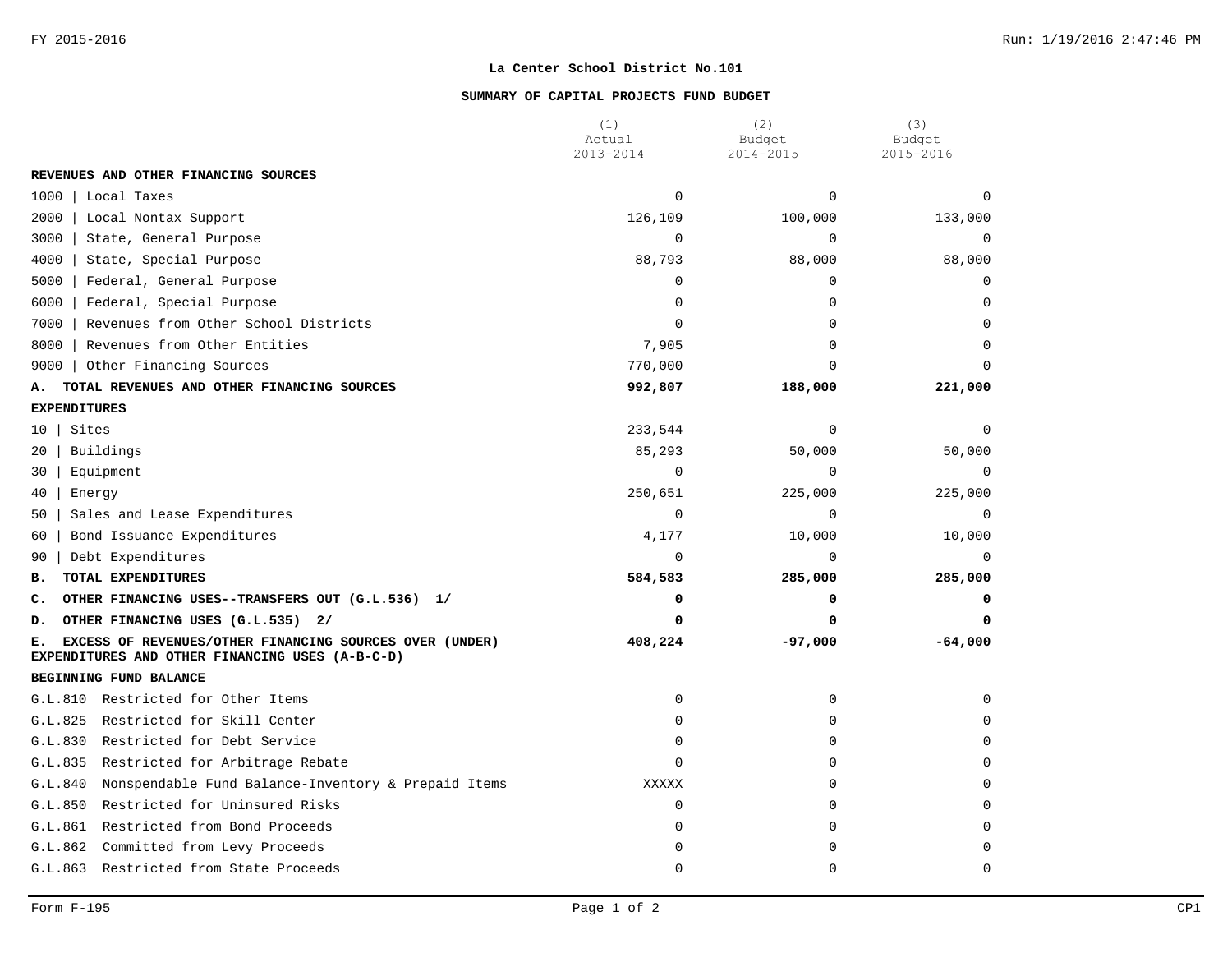#### **SUMMARY OF CAPITAL PROJECTS FUND BUDGET**

|         |                                                        | (1)<br>Actual | (2)<br>Budget | (3)<br>Budget |
|---------|--------------------------------------------------------|---------------|---------------|---------------|
|         |                                                        | 2013-2014     | 2014-2015     | 2015-2016     |
| G.L.864 | Restricted from Federal Proceeds                       | $\Omega$      | $\Omega$      | $\Omega$      |
| G.L.865 | Restricted from Other Proceeds                         | $\Omega$      | $\Omega$      | $\Omega$      |
| G.L.866 | Restricted from Impact Fee Proceeds                    | 34,860        | 30,000        | 84            |
| G.L.867 | Restricted from Mitigation Fee Proceeds                | <sup>0</sup>  | <sup>0</sup>  | $\Omega$      |
| G.L.869 | Restricted from Undistributed Proceeds                 | 0             | 0             | $\Omega$      |
| G.L.870 | Committed to Other Purposes                            | $\Omega$      |               | $\cap$        |
| G.L.889 | Assigned to Fund Purposes                              | $-443,000$    | 80,900        | 119,885       |
| G.L.890 | Unassigned Fund Balance                                | $\Omega$      | $\Omega$      | $\Omega$      |
| F.      | TOTAL BEGINNING FUND BALANCE                           | $-408, 140$   | 110,900       | 119,969       |
| G.      | G.L.898 PRIOR YEAR CORRECTIONS OR RESTATEMENTS(+ OR -) | <b>XXXXX</b>  | <b>XXXXX</b>  | <b>XXXXX</b>  |
|         | ENDING FUND BALANCE                                    |               |               |               |
| G.L.810 | Restricted for Other Items                             | 0             | $\Omega$      | $\Omega$      |
| G.L.825 | Restricted for Skill Center                            | U             | $\Omega$      | $\Omega$      |
| G.L.830 | Restricted for Debt Service                            | $\Omega$      | <sup>n</sup>  | <sup>n</sup>  |
| G.L.840 | Nonspendable Fund Balance-Inventory & Prepaid Items    | XXXXX         | <sup>n</sup>  | $\Omega$      |
| G.L.835 | Restricted for Arbitrage Rebate                        | $\Omega$      | 0             | $\Omega$      |
| G.L.850 | Restricted for Uninsured Risks                         | 0             | $\Omega$      | $\Omega$      |
| G.L.861 | Restricted from Bond Proceeds                          | 0             |               | $\Omega$      |
| G.L.862 | Committed from Levy Proceeds                           | 0             |               | $\Omega$      |
| G.L.863 | Restricted from State Proceeds                         | $\Omega$      | $\Omega$      | $\Omega$      |
| G.L.864 | Restricted from Federal Proceeds                       | $\Omega$      | <sup>n</sup>  | $\Omega$      |
| G.L.865 | Restricted from Other Proceeds                         | 0             | $\Omega$      | $\Omega$      |
| G.L.866 | Restricted from Impact Fee Proceeds                    | 84            | 30,000        | 84            |
| G.L.867 | Restricted from Mitigation Fee Proceeds                | $\Omega$      | $\Omega$      | $\Omega$      |
| G.L.869 | Restricted from Undistributed Proceeds                 | $\Omega$      | $\Omega$      | <sup>n</sup>  |
| G.L.870 | Committed to Other Purposes                            | 0             | $\Omega$      | <sup>n</sup>  |
| G.L.889 | Assigned to Fund Purposes                              | $\Omega$      | $\Omega$      | 55,885        |
| G.L.890 | Unassigned Fund Balance                                | 0             | $-16,100$     | $\Omega$      |
| н.      | TOTAL ENDING FUND BALANCE (E+F, +OR-G)<br>3/           | 84            | 13,900        | 55,969        |

1/ G.L. 536 is an account that is used to summarize actions for other financing uses--transfers out.

2/ G.L.535 is an account that is used to summarize actions for other financing uses such as long-term financing and debt extingishments. Nonvoted debts may be serviced in the Debt Service Fund (DSF) rather than in the fund that received the debt proceeds. In order to provide the resources to retire the debt, a transfer is used by the General Fund, Capital Projects Fund, or Transportation Vehicle Fund to transfer resources to the DSF.

3/ Line H must be equal to or greater than all restricted fund balances.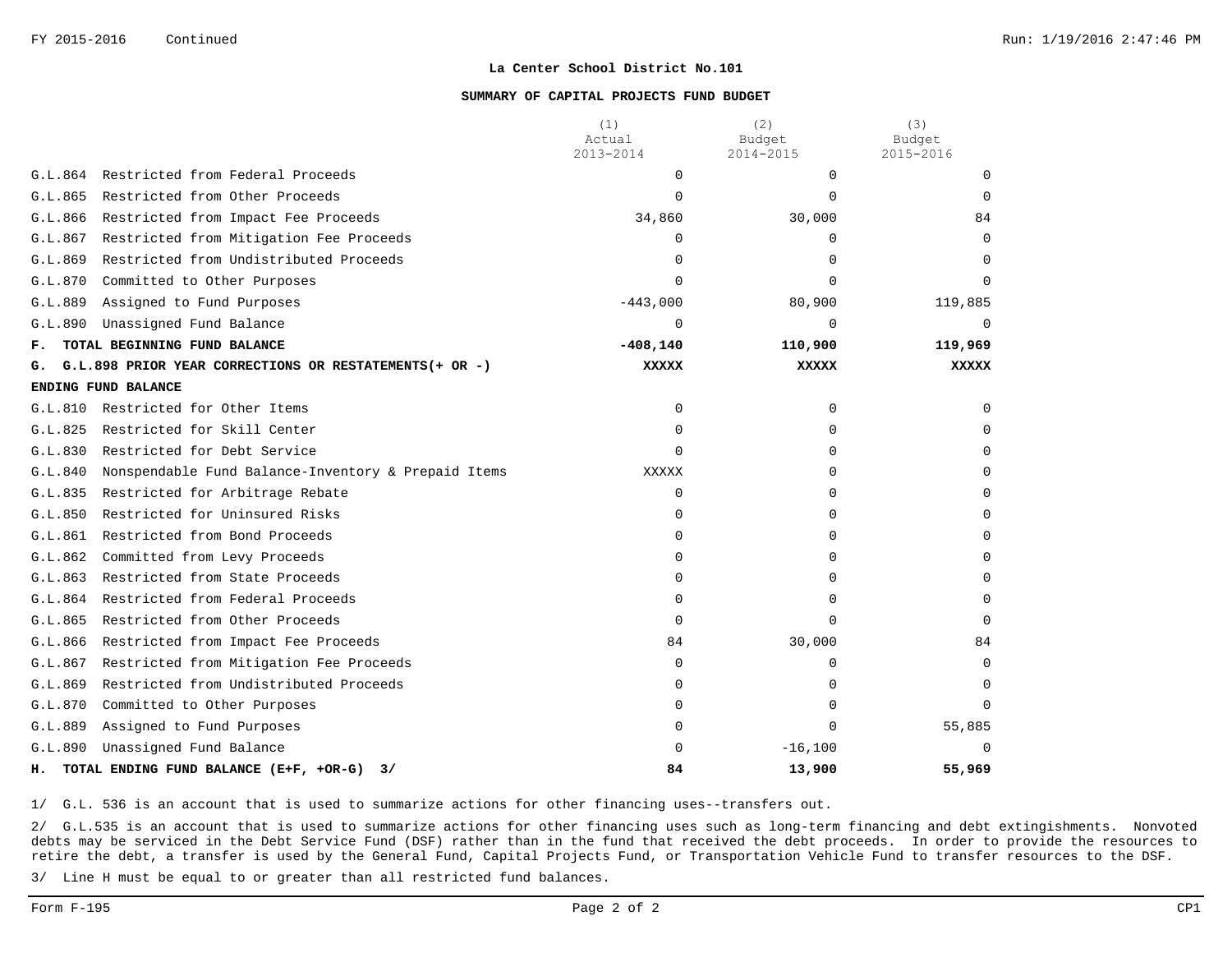## **CAPITAL PROJECTS FUND BUDGET--REVENUES AND OTHER FINANCING SOURCES**

|                                                                          | (1)<br>Actual | (2)<br>Budget | (3)<br>Budget |
|--------------------------------------------------------------------------|---------------|---------------|---------------|
|                                                                          | 2013-2014     | 2014-2015     | 2015-2016     |
| <b>LOCAL TAXES</b>                                                       |               |               |               |
| 1100<br>Local Property Tax                                               | $\mathbf 0$   | 0             | $\Omega$      |
| Sale of Tax Title Property<br>1300                                       | $\mathbf 0$   | 0             | $\Omega$      |
| 1400<br>Local in lieu of Taxes                                           | $\mathbf 0$   | 0             | 0             |
| Timber Excise Tax<br>1500                                                | $\mathbf 0$   | 0             | $\Omega$      |
| 1600<br>County-Administered Forests                                      | $\mathbf 0$   | $\Omega$      | $\Omega$      |
| 1900<br>Other Local Taxes                                                | $\mathbf 0$   | 0             | $\mathbf 0$   |
| 1000<br>TOTAL LOCAL TAXES                                                | 0             | 0             | 0             |
| LOCAL SUPPORT NONTAX                                                     |               |               |               |
| 2200<br>Sales of Goods, Supplies, and Services, Unassigned               | $\mathbf 0$   | 0             | $\Omega$      |
| 2300<br>Investment Earnings                                              | 271           | 3,000         | 3,000         |
| 2400<br>Interfund Loan Interest Earnings                                 | $\mathbf 0$   | 0             | $\mathbf 0$   |
| 2500<br>Gifts and Donations                                              | $\mathbf 0$   | 0             | $\Omega$      |
| Fines and Damages<br>2600                                                | $\mathbf 0$   | 0             | $\mathbf 0$   |
| 2700<br>Rentals and Leases                                               | 0             | 0             | $\Omega$      |
| 2800<br>Insurance Recoveries                                             | $\mathbf 0$   | 0             | $\Omega$      |
| 2900<br>Local Support Nontax, Unassigned                                 | 125,838       | 97,000        | 130,000       |
| 2910<br>E-Rate                                                           | 0             | 0             | $\mathbf 0$   |
| 2000<br>TOTAL LOCAL NONTAX SUPPORT                                       | 126,109       | 100,000       | 133,000       |
| STATE, GENERAL PURPOSE                                                   |               |               |               |
| 3600<br>State Forests                                                    | 0             | 0             | $\mathbf 0$   |
| Other State General Purpose, Unassigned<br>3900                          | $\mathbf 0$   | 0             | $\Omega$      |
| 3000<br>TOTAL STATE, GENERAL PURPOSE                                     | 0             | 0             | 0             |
| STATE, SPECIAL PURPOSE                                                   |               |               |               |
| Special Purpose, Unassigned<br>4100                                      | 88,793        | 88,000        | 88,000        |
| State Matching Funding Assistance, Paid Direct to<br>4130<br>Districts   | $\mathbf 0$   | 0             | $\Omega$      |
| State Matching Funding Assistance, Paid Direct to<br>4230<br>Contractors | 0             | $\Omega$      | $\Omega$      |
| 4300<br>Other State Agencies, Unassigned                                 | $\mathbf 0$   | 0             | $\mathbf 0$   |
| State Matching Funding Assistance - - Other<br>4330                      | $\Omega$      | 0             | $\Omega$      |
| 4000<br>TOTAL STATE, SPECIAL PURPOSE                                     | 88,793        | 88,000        | 88,000        |
| FEDERAL, GENERAL PURPOSE                                                 |               |               |               |
| 5200<br>General Purpose Direct Federal Grants, Unassigned                | $\mathbf 0$   | 0             | 0             |
| 5300<br>Impact Aid, Maintenance and Operation                            | $\mathbf 0$   | 0             | $\mathbf 0$   |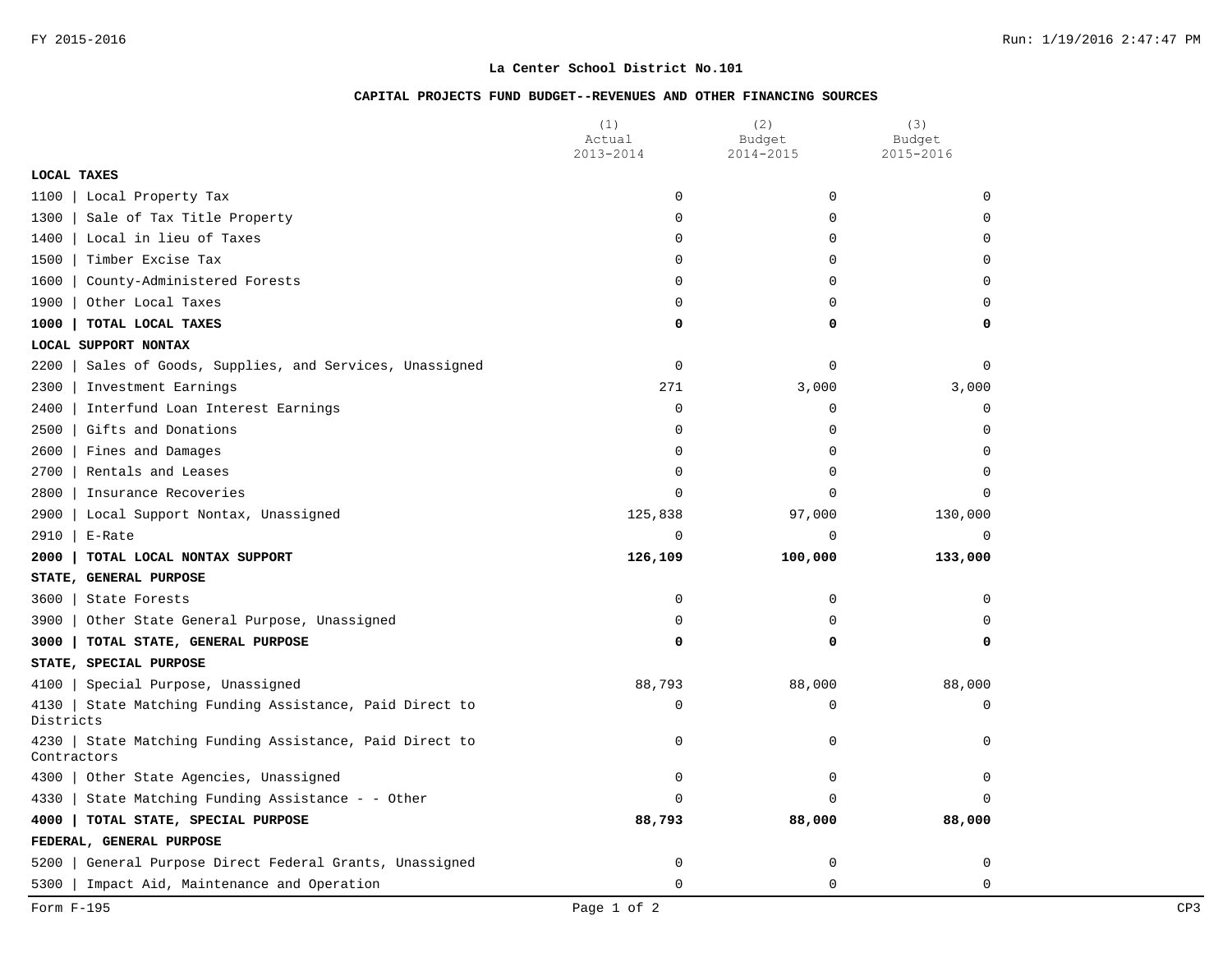## **CAPITAL PROJECTS FUND BUDGET--REVENUES AND OTHER FINANCING SOURCES**

|                                                           | (1)<br>Actual | (2)<br>Budget | (3)<br>Budget |
|-----------------------------------------------------------|---------------|---------------|---------------|
|                                                           | 2013-2014     | 2014-2015     | 2015-2016     |
| Federal in lieu of Taxes<br>5400                          | $\Omega$      | $\Omega$      | $\Omega$      |
| 5500<br>Federal Forests                                   | $\Omega$      | $\Omega$      | $\Omega$      |
| Oualified Bond Interest Credit-Federal<br>5600            | $\Omega$      | U             | $\Omega$      |
| 5000<br>TOTAL FEDERAL, GENERAL PURPOSE                    | 0             | 0             | $\Omega$      |
| FEDERAL, SPECIAL PURPOSE                                  |               |               |               |
| 6140<br>Impact Aid-Construction                           | $\Omega$      | $\Omega$      | $\Omega$      |
| 6200<br>Direct Special Purpose Grants                     | $\Omega$      | $\Omega$      | $\Omega$      |
| 6240<br>Impact Aid-Construction                           | $\Omega$      | 0             | $\Omega$      |
| 6300<br>Federal Grants Through Other Agencies, Unassigned | $\Omega$      | $\Omega$      | $\Omega$      |
| 6340<br>Impact Aid-Construction                           | $\Omega$      | <sup>0</sup>  | $\Omega$      |
| 6000 TOTAL FEDERAL, SPECIAL PURPOSE                       | 0             | 0             | 0             |
| REVENUES FROM OTHER SCHOOL DISTRICTS                      |               |               |               |
| Program Participation, Unassigned<br>7100                 | $\Omega$      | $\Omega$      | $\Omega$      |
| 7000<br>TOTAL REVENUES FROM OTHER SCHOOL DISTRICTS        | 0             | 0             | 0             |
| REVENUES FROM OTHER ENTITIES                              |               |               |               |
| 8100<br>Governmental Entities                             | 7,905         | $\Omega$      | $\Omega$      |
| 8500<br>Nonfederal ESD                                    | $\mathbf 0$   | $\Omega$      | $\Omega$      |
| 8000 TOTAL REVENUES FROM OTHER ENTITES                    | 7,905         | 0             | 0             |
| OTHER FINANCING SOURCES                                   |               |               |               |
| 9100<br>Sale of Bonds                                     | $\Omega$      | $\Omega$      | $\Omega$      |
| 9200<br>Sale of Real Property                             | $\Omega$      | U             | $\Omega$      |
| 9300<br>Sale of Equipment                                 | <sup>0</sup>  | 0             | $\Omega$      |
| 9400<br>Compensated Loss of Fixed Assets                  | $\Omega$      |               | $\Omega$      |
| 9500<br>Long-Term Financing                               | $\Omega$      | <sup>n</sup>  | $\Omega$      |
| Transfers<br>9900                                         | 770,000       |               | $\Omega$      |
| 9000 TOTAL OTHER FINANCING SOURCES                        | 770,000       |               |               |
| TOTAL REVENUES AND OTHER FINANCING SOURCES                | 992,807       | 188,000       | 221,000       |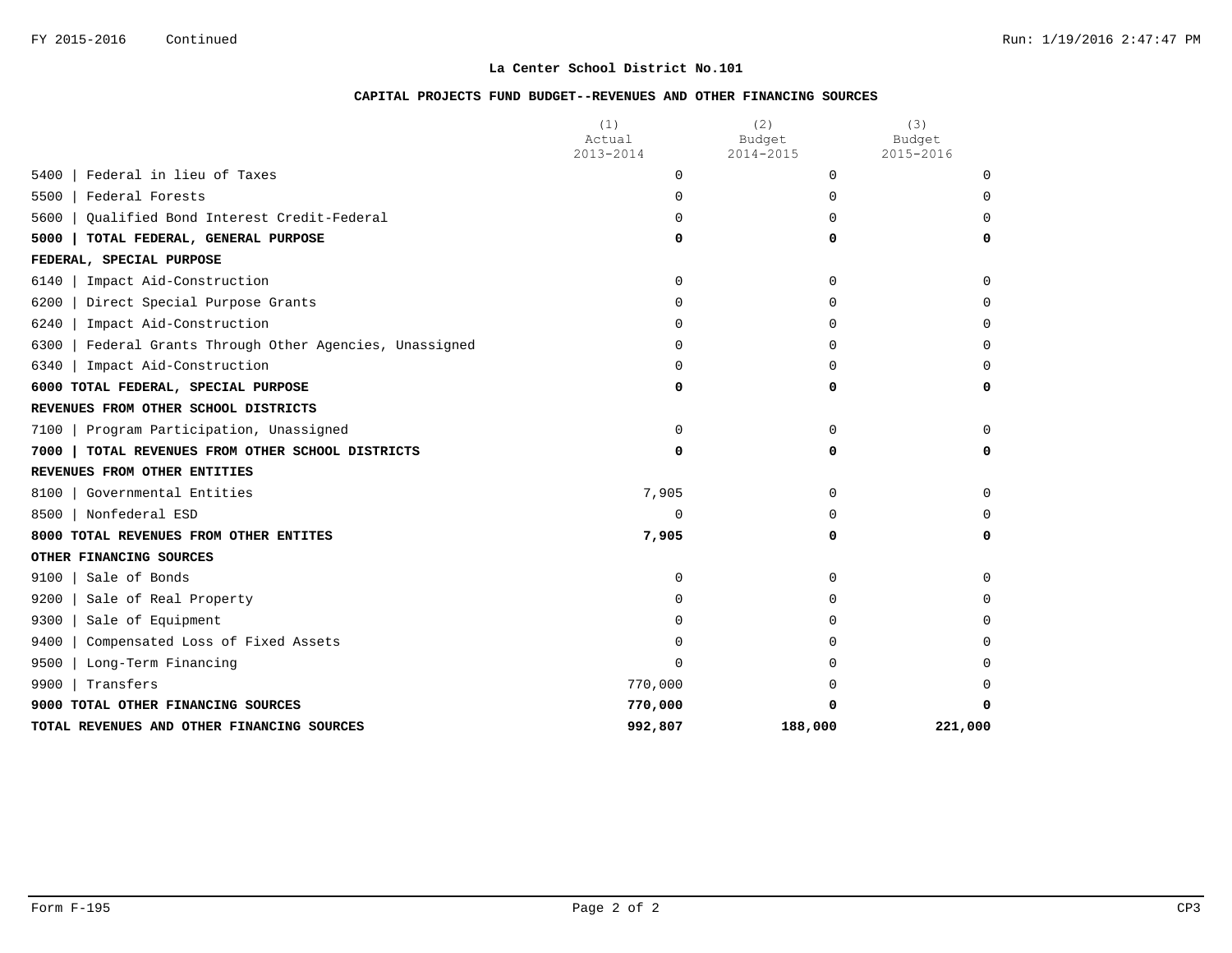### **SUMMARY OF TRANSPORTATION VEHICLE FUND BUDGET**

|                                                                | (1)<br>Actual<br>2013-2014 | (2)<br>Budget<br>2014-2015 | (3)<br>Budget<br>2015-2016 |
|----------------------------------------------------------------|----------------------------|----------------------------|----------------------------|
| REVENUES AND OTHER FINANCING SOURCES                           |                            |                            |                            |
| 1100<br>Local Property Tax                                     | 0                          | 0                          | $\Omega$                   |
| Sale of Tax Title Property<br>1300                             | $\Omega$                   | 0                          |                            |
| 1400   Local in lieu of Taxes                                  | $\Omega$                   | $\Omega$                   |                            |
| 1500<br>Timber Excise Tax                                      | $\Omega$                   | $\Omega$                   |                            |
| 1600   County-Administered Forests                             | 0                          | 0                          |                            |
| 1900   Other Local Taxes                                       | 0                          | U                          |                            |
| 2200<br>Sales of Goods, Supplies, and Services, Unassigned     | $\Omega$                   | 0                          |                            |
| 2299<br>School Bus Revenue                                     | <b>XXXXX</b>               | 0                          |                            |
| 2300<br>Investment Earnings                                    | $\Omega$                   | 0                          |                            |
| 2500<br>Gifts and Donations                                    | 0                          | $\Omega$                   |                            |
| 2600   Fines and Damages                                       | $\Omega$                   | U                          |                            |
| 2700   Rentals and Leases                                      | $\Omega$                   | U                          |                            |
| 2800   Insurance Recoveries                                    | $\Omega$                   | $\Omega$                   |                            |
| 2900<br>Local Support Nontax, Unassigned                       | $\Omega$                   | $\Omega$                   |                            |
| 3600<br>State Forests                                          | $\Omega$                   | $\Omega$                   |                            |
| 4100<br>Special Purpose-Unassigned                             | $\Omega$                   | 0                          |                            |
| 4300<br>Other State Agencies-Unassigned                        | $\Omega$                   | 0                          |                            |
| 4499<br>Transportation Reimbursement Depreciation              | $\Omega$                   | $\Omega$                   |                            |
| 5200<br>General Purposes Direct Federal Grants-Unassigned      | $\Omega$                   | 0                          |                            |
| 5300<br>Impact Aid, Maintenance and Operation                  | $\Omega$                   | U                          |                            |
| 5400<br>Federal in lieu of Taxes                               | 0                          | U                          |                            |
| 5600<br>Qualified Bond Interest Credit-Federal                 | 0                          | 0                          |                            |
| 6100<br>Special Purpose-OSPI Unassigned                        | $\Omega$                   | 0                          |                            |
| $6200$  <br>Direct Special Purpose Grants                      | $\Omega$                   | U                          |                            |
| 6300  <br>Federal Grants Through Other Entities-Unassigned     | $\Omega$                   | <sup>0</sup>               |                            |
| 8100  <br>Governmental Entities                                | $\Omega$                   | $\Omega$                   |                            |
| 8500<br>NonFederal ESD                                         | $\Omega$                   | $\Omega$                   |                            |
| 9100   Sale of Bonds                                           | $\Omega$                   | 0                          |                            |
| 9300 Sale of Equipment                                         | $\Omega$                   | 0                          |                            |
| Compensated Loss of Fixed Assets<br>9400                       | $\Omega$                   | $\Omega$                   |                            |
| 9500   Long-Term Financing                                     | $\Omega$                   | $\Omega$                   |                            |
| TOTAL REVENUES, OTHER FINANCING SOURCES (less transfers)<br>А. | O                          | n                          |                            |
| 9900 TRANSFERS IN (from the General Fund)<br>в.                | $\Omega$                   | 0                          | n                          |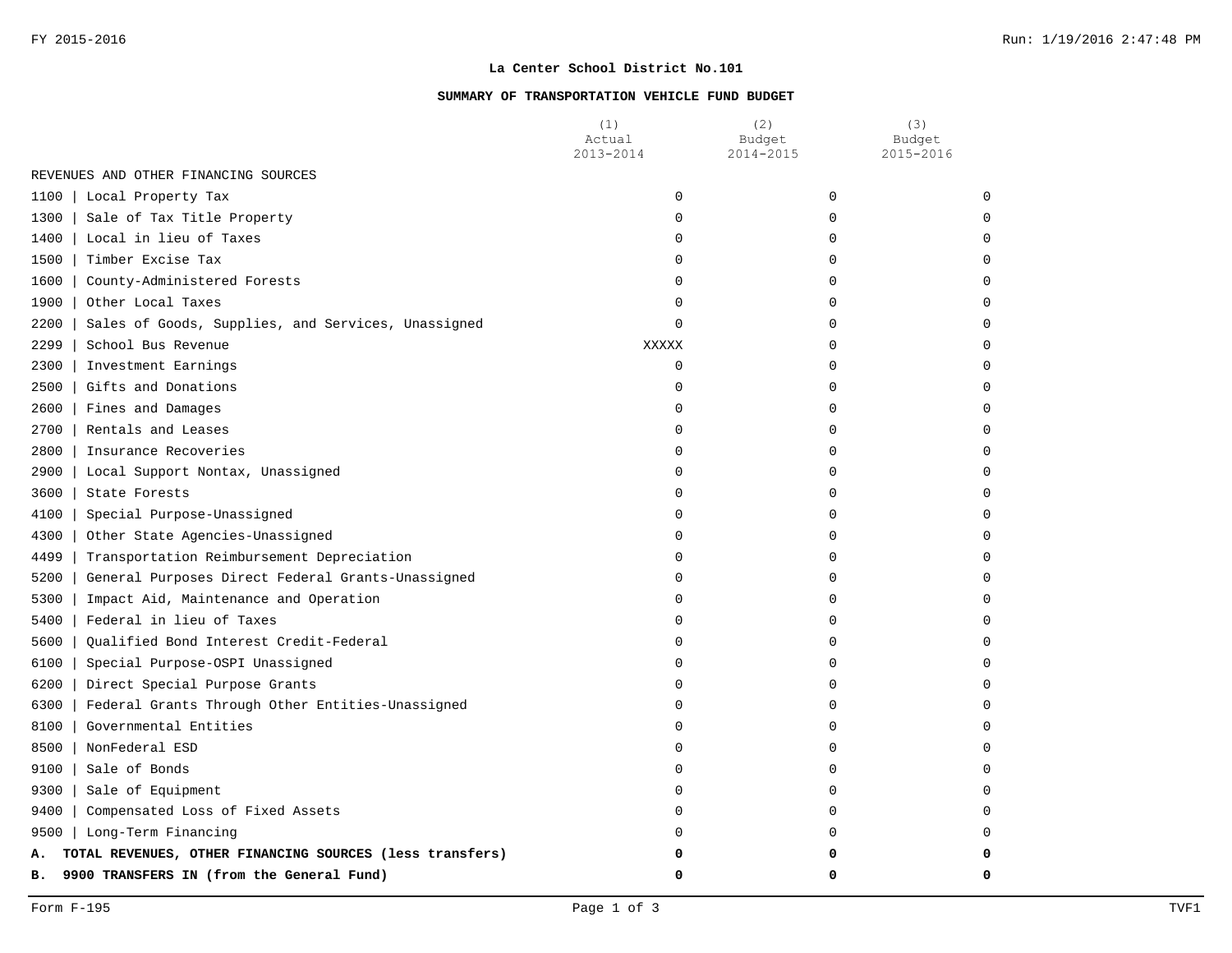### **SUMMARY OF TRANSPORTATION VEHICLE FUND BUDGET**

|                     |                                                                                                                          | (1)<br>Actual<br>2013-2014 | (2)<br>Budget<br>2014-2015 | (3)<br>Budget<br>2015-2016 |
|---------------------|--------------------------------------------------------------------------------------------------------------------------|----------------------------|----------------------------|----------------------------|
| c.                  | TOTAL REVENUES AND OTHER FINANCING SOURCES                                                                               | 0                          | $\mathbf 0$                | 0                          |
| <b>EXPENDITURES</b> |                                                                                                                          |                            |                            |                            |
|                     | 33 Transportation Equipment Purchases - formerly Act 57 Cash<br>Purchases/Rebuilding of Transportation Equipment         | $\Omega$                   | $\Omega$                   | $\Omega$                   |
|                     | 34 Transportation Equimpment Major Repair - formerly Act 58<br>Contract Purchases/Rebuilding of Transportation Equipment | $\mathbf 0$                | $\mathbf 0$                | $\Omega$                   |
|                     | 61 Bond/Levy Issuance and/or Election                                                                                    | $\mathbf 0$                | $\mathbf 0$                | 0                          |
|                     | 91 Principal - formerly Act 84                                                                                           | $\mathbf 0$                | $\mathbf 0$                | $\Omega$                   |
|                     | 92 Interest 1/ - formerly Act. 83                                                                                        | $\Omega$                   | $\Omega$                   | $\Omega$                   |
|                     | 93 Arbitrage Rebate                                                                                                      | <b>XXXXX</b>               | 0                          | $\Omega$                   |
| D.                  | TOTAL EXPENDITURES                                                                                                       | 0                          | 0                          | 0                          |
| Е.                  | OTHER FINANCING USES--TRANSFERS OUT (G.L.536) 2/                                                                         | 0                          | 0                          | 0                          |
| F.                  | OTHER FINANCING USES (G.L.535) 3/                                                                                        | 0                          | 0                          | 0                          |
| G.                  | EXCESS OF REVENUES/OTHER FINANCING SOURCES OVER (UNDER)<br>EXPENDITURES AND OTHER FINANCING USES (C-D-E-F)               | 0                          | 0                          | 0                          |
|                     | BEGINNING FUND BALANCE                                                                                                   |                            |                            |                            |
|                     | G.L.810 Restricted for Other Items                                                                                       | 0                          | $\mathbf 0$                | $\Omega$                   |
| G.L.819             | Restricted for Fund Purposes                                                                                             | $\Omega$                   | $\Omega$                   | $\Omega$                   |
| G.L.830             | Restricted for Debt Service                                                                                              | $\mathbf 0$                | $\mathbf 0$                | $\Omega$                   |
|                     | G.L.835 Restricted for Arbitrage Rebate                                                                                  | $\Omega$                   | $\Omega$                   | $\Omega$                   |
|                     | G.L.850 Restricted for Uninsured Risks                                                                                   | 0                          | 0                          | $\Omega$                   |
| G.L.870             | Committed to Other Purposes                                                                                              | 0                          | 0                          | $\Omega$                   |
| G.L.889             | Assigned to Fund Purposes                                                                                                | $\Omega$                   | $\Omega$                   | $\Omega$                   |
| G.L.890             | Unassigned Fund Balance                                                                                                  | $\Omega$                   | 0                          | $\Omega$                   |
| н.                  | TOTAL BEGINNING FUND BALANCE                                                                                             | 0                          | 0                          | O                          |
| Ι.                  | G.L.898 PRIOR YEAR CORRECTIONS OR RESTATEMENTS (+OR-)                                                                    |                            | <b>XXXXX</b>               | <b>XXXXX</b>               |
|                     | ENDING FUND BALANCE                                                                                                      |                            |                            |                            |
| G.L.810             | Restricted for Other Items                                                                                               | 0                          | $\mathbf 0$                | $\Omega$                   |
| G.L.819             | Restricted for Fund Purposes                                                                                             | $\Omega$                   | $\Omega$                   | $\Omega$                   |
| G.L.830             | Restricted for Debt Service                                                                                              | 0                          | $\mathbf 0$                | $\Omega$                   |
| G.L.835             | Restricted for Arbitrage Rebate                                                                                          | $\Omega$                   | $\Omega$                   | $\Omega$                   |
| G.L.850             | Restricted for Uninsured Risks                                                                                           | $\Omega$                   | $\Omega$                   | $\Omega$                   |
| G.L.870             | Committed to Other Purposes                                                                                              | $\Omega$                   | $\mathbf 0$                | $\Omega$                   |
| G.L.889             | Assigned to Fund Purposes                                                                                                | $\Omega$                   | $\Omega$                   | $\Omega$                   |
| G.L.890             | Unassigned Fund Balance                                                                                                  | $\Omega$                   | $\Omega$                   | $\Omega$                   |